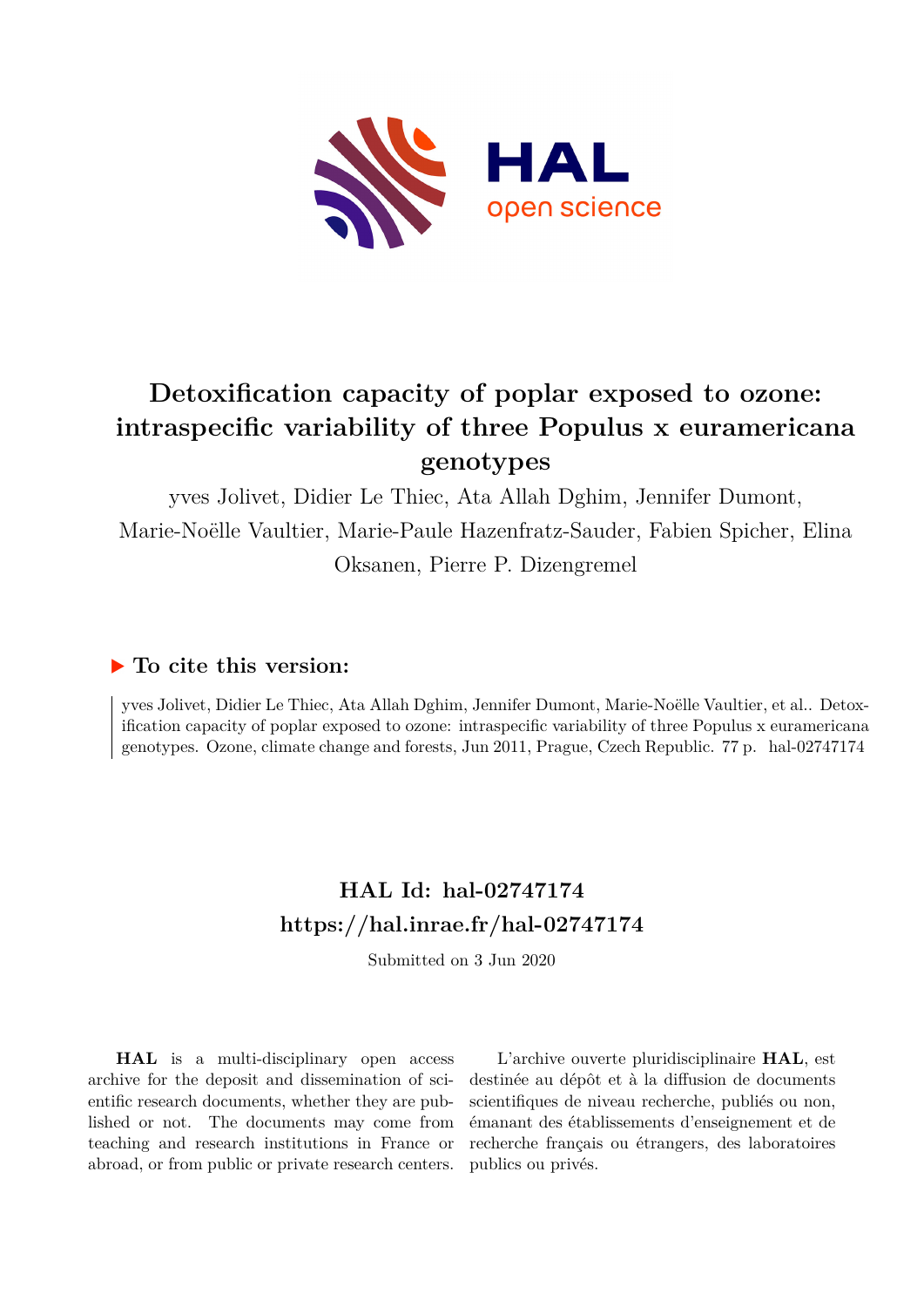**International Conference** *Ozone, climate change and forests***, 14-16 June 2011, Prague, Czech Republic** 

**Frontpage photo Marian Pavelka**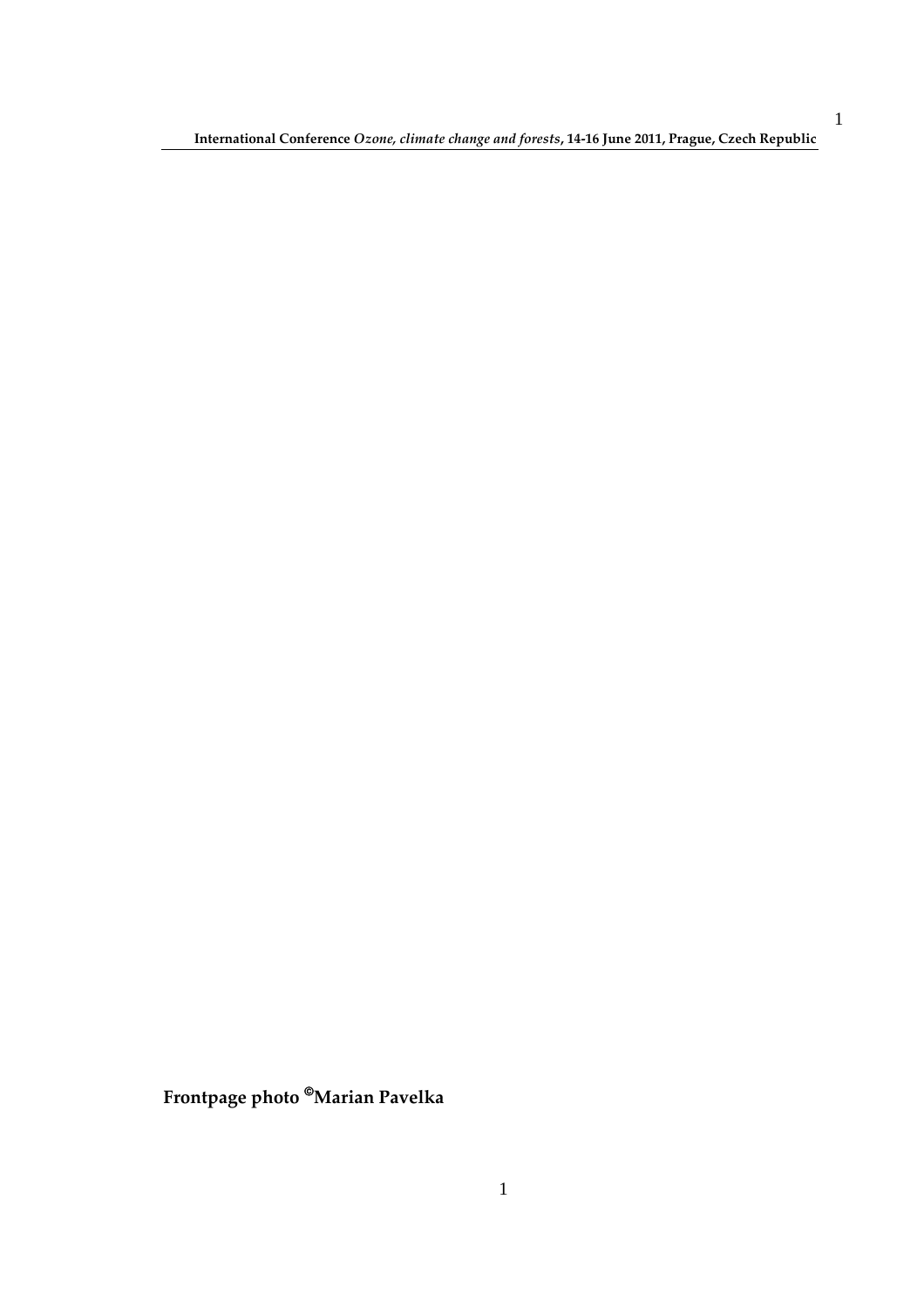# **PROGRAMME**

## **JUNE 14**

### 8:00-9:00 **Registration**

**Opening session** (Chair: Pavel Cudlin)

| $9:00-9:15$ | Welcoming addresses by P. Cudlin and E. Paoletti                                                                                                     |
|-------------|------------------------------------------------------------------------------------------------------------------------------------------------------|
| $9:15-9:40$ | S. Cieslik: Ozone, a peculiar atmospheric gas with good and bad effects. A review                                                                    |
| 9:40-10:05  | F. Loreto: Biosphere-atmosphere interactions in an ozone-enriched world                                                                              |
| 10:05-10:30 | J. S. King: Responses of forest carbon and water cycling to elevated atmospheric<br>$CO2$ and $O3$ at Aspen FACE: A summary of ten years of research |

#### 10:30-11:15 **Coffee Break**

- 11:15-11:40 **R. Matyssek, L. Grünhage, M. Baumgarten, G. Wieser: Lessons from Kranzberg Forest - Ozone research quo vadis?**
- 11:40-12:05 **W. J. Manning, J. M. Albertine, T. B. Harris: Global warming and increasing background concentrations of ozone: problems or opportunities for plants?**

#### 12:05-14:00 **Lunch**

## *Session 1A: Ozone fluxes and effects* (Chair: Juha-Pekka Tuovinen)

- 14:00-14:15 **S. Fares, J-H. Park, R. Weber, D. Gentner, J. Karlik, A. H. Goldstein: Fluxes of ozone from an orange orchard: partitioning in stomatal and non-stomatal deposition**
- 14:15-14:30 **T. N. Mikkelsen, H. Ro-Poulsen, K. Pilegaard: Ozone uptake at leaf and ecosystem level by Norway spruce in relation to environmental conditions**
- 14:30-14:45 **J. Neirynck, B. Gielen, I. A. Janssens, R. Ceulemans: Long-term measurements of ozone fluxes over a mixed temperate forest**

## 14:45-15:00 **M. Nosal, A. H. Legge, M. C. Hansen: Statistical uncertainty of ambient air quality measurements and the potential consequences for ozone flux characterization**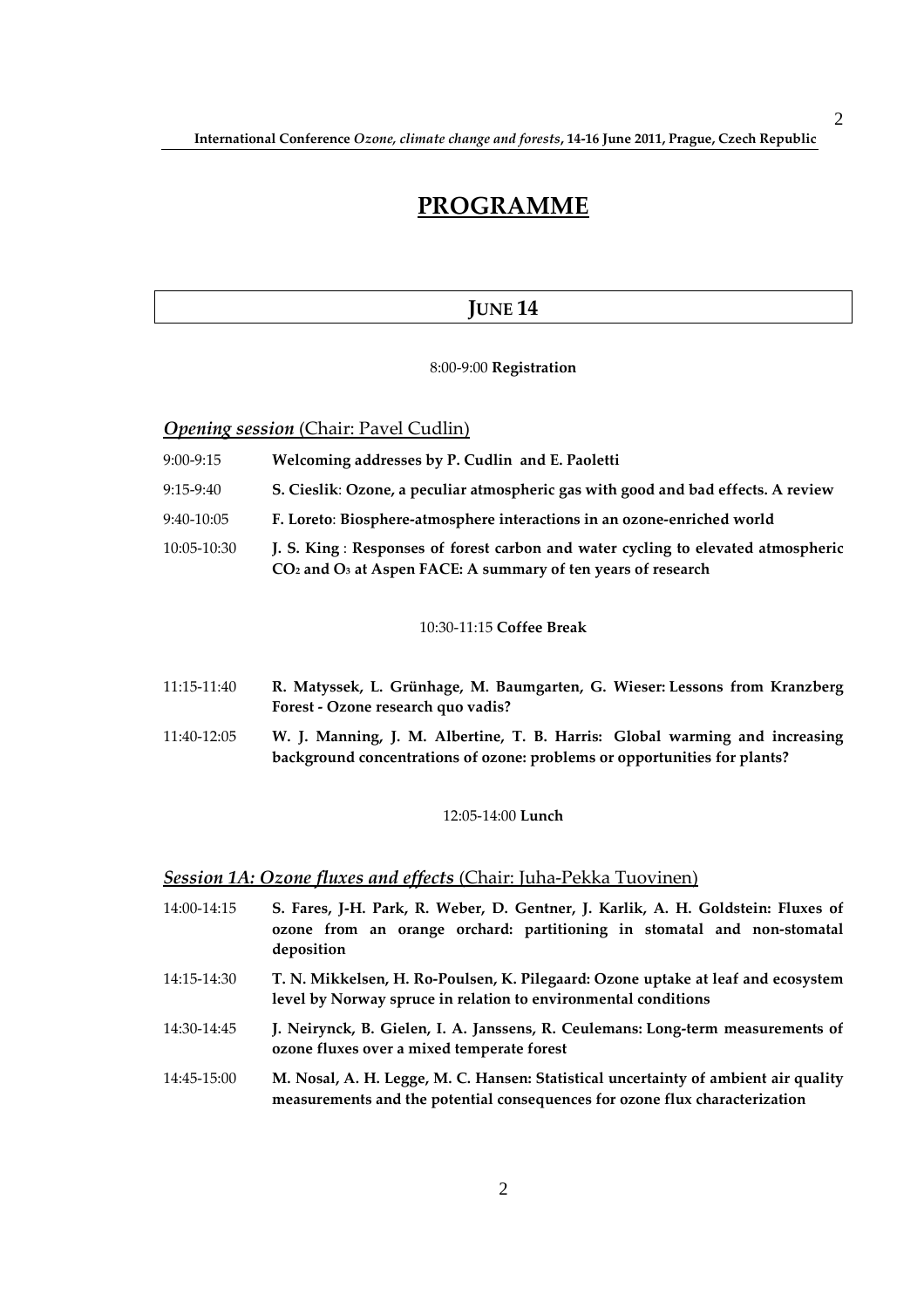15:00-15:15 **Z. Večeřa, P. Mikuška, M. Vojtěšek, M. Zapletal, P. Chroust, P. Cudlín: Ozone and nitrogen dioxide vertical profiles in forest canopies measured using passive samplers** 

#### 15:15-16:00 **Coffee Break**

- 16:00-16:15 **P. Büker, L.D. Emberson, T. Morrissey, D. Simpson, J.P. Tuovinen, et al.: Modelling of soil moisture using DO3SE to determine ozone fluxes to European forest trees**
- 16:15-16:30 **Y. Hoshika, K. Omasa, E. Paoletti**: **Stomatal closure is sluggish in poplar leaves with ozone visible injury**
- 16:30-16:45 **Y. Jolivet, D. Le Thiec , A. A. Dghim , J. Dumont , M-N. Vaultier , M-P. Hasenfratz-Sauder , F. Spicher , E. Oksanen , P. Dizengremel**: **Detoxification capacity of poplar exposed to ozone: intraspecific variability of three** *Populus x euramericana* **genotypes**
- 16:45-17:00 **M. Zapletal, P. Cudlín, P. Chroust, O. Urban, R. Pokorný, M. Edwards-Jonášová, R. Czerný, D. Janouš, K. Taufarová, Z. Večeřa, P. Mikuška**: **Net ecosystem production of mountain spruce forest under increased stomatal uptake of ozone**

#### *17:15-18:00 Poster session (5-min talk in front of each poster)* (Chair: Elena Paoletti)

- 1) **M. Díaz-de-Quijano, À. Ribas , J. Peñuelas: Increasing trends of ozone mixing ratios in the Catalan Pyrenees over the last 16 years**
- 2) **M. Díaz-de-Quijano, J. Peñuelas, T. Menard, P. Vollenweider: Visible and microscopical ozone injury in mountain pine (***Pinus mugo* **subsp.***uncinata***) foliage from the Catalan Pyrenees**
- 3) **P. Vollenweider, B. B. Moura, E. S. Alves: Validation of specific ozone symptoms in rain forest trees of southern Brazil**
- 4) **I. Hůnová, L. Matoušková: Ozone visible foliar injury and stomatal flux in native young trees of** *Fagus sylvatica* **L.: a field study from the Jizerske hory Mts., the Czech Republic**
- 5**) Z. Večeřa, P. Mikuška, K. Křůmal, M. Zapletal, P. Chroust**: **New chemiluminescence reagent detector for measurement of eddy covariance fluxes of ozone**
- 6) **R. Kerner, E. Delgado-Eckert, J.W. Dupuy, J.B. Winkler, M. Jürgensen, Ch. Lindermayr, D. Ernst, G. Müller-Starck: Responses of European beech saplings following four vegetation periods of ozone exposure: an integrative study**
- 7) **V. Calatayud, A. Palomares, J. Cerveró, E. Calvo: Measuring and estimating ozone levels an the Valencian Community**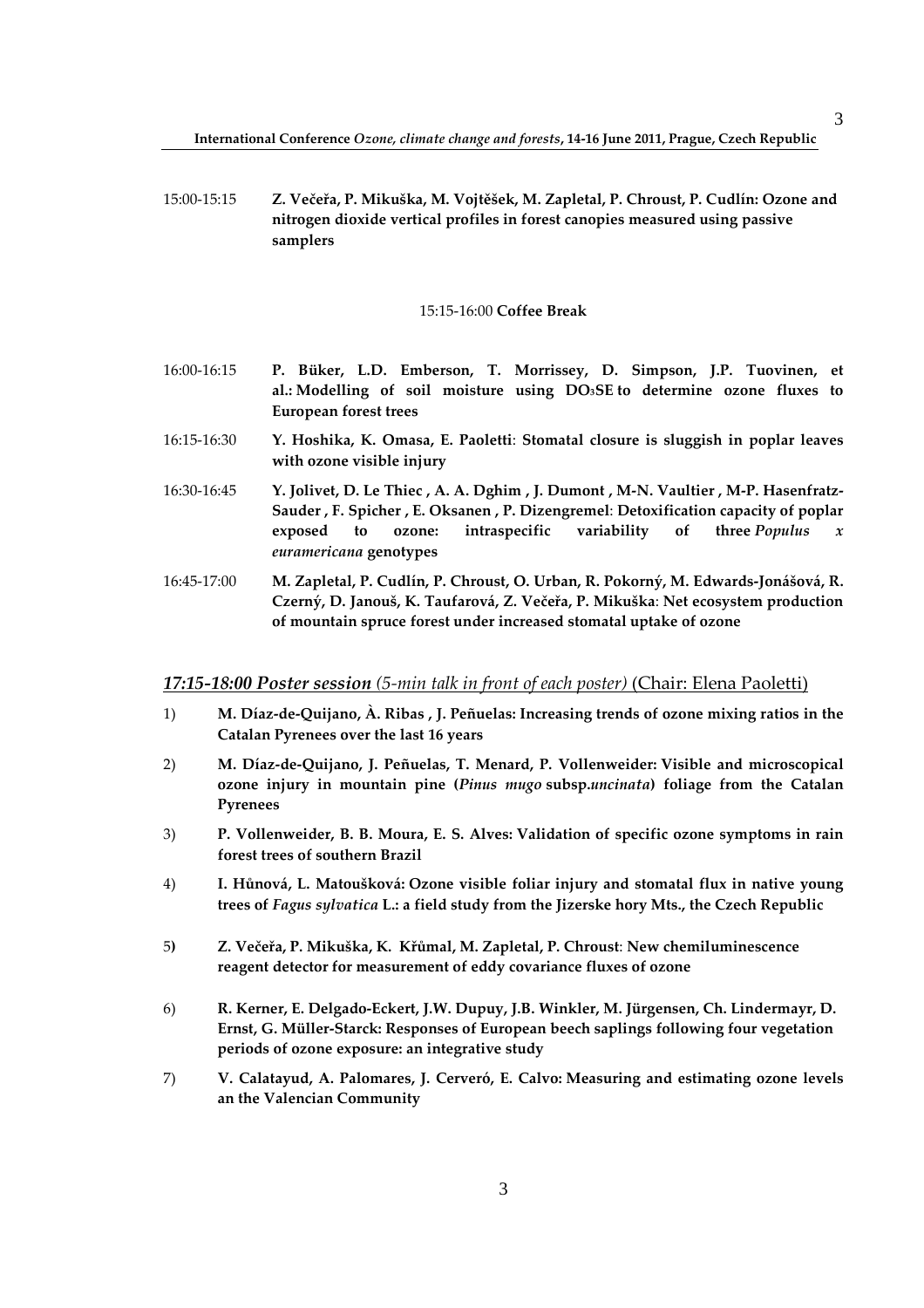## **JUNE 15**

## *Session 1B: Monitoring of ozone effects* (Chair: Nicholas Clarke)

- 9:00-9:15 **M. Díaz-de-Quijano, P. Vollenweider, R. Ogaya, J. Peñuelas: Ozone concentrations and dieback of** *Pinus mugo* **subsp.** *uncinata* **stands in the Catalan Pyrenees**
- 9:15-9:30 **H. Andreae, D. Reinhold: Results from ozone monitoring at Level-II-plots in Saxony**
- 9:30-9:45 **A. Augustaitis, A.Kliucius, R.Girgzdiene, V.Marozas, M. Pilkauskas, E. Beniusis: Sensitivity of beech trees to surface ozone at most northern latitude of their occurrence**
- 9:45-10:00 **P. Parvanova, N. Tzvetkova, S. Bratanova-Doncheva, N. Chipev, R. Fikova, E. Donev: Responses of** *Fraxinus excelsior***seedlings to ambient ozone in urban and mountain areas based on some physiological characteristics and antioxidant activity**
- 10:00-10:15 **O. Badea, D. Silaghi, Neagu, S. Tamas: Monitoring of ozone and its phytotoxic effect on forest ecosystems in Romania**
- 10:15-10:30 **V. Šrámek, R. Novotný, I. Hůnová, E. Bednářová, M. Vejpustková, V. Fadrhonsová: Monitoring of ozone effects on the vitality and increment of Norway spruce and European beech in the Czech Republic**

#### 10:30-11:15 **Coffee Break**

## *Session 2: Ozone standards for forests* (Chair: Teis Mikkelsen)

11:15-11:30 **S. Braun, C. Schindler, P. Büke: From AOT40 to ozone flux for forest trees – progress and uncertainties** 11:30-11:45 **E. Paoletti, A. De Marco: Testing the DO3SE model on a broadleaf Mediterranean forest species: is the model working?**  11:45-12:00 **R. Alonso, G. Gerosa, Á. Ribas, V. Calatayud , M. Díaz de Quijano, S. Elvira, E. Calvo, R. Marzuoli, J. Peñuelas, F. Bussotti, M. Pollastrini, S. Mereu, L. Fusaro, I. González-Fernández: Ozone critical levels for Mediterranean forests** 12:00-12:15 **G. Gerosa, A. Finco, M. Ferretti, E. Gottardini: Errors in ozone risk assessment using standard conditions for the conversion of ozone concentrations from passive samplers in mountain regions** 12:15-12:30 **L. Grünhage, R. Matyssek , K.-H. Häberle , U. Metzger , M. Leuchner , A. Menzel , J. Dieler , H. Pretzsch , W. Grimmeisen , S. Raspe: Evaluation of the ozone-related risk for beech forests**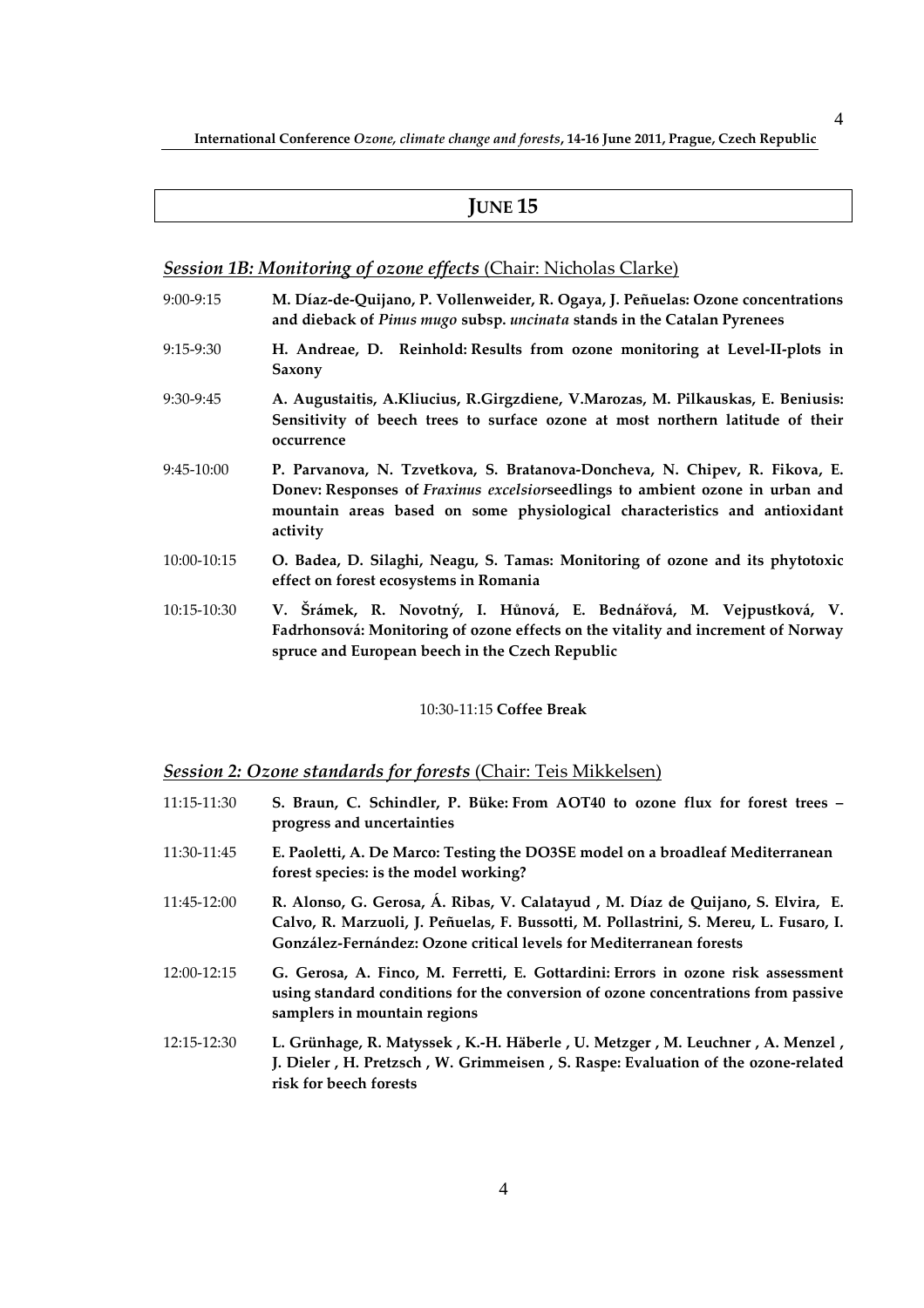### 12:30-14:30 **Lunch**

- 14:30-14:45 **I. Hůnová, M. Coňková: Ambient ozone phytotoxic potential for Czech mountain forests**
- 14:45-15:00 **E. Oksanen, V. Pandey, S. Kontunen-Soppela, S. Keski-Saari: Ozone sensitivity of the most important Indian crop and tree species**
- 15:00-15:15 **S. Barth, H. Pleijel, M.E. Kubiske, J. King, L. Rhea, J. Nagy, W. Jones, J. Uddling: Ozone flux-response relationships for aspen and aspen-birch forests in the Aspen FACE experiment**

#### 15:15-16:00 **Coffee Break**

## *16:00-17:00 Poster session (5-min talk in front of each poster)* (Chair: Elena Paoletti)

- 8) **A. Augustaitis, I. Augustaitiene, E. Plausinyte, D. Mozgeris: Effect of surface ozone on Scots pine and Norway spruce health and productivity under changing climate and air pollution in Lithuania**
- 9) **A. Kasurinen, C. Biasi, T. Holopainen, E. Oksanen: Integrated effects of elevated ozone and temperature on growth and carbon partitioning in silver birch (***Betula pendula***)**
- 10) **M. Zapletal, J. Pretel, P. Chroust, I. Hůnová, P. Cudlín, O. Urban, R. Pokorný, R. Czerný, Z. Večeřa: The influence of climate change on stomatal ozone flux to forest ecosystems**
- 11) **G. Gerosa, A. Finco, S. Oliveri, J. Zueger, E. Gebetsroither, W. Winiwarter: MANFRED Project. Management strategies to adapt Alpine Space forests to climate change risks**
- 12) **I. Štraus, M. Bajc, P. Železnik, H. Kraigher: Temperature and elevated CO2 concentrations effects on fine root turnover and ectomycorrhiza of beech seedlings**
- 13) **B. Turk, K. Eler, F. Batič: Overview of the Slovenian bean experiment in the last years**

18:00-22:30 **Visit to Prague and dinner**

## **JUNE 16**

## **Session 3: Interaction of ozone effects with climate change (Chair: Rainer Matyssek)**

9:00-9:15 **W. de Vries, M. Posch, D. Simpson, A. Nyiri, L. Bonten1, G. J. Reinds: Modelling past and future impacts of changes in climate, nitrogen deposition, ozone and CO2 exposure on carbon sequestration in European forests**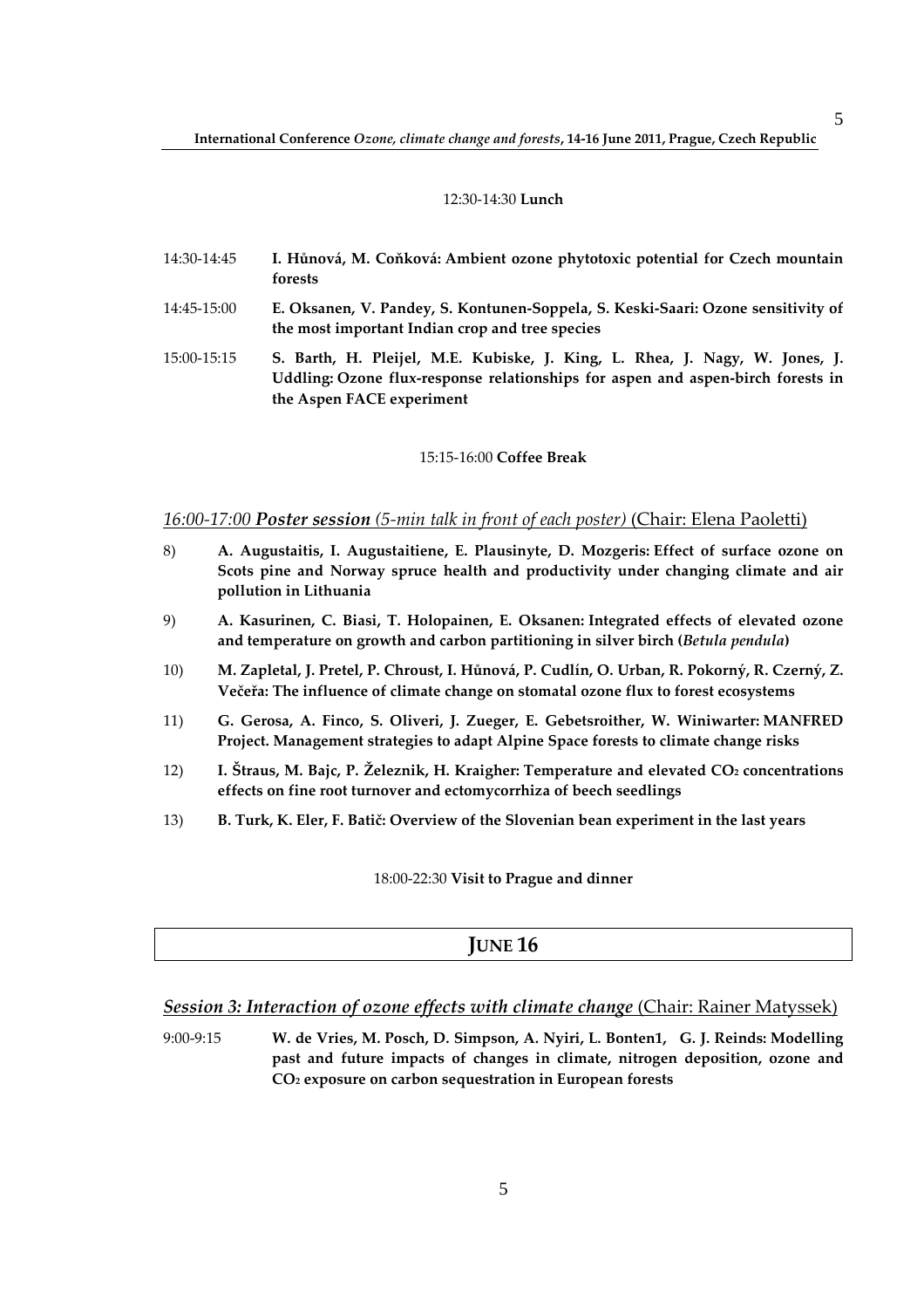| 9:15-9:30   | Emberson, Kitwiroon, N. Beevers, S. Büker, P. Cambridge, H.                                                                                                                                                                                                          |
|-------------|----------------------------------------------------------------------------------------------------------------------------------------------------------------------------------------------------------------------------------------------------------------------|
|             | Cinderby: Understanding climates influence on ozone deposition and implications<br>for human health and ecosystem impacts: a case study for the UK                                                                                                                   |
| 9:30-9:45   | G. Soja, E. Scheicher, S. Pietsch: Trend analysis of ground-level ozone exposure<br>and ozone uptake of oaks in Eastern Austria for the period 1990-2010                                                                                                             |
| 9:45-10:00  | G. Gerosa, A. Finco, S. Oliveri, R. Marzuoli, J. Zueger, E. Gebetsroither, W.<br>Winiwarter: Assessing ozone hazards to natural forests in the Alpine area.<br>Comparison of a wide scale mapping technique with local passive sampler<br>measurements               |
| 10:00-10:15 | A. Ballarin-Denti, P. Angelini, L. Cetara: The impact of climate change, ozone and<br>natural risks on Alpine forests: adaptation versus mitigation policies                                                                                                         |
| 10:15-10:30 | M. Kivimäenpää, J. Riikonen, V. Ahonen, A. Tervahauta , T. Holopainen: Emission<br>of volatile organic compounds (VOCs), expression of VOC-related genes, gas<br>exchange and growth of Norway spruce saplings exposed to elevated ozone and<br>elevated temperature |

### 10:30-11:15 **Coffee Break**

- 11:15-11:30 **H. Harmens, F. Hayes, J. Williamson, G. Mills: Species-specific responses of tree saplings to a combination of increasing background ozone and drought**
- 11:30-11:45 **A. De Marco, V. Marcello, M. Di Traglia, A. Screpanti, C.Proietti, F.Attorre: How is tree primary productivity related to climate and atmospheric pollution in Italy?**
- 11:45-12:00 **B. Maňkovská, J. Oszlányi: Influence of greenhouse gases on epicuticular waxes of**  *Populus tremuloides* **Michx**.
- 12:00-12:15 **A. Kühn, M. Baumgarten, H.-P. Dietrich, R. Matyssek: The potential of beech (***Fagus sylvatica* **L.) for coping with drought and ozone impact as components of climate change**

#### 12:15-14:30 **Lunch**

# *Session 4: Ozone effects on below-ground part of forest ecosystems* (Chair: Hojka Kraigher)

14:30-14:50 **K. Pritsch**: **Reactions to elevated ozone in the plant-mycorrhiza-soil system of forest trees**

> 14:50-15:10 **S. Toet, V. Oliver, D. Sherlock, S. McLoughlin, T. Helgason, S. Peacock, J. Barnes, P. Ineson, M. Ashmore: Long-term effects of ozone on carbon fluxes in peatlands**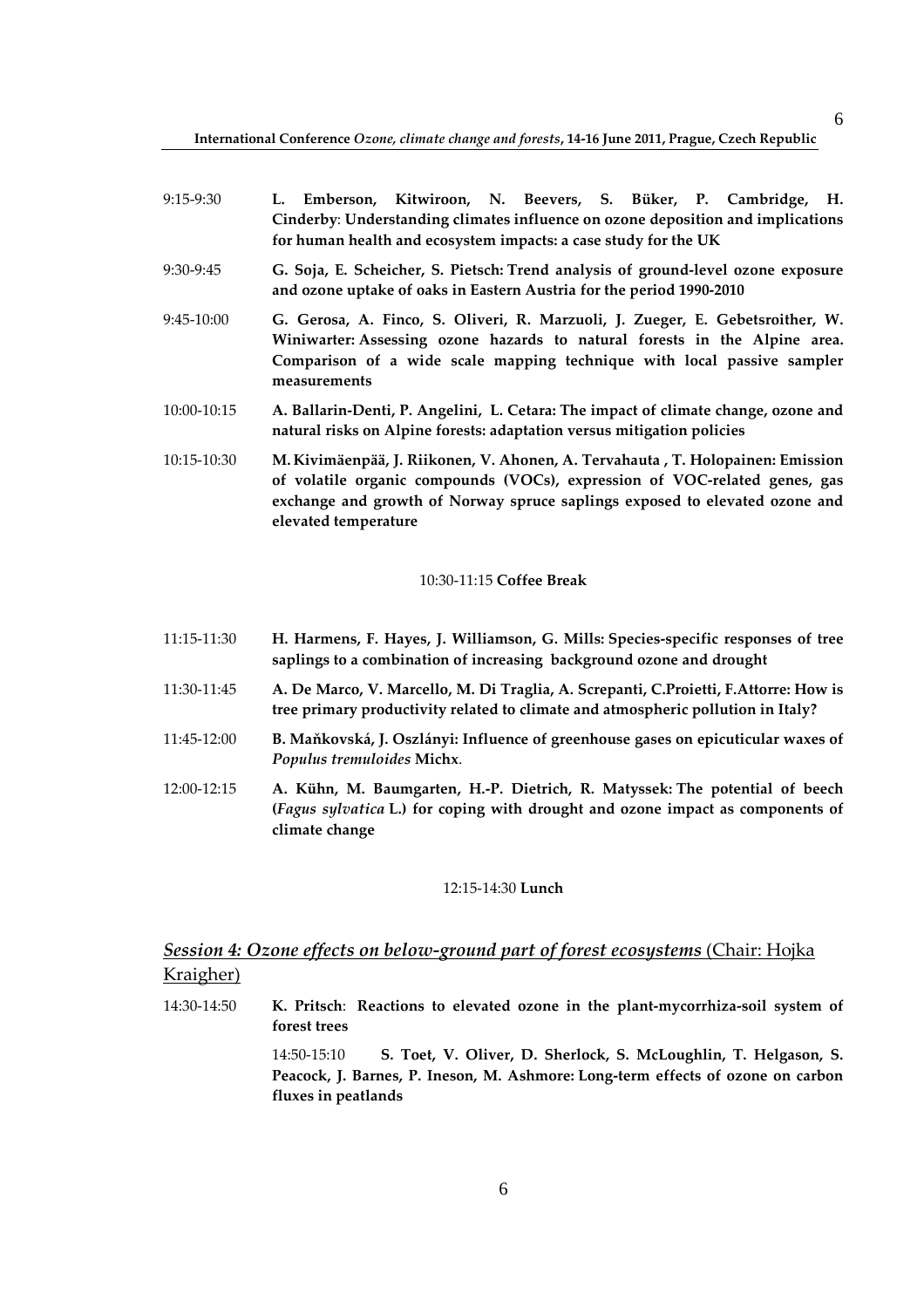- 15:10-15:30 **C. Cruz, M. Delgado, H. Kraigher: Belowground hormonal interactions in plants & ozone**
- 15:30-15:45 **S. Manninen, T. Kanerva, H. Aaltonen, A. Palojärvi: Ozone-related changes in the biomass and structure of the microbial community in meadow soil**

## 15:45-16:30 **Coffee Break**

## *Session 5: ICP Vegetation: insights from crop science* (Chair: Harry Harmens)

- 16:30-16:45 **G. Rana, M. Mastrorilli, N. Katerji: A daily model of actual evapotranspiration for soybean growing inside OTC under contrasting conditions of ozone air concentration and plant water stress**
- 16:45-17:00 **M. Anaya-Romero, M. Muñoz-Rojas, D. de la Rosa: MicroLEIS DSS, a sustainable land use and management decision support system for maximizing carbon sequestration**
- 17:00-17:15 **H. Harmens, G. Mills, F. Hayes, D. Norris, D. Simpson, H. Harmens: Quantifying the impacts of ozone on food security**

17:15 **Conclusions**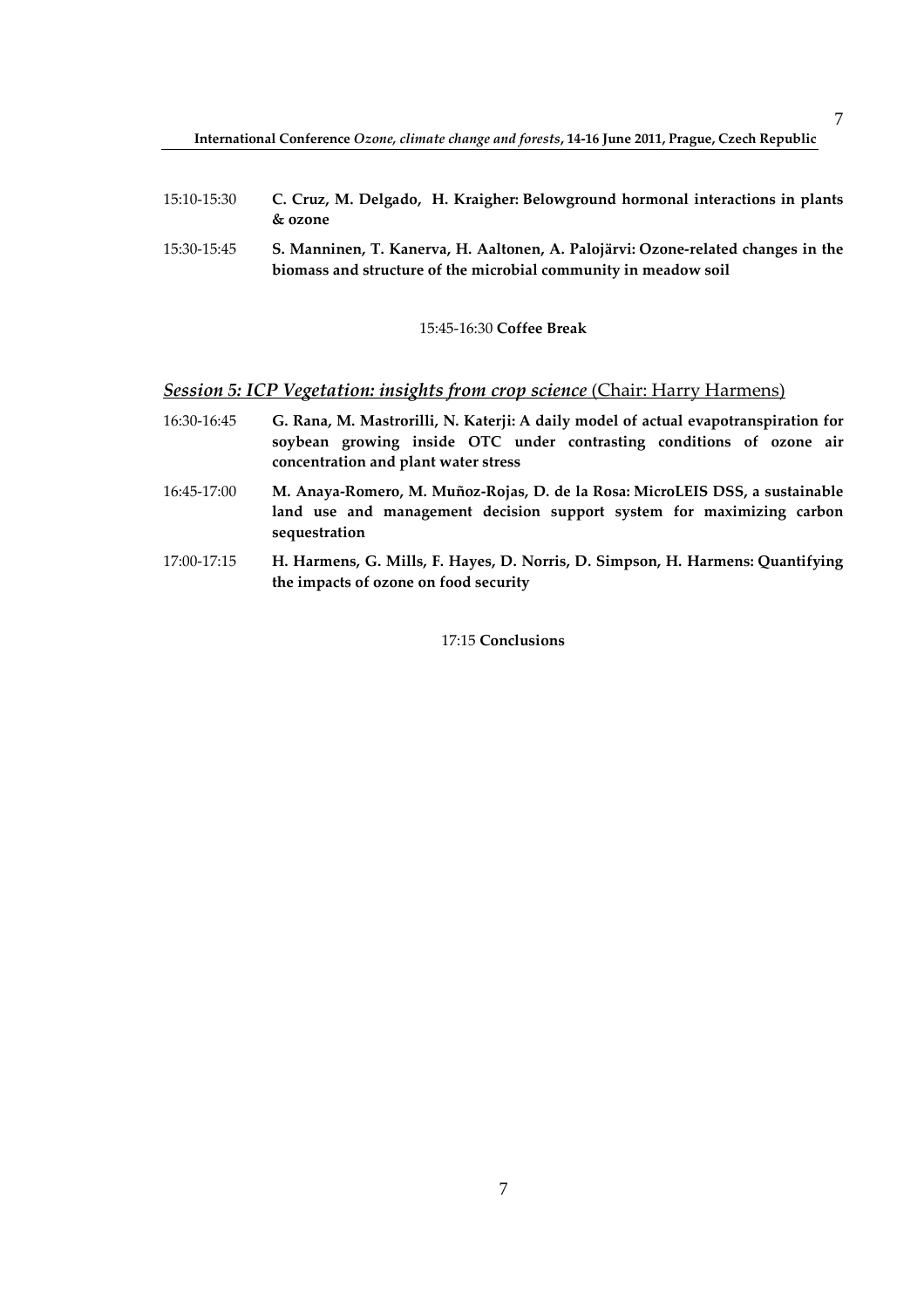**International Conference** *Ozone, climate change and forests***, 14-16 June 2011, Prague, Czech Republic** 

# **KEYNOTE PRESENTATIONS**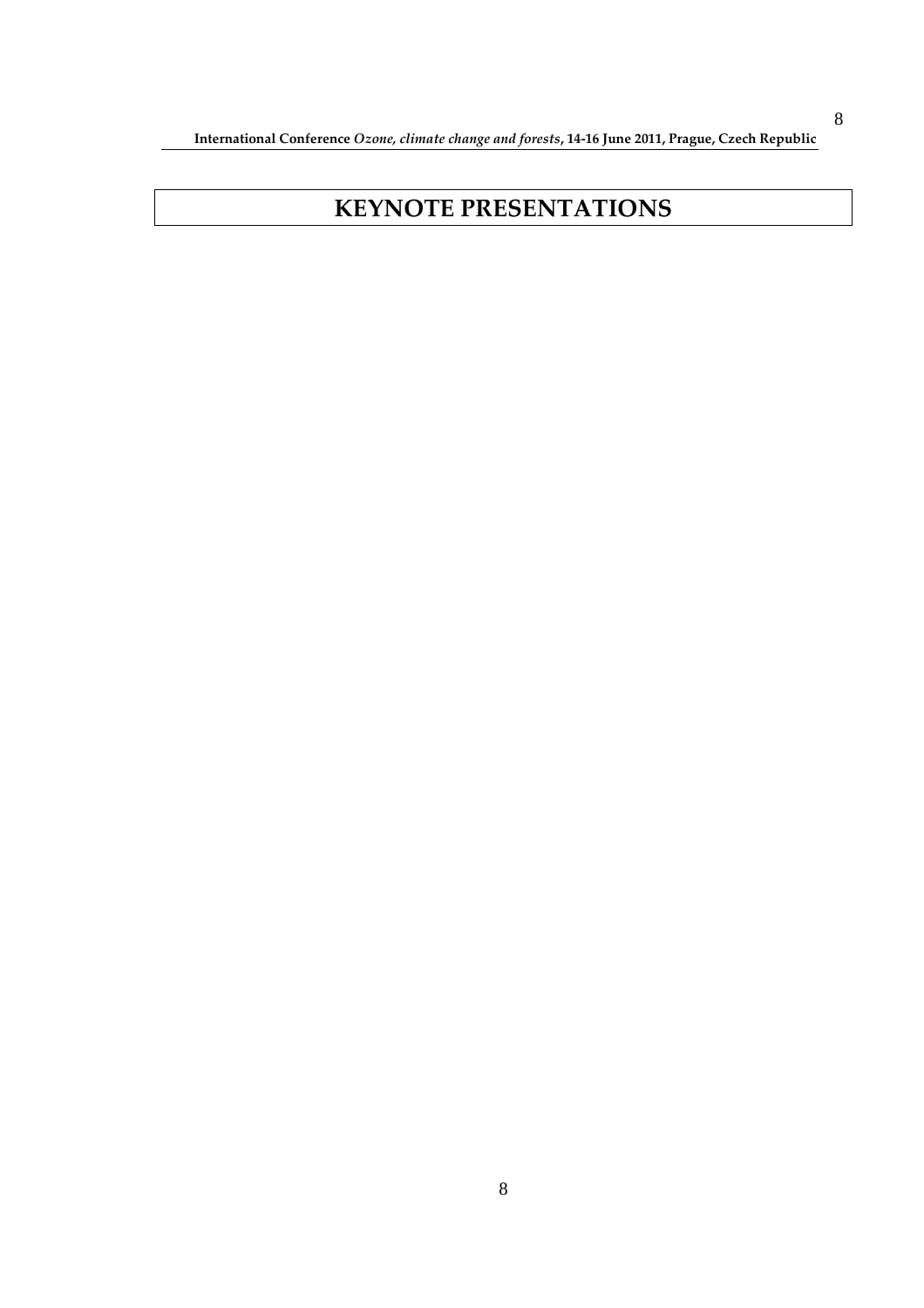# **GLOBAL WARMING AND INCREASING BACKGROUND CONCENTRATIONS OF OZONE: PROBLEMS OR OPPORTUNITIES FOR**

## **PLANTS?**

## *J. M. Albertine, T. B. Harris, W. J. Manning\**

Department of Plant, Soil and Insect Sciences, University of Massachusetts, Amherst, MA, USA

*\*wmanning@micorbio.umass.edu* 

Legislation and fuel-efficient vehicles have reduced pollution levels of ozone  $(O<sub>3</sub>)$  resulting in lower levels of  $O<sub>3</sub>$  during the growing season for plants. Normal background levels of O3, however, are slowly increasing. Several models predict that as global warming progresses, background levels of  $O<sub>3</sub>$  could reach or exceed 70 ppb, depending on location. Using greenhouse exposure chambers, we grew O3 sensitive  $(S156)$  and  $O<sub>3</sub>$ - tolerant  $(R331)$  bean plants (Phaseolus vulgaris) to determine their growth responses to 25 ppb, 50 ppb, and 75 ppb  $O<sub>3</sub>$  during a fiveweek period. Plants were harvested weekly and among the several criteria used for effects evaluation were total plant dry weight, total leaf area/plant and total leaf weight/plant. Beginning with week 3, S156 plants grown in 50 ppb O3 had the highest total plant dry weights, and highest total leaf area and total leaf dry weights, higher than any values obtained from plants grown at 25 ppb O<sub>3</sub>. Growth was reduced and foliar injury occurred on plants in 75 ppb O<sub>3</sub>. Similar results were obtained for R331 plants, but the differences between results by exposure were less than for S156. The rationale for this hormetic effect of 50 ppb  $O_3$  on bean plant growth is not known. Further experiments with other plants may provide more information on the extent and cause of growth stimulation in plants due to exposure to 50 ppb  $O_3$ .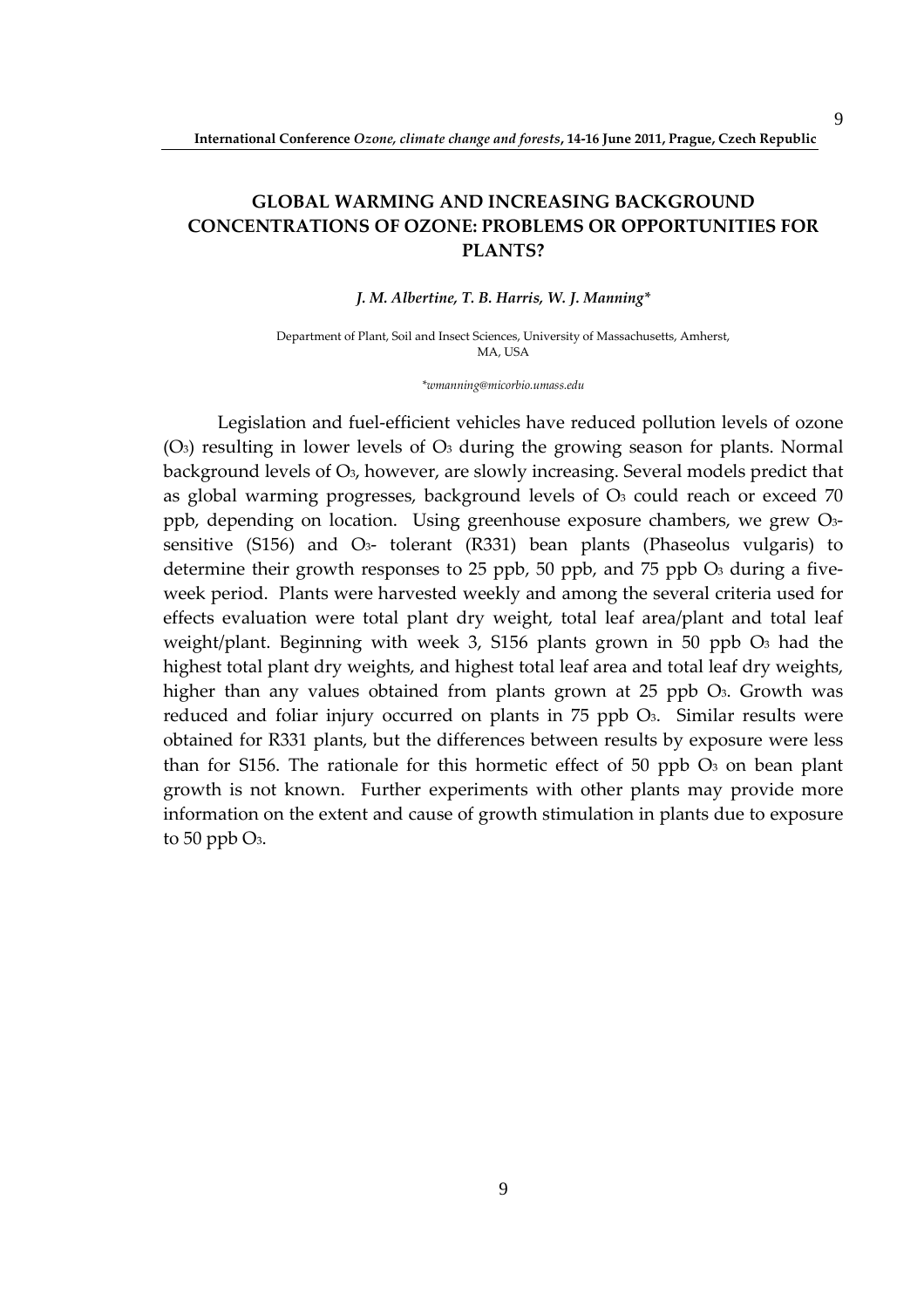## **OZONE, A PECULIAR ATMOSPHERIC GAS WITH GOOD AND BAD EFFECTS**

## *S. Cieslik\**

Joint Researcn Centre, Ispra, Italy

\**stanislaw.cieslik@jrc.it* 

Ozone is both a natural atmospheric constituent and an air pollutant. Its cycle in the atmosphere results from highly non-linear, mostly photochemical processes. A well documented record going back to more than a century proves that the tropospheric ozone concentration increased considerably from preindustrial (10ppb) to the current mean levels (40 to 50 ppb). Its unstable molecular structure is responsible for its strong chemical reactivity, resulting in high complexity of the photochemical mechanisms governing its sources and sinks. This causes difficulties in defining abatement policies, which did not yet manage to reduce the ozone levels, despite the reduction of precursors' emissions.

Ozone has adverse effects on human health and damages vegetation, e.g. by causing slower plant growth, counteracting in turn carbon sequestration, with consequences on global climate. On the other hand, the presence of ozone at higher altitudes in the stratosphere is beneficial to life on earth as it filters harmful ultraviolet radiation. A great concern arose from the observation, predicted as well by modeling, of the depletion of the stratospheric ozone layer, which seems to be currently slowly recovering thanks to the implementation of the Montreal Protocol which includes a ban on ozone-destroying substances.

In conclusion, ozone plays an important role in the environment; it has both beneficial and adverse effects and is rather difficult to study because of the complexity of the mechanisms controlling ozone concentration.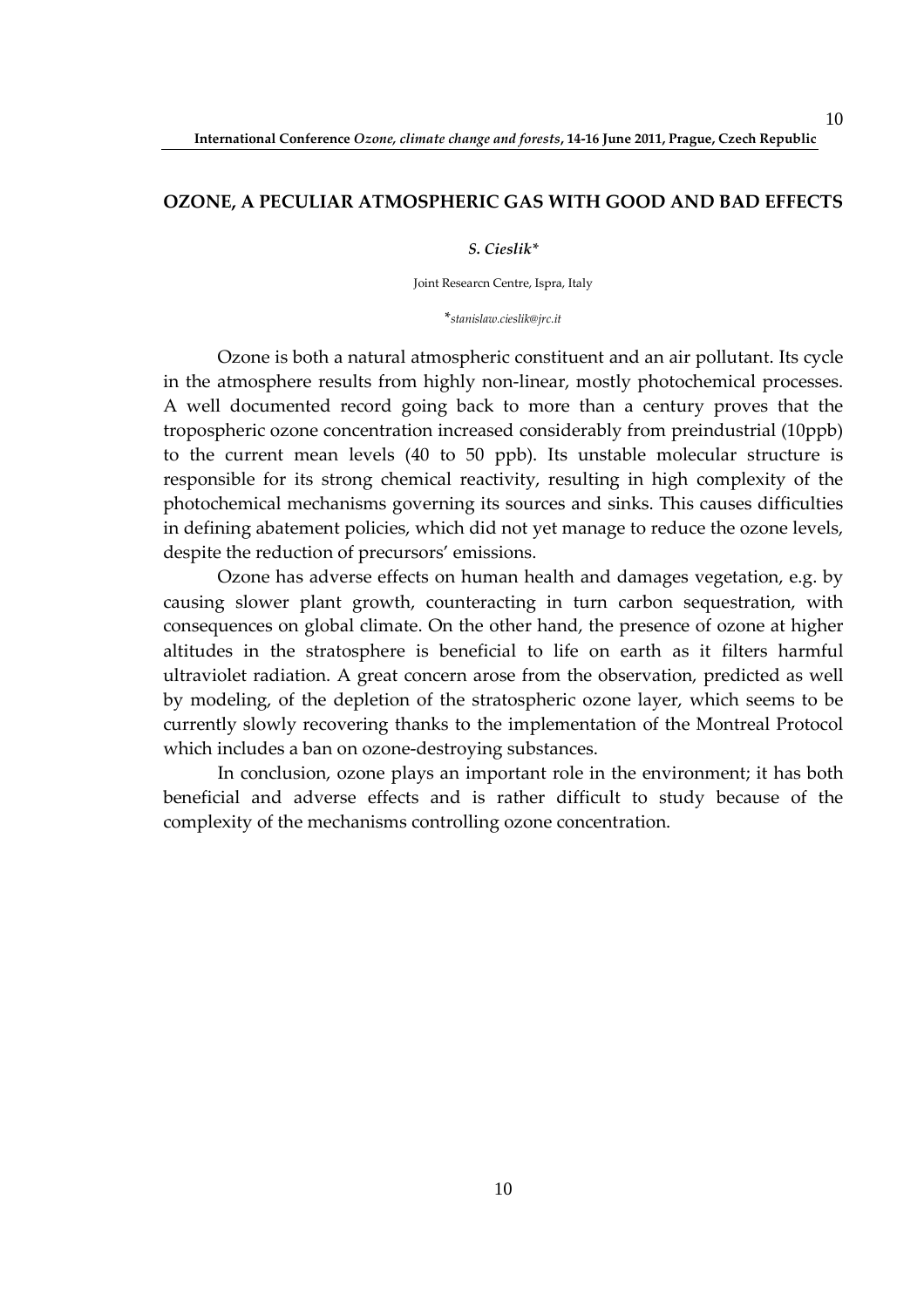# **FOREST CARBON AND WATER CYCLING RESPONSES TO ELEVATED ATMOSPHERIC CO2 AND O3 AT ASPEN FACE: A SUMMARY OF TEN YEARS OF RESEARCH**

## *J. S. King\**

Department of Forestry and Environmental Resources, North Carolina State University, Raleigh, USA and Plant and Vegetation Ecology Group, Department of Biology, University of Antwerp, Belgium

\**john\_king@ncsu.edu*, *JohnS.King@ua.ac.be*

The Aspen FACE Project in Rhinelander, Wisconsin, USA, was one of the most elegant and productive ecological experiments in the world, and has been a watershed study for understanding complex ecosystem responses to the interaction of multiple global change factors. The experimental design consisted of a factorial arrangement of whole-plot treatments of elevated atmospheric CO2 (eCO2; 550 ppmv) and O3 (eO3; 60 ppbv) applied during the growing season from 1998 until 2008. The split-plot factor was community type, consisting of pure aspen, mixed aspen-birch, and mixed aspen-maple, allowing the study of competition as influenced by air pollution. We found that net primary production (NPP) was consistently and prominently affected by  $eCO<sub>2</sub>$  (+35 %) and  $eO<sub>3</sub>$  (-18%), but the combined treatment (eCO2+eO3) differed little from the control. Treatment effects on NPP propagated through the ecosystem, affecting C and water cycling and storage. Larger trees under eCO2 produced bigger canopies and root systems, resulting in greater litter inputs to soil, however specific rates of litter decomposition did not change. This suggests increased C storage in plant biomass and soils. Elevated O3 had the opposite effect, demonstrating its capacity to compromise gains in ecosystem C storage expected from eCO2. In terms of water, leaf area responses consistent with the eCO2 and eO3 treatments predominated in affecting stand level transpiration, rather than changes in unit leaf area stomatal conductance or water use efficiency. Together with increased interception losses under eCO2, this implies less water available to recharge groundwater and surface aquifers. As with C cycling, eO3 tended to counteract these hydrologic responses to eCO2. Aspen FACE has resulted in significant changes to U.S. national air quality policy and better scientific understanding of forest ecosystem responses to eCO2 and eO3 that will allow more accurate modeling and better prediction of forest adjustments to global change.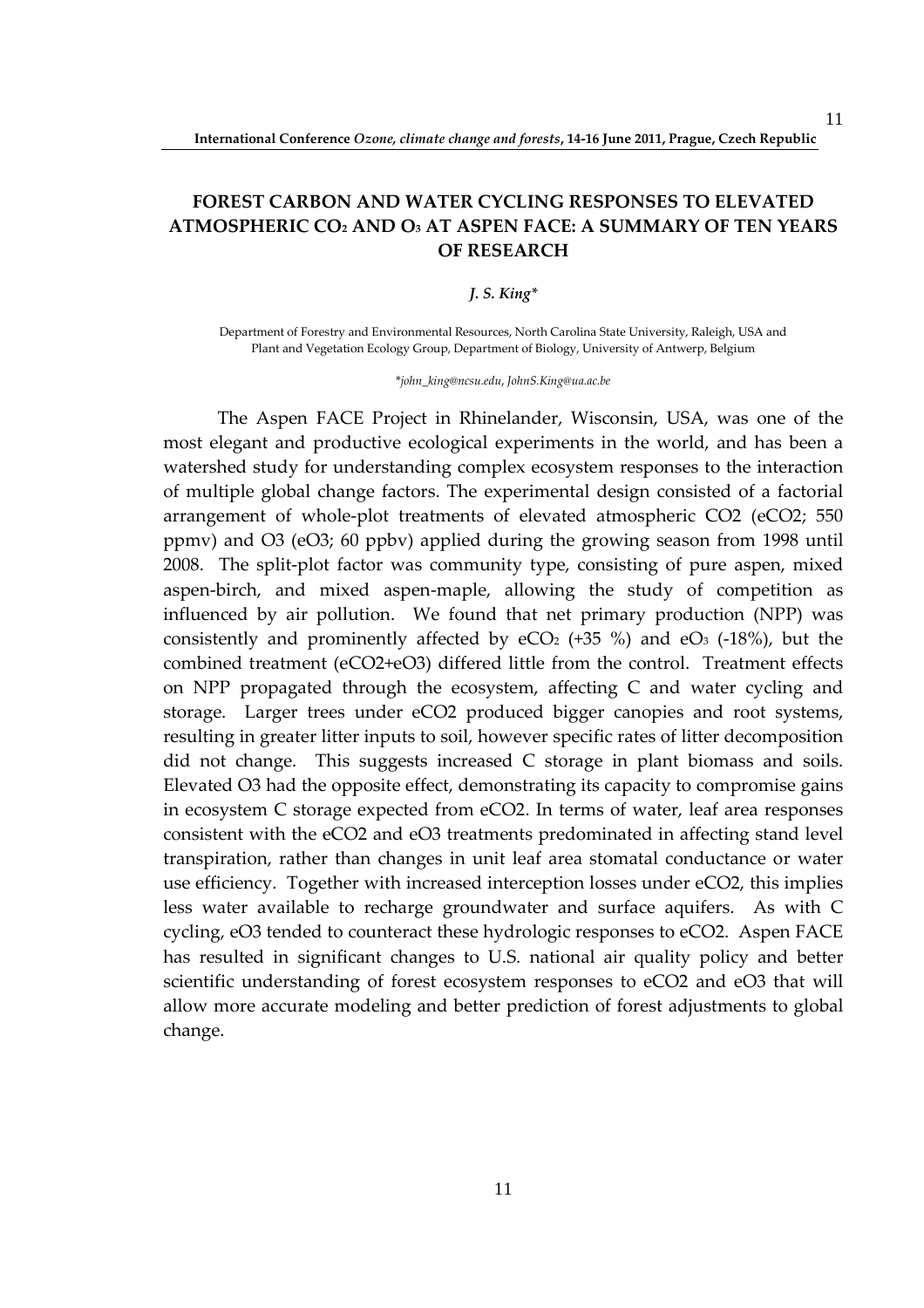# **BIOSPHERE-ATMOSPHERE INTERACTIONS IN AN OZONE-ENRICHED WORLD**

#### *F. Loreto\**

CNR-IPP, Sesto Fiorentino (Firenze), Italy

*\*francesco.loreto@ipp.cnr.it* 

Biogenic Volatile Organic Compounds (BVOC) are emitted at very high rates by forest plant species. BVOC play a critical role in biosphere-atmosphere interactions, and are key constraints of the physical and chemical properties of the atmosphere, potentially influencing the climate and the quality of air, especially in areas exposed to in situ release or long-range transport of anthropogenically polluted air masses. Under these conditions reactive BVOC may contribute to ozone and particle production. The very large amount of BVOC emitted by vegetation, estimated today between 500 to 1000 Tg C annually, is dominated by isoprenoids and methanol. Such a high rate of emission implies a large metabolic cost and hence likely indicates very important plant functional roles for these compounds. BVOC can be emitted by plants constitutively, or the emission may be induced in response to biotic and abiotic factors. Both constitutive and induced BVOC sometimes act as defensive compounds and are often crucial for plant protection in stressful environments. The importance of volatile isoprenoids as molecules protecting against environmental constraints has been widely discussed, but compelling evidences obtained using genetically modified forest ad natural plants now support this important physiological role for isoprene and monoterpenes. The idea emerges that BVOC act as antoxidants in planta, whereas they contribute to the oxidation potential of the atmosphere.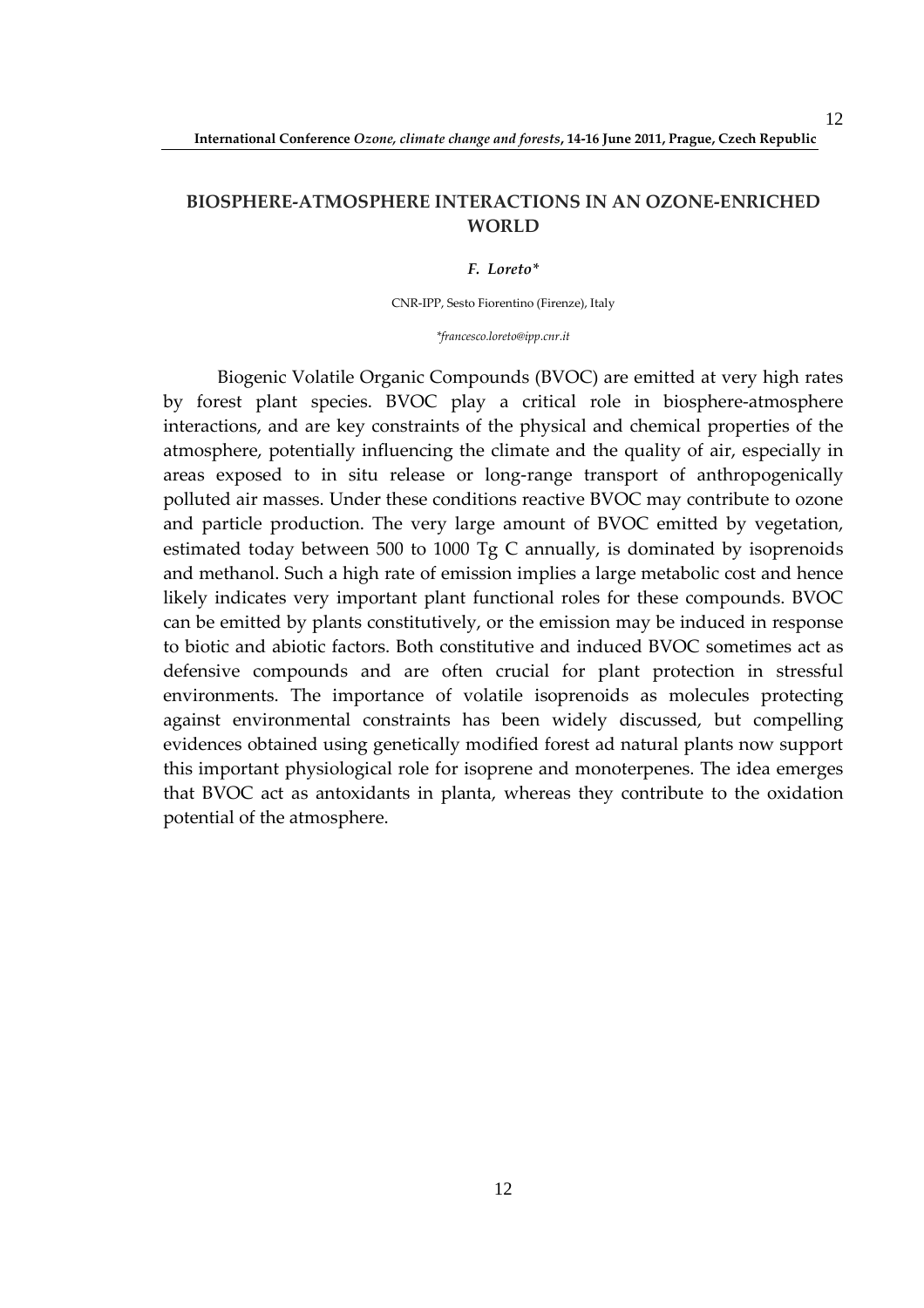## **LESSONS FROM KRANZBERG FOREST – OZONE RESEARCH** *QUO VADIS***?**

*R. Matyssek\*, L. Grünhage, M. Baumgarten, G. Wieser*

TUM Ecology of Plants, Germany

#### *\*matyssek@wzw.tum.de*

Ground-level ozone  $(O_3)$  has gained awareness as an agent of climate change on both hemispheres. Nevertheless, uncertainty prevails on O3-caused mitigation of the C sink strength of forest ecosystems worldwide, except for non-validated modelling predictions, under increasing atmospheric  $CO<sub>2</sub>$  and changing environments. The eight-year free-air  $O<sub>3</sub>$  canopy fumigation experiment at Kranzberg Forest (Freising/Germany) was the first to examine adult trees of climax species and contrasting foliage habit (evergreen Norway spruce vs. deciduous European beech) under prevalent site conditions. What did we learn from this case study, and which are the new scientific questions and needs arising from the outcome for consolidating O3 risk assessment?

Key findings will be wrapped up on  $\mathcal{O}_3$  effects on the tree-soil system as a starting point for defining new challenges for empirical research and modelling, and for elucidating conceptual and methodological advancement. Amongst challenges is the perception of O3 action as part of multi-factorial scenarios (including biotic above and belowground interactions),  $O_3$  dose-related risk assessment (covering tree sensitivity per unit influx and stand-level O3 fluxes), and the clarification of non-linearity in tree response and of transition ranges rather than thresholds towards injury. A both mechanistic and holistic view on tree performance and tree-soil resource fluxes is required. Particular challenge is on ecosystem-level O3 research (making use of novel methodologies) and up-scaling to regional and hemispheric scopes (overcoming research deficits outside the temperate climate zone).

Novel intrinsically linked process-based empirical and modelling approaches are required. The vision of integrative research "super-sites" will be introduced. Transfer of O<sub>3</sub> flux-modelling concepts from agricultural to forest systems will be exemplified. A pan-European research concept will be outlined that may unify mechanistic clarification, geographically differentiated up-scaling and model development for  $C$  pool and related risk assessment. Will integrative  $O<sub>3</sub>$  studies remain a "non-topic" in research on global change?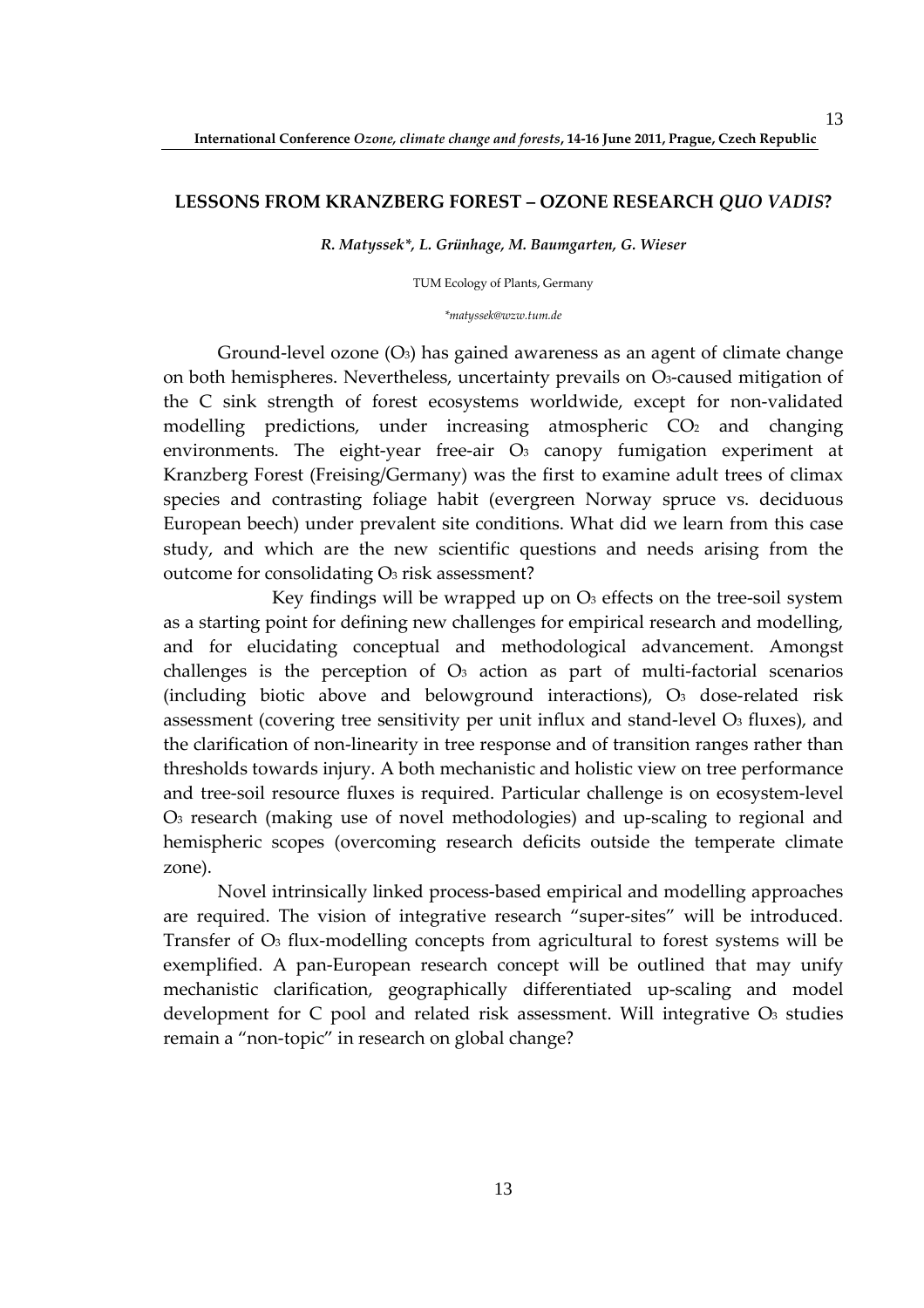**International Conference** *Ozone, climate change and forests***, 14-16 June 2011, Prague, Czech Republic** 

# **VOLUNTARY PRESENTATIONS**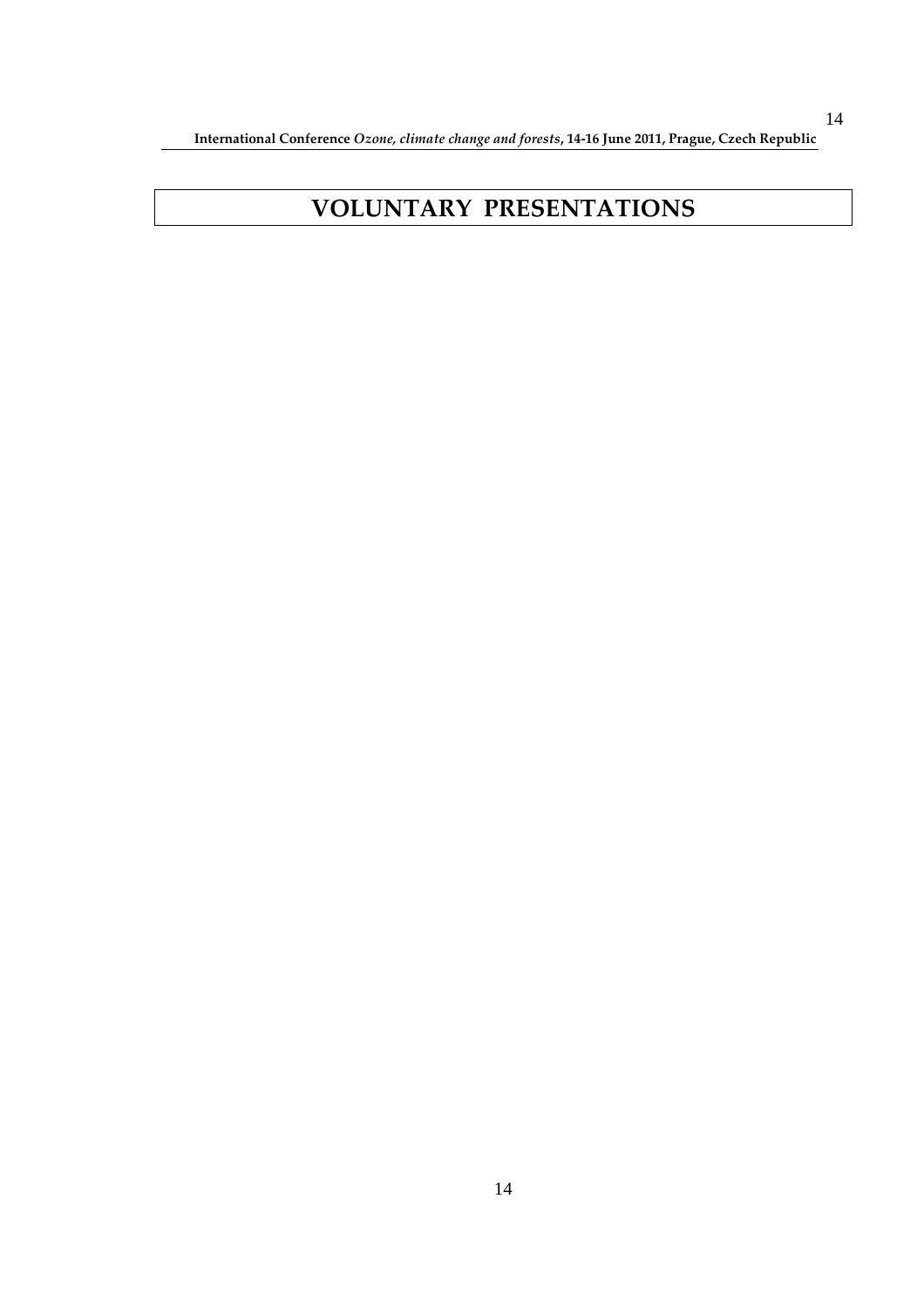## **OZONE CRITICAL LEVELS FOR MEDITERRANEAN FORESTS**

*R. Alonso1\*, G. Gerosa<sup>2</sup> , Á. Ribas<sup>3</sup> , V. Calatayud<sup>4</sup> , M. D. De Quijano<sup>5</sup> , S. Elvira<sup>1</sup> , E. Calvo<sup>4</sup> , R. Marzuoli<sup>2</sup> , J. Peñuelas<sup>5</sup> , F. Bussotti<sup>6</sup> , M. Pollastrini<sup>6</sup> , S. Mereu<sup>7</sup> , L. Fusaro<sup>7</sup> , I. González-Fernández<sup>1</sup>*

<sup>1</sup> Ecotoxicology of Air Pollution, CIEMAT (Ed. 70), Madrid, Spain Department of Mathematics and Physics, Università Cattolica del Sacro Cuore, Brescia, Italy Forest Technology Centre of Catalonia, Crta. St. Llorenç de Morunys, Lleida, Spain Fundación CEAM , Valencia, Spain Ecophysiology and Global Change Unit CREAF-CEAB-CSIC, Edifici C, Universitat Autònoma de Barcelona, Catalonia, Spain University of Florence, Florence, Italy University of Rome, La Sapienza, Rome, Italy

*\*rocio.alonso@ciemat.es* 

Tropospheric ozone  $(O_3)$  is considered one of the most important air pollutants inducing adverse effects on a wide range of ecosystems and vegetation types. In Europe, an effects-based approach has been used to establish O3 critical levels for the protection of vegetation under the framework of the Convention on Long-Range Transboundary Air Pollution (CLRTAP). The O3 critical levels for different vegetation types have recently been revised to include the latest scientific information. The traditional critical levels based on  $O_3$  exposure (expressed as AOT40) have been complemented with new flux-based critical levels proposed for some vegetation types. These new critical levels based on the amount of pollutant entering the plant through the stomatal pores allow incorporating some modifying factors of plant O<sub>3</sub> sensitivity such as species type, phenology and environmental conditions.

Many studies have reported O<sub>3</sub>-induced effects on the physiology and growth of numerous Mediterranean forest species. However, some discrepancies exist between the predicted O3 effects on Southern European forests based on the proposed O3 critical levels and the smaller effects observed in the field. A review of O3 exposure experiments performed with Mediterranean tree species has been carried out. Effects of  $O_3$  on tree biomass or growth were used to derive flux-based response functions. Ozone critical levels are proposed for specifically assessing the risk of O<sub>3</sub> damage to Mediterranean forests.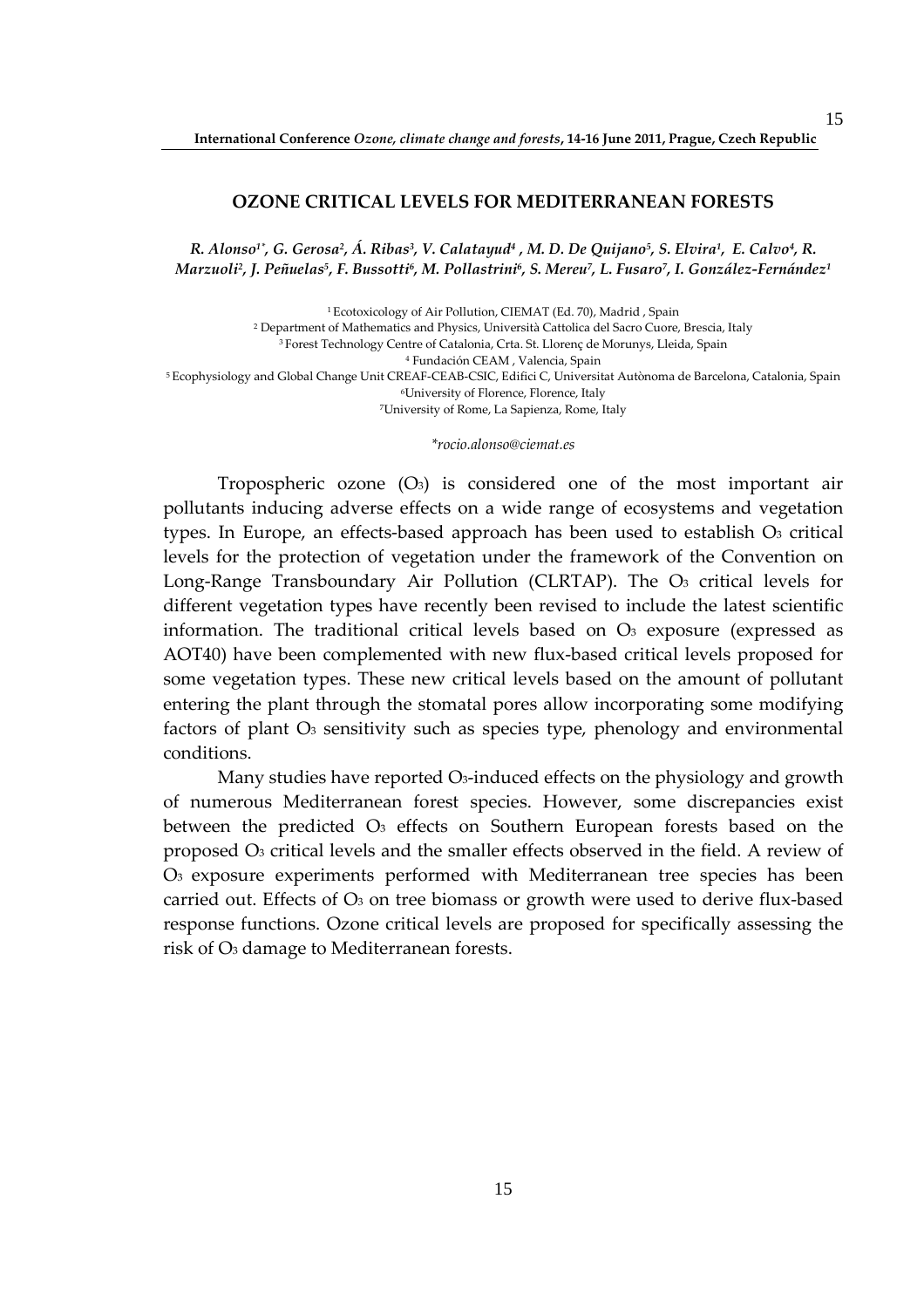# **MICROLEIS DSS, A SUSTAINABLE LAND USE AND MANAGEMENT DECISION SUPPORT SYSTEM FOR MAXIMIZING CARBON SEQUESTRATION**

#### *M. Anaya-Romero\* , M. Muñoz-Rojas, D. De la Rosa*

Evenor-Tech, CSIC Spin-off, CSIC-IRNAS Building, Sevilla, Spain

*\*m.anaya@evenor-tech.com* 

In order to predict the effects of land use change on soil carbon sequestration it is necessary to know the current land carbon stocks. The vegetation carbon stock accounts for an estimated 5 percent or less of total land carbon. On the contrary, the largest land carbon stock lies below ground as soil carbon stock. In this sense, there are some examples for the estimations on soil carbon stocks in UK, 9,800 Mt (millions of tones or Tg); Spain, 3,778 Mt; or Andalusia, 604 Mt. Although the vegetation carbon stock is relatively small, plant matter is the single most important source of carbon inputs to the soil. Each particular soil possesses a limited carbon storage capacity which is a function of the vegetation type, climate, hydrology, topography and the intrinsic characteristics of the soil. Soil organic carbon takes from decades to centuries to accumulate, but carbon losses that result from land use changes that accelerate biotic and abiotic carbon cycling can occur rapidly, within years.

Land use planning can consider strategies to prevent or reduce soil carbon loss as a result of land use and management changes. Also, it is necessary to consider soil carbon stocks and sequestration in the context of climate change and land degradation and their interactions.

MicroLEIS DSS is an agro-ecological decision support system for soil-specific planning of land use changes and soil management programs. The application of this technology aims to optimize biomass production and minimize environmental risks, and presently it is also priority to maximize carbon sequestration. In this sense, preliminary results are obtained for Andalusia region based on standard data base such as CORINE Land Cover, (CLC) and SEIS.net soil data bank as input data in order to be used through Europe.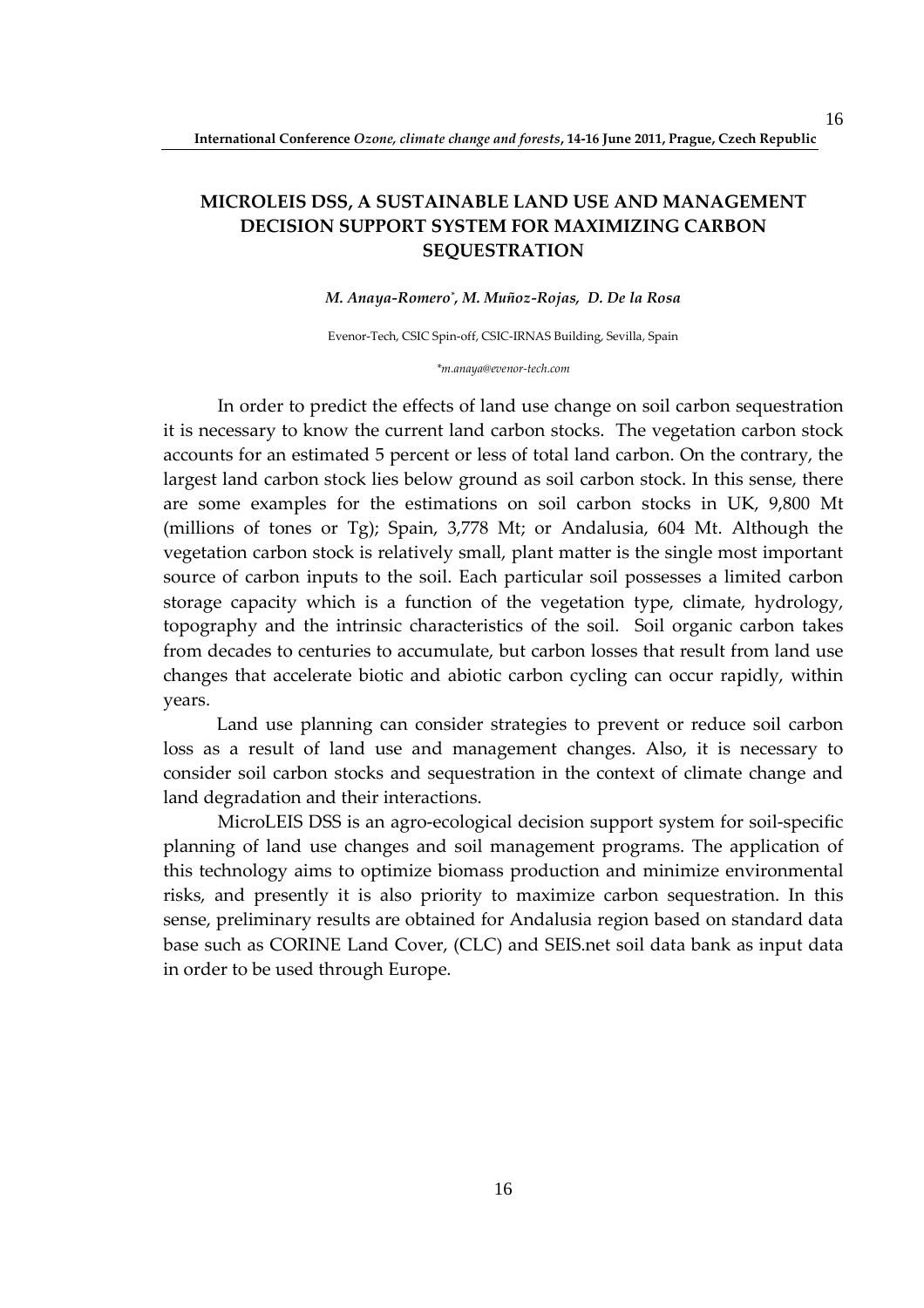## **RESULTS FROM OZONE MONITORING AT LEVEL-II-PLOTS IN SAXONY**

### *H. Andreae, D. Reinhold\**

Public enterprise Sachsenforst, Germany

*\*dirk.reinhold@smul.sachsen.de* 

Since 2001, the public enterprise Sachsenforst is measuring ozone, ammonia, nitrogen dioxide and sulphur dioxide with passive samplers at six ICP Forests Level-II-plots for the national data submission. Two regional monitoring plots have been included in these activities since 2003. The measurements are situated in altitudes between 170 and 840 m. a. s. l. in the open field near the forest monitoring plots.

In general regularly recurring increases of ozone concentration were observed in spring, maximum values in high summer and declines till late autumn/winter. The investigated plots can be grouped into two classes in terms of the ozone concentration in the summer months June to August: The measured values at the plots in the low range mountains are more than 30% higher than at the plots in the lowlands.

Ozone concentrations of more than  $90\mu g/m^3$  were exceeded in 2003, 2006 and 2009 at the Level-II-plots Klingenthal, Olbernhau and Bautzen in the Ore Mountains and upper Lusatia.

In the lower regions mean concentrations above the critical level were not registered. The bi-weekly double-measurements from March to September 2009 and 2010 at two Level-II-plots located in Laußnitz and Olbernhau in the project "FutMon" show no significant differences between the exposed samplers.

Up to now neither in the higher and ridge-top altitudes of the Saxon lowrange mountains nor in lowlands of Saxony optically visible damages on trees not found within the annual crown condition assessment (i. e. beech (*Fagus sylvatica) or* sessile oak (*Quercus petraea*)) and biannual harvesting of needles and leaves.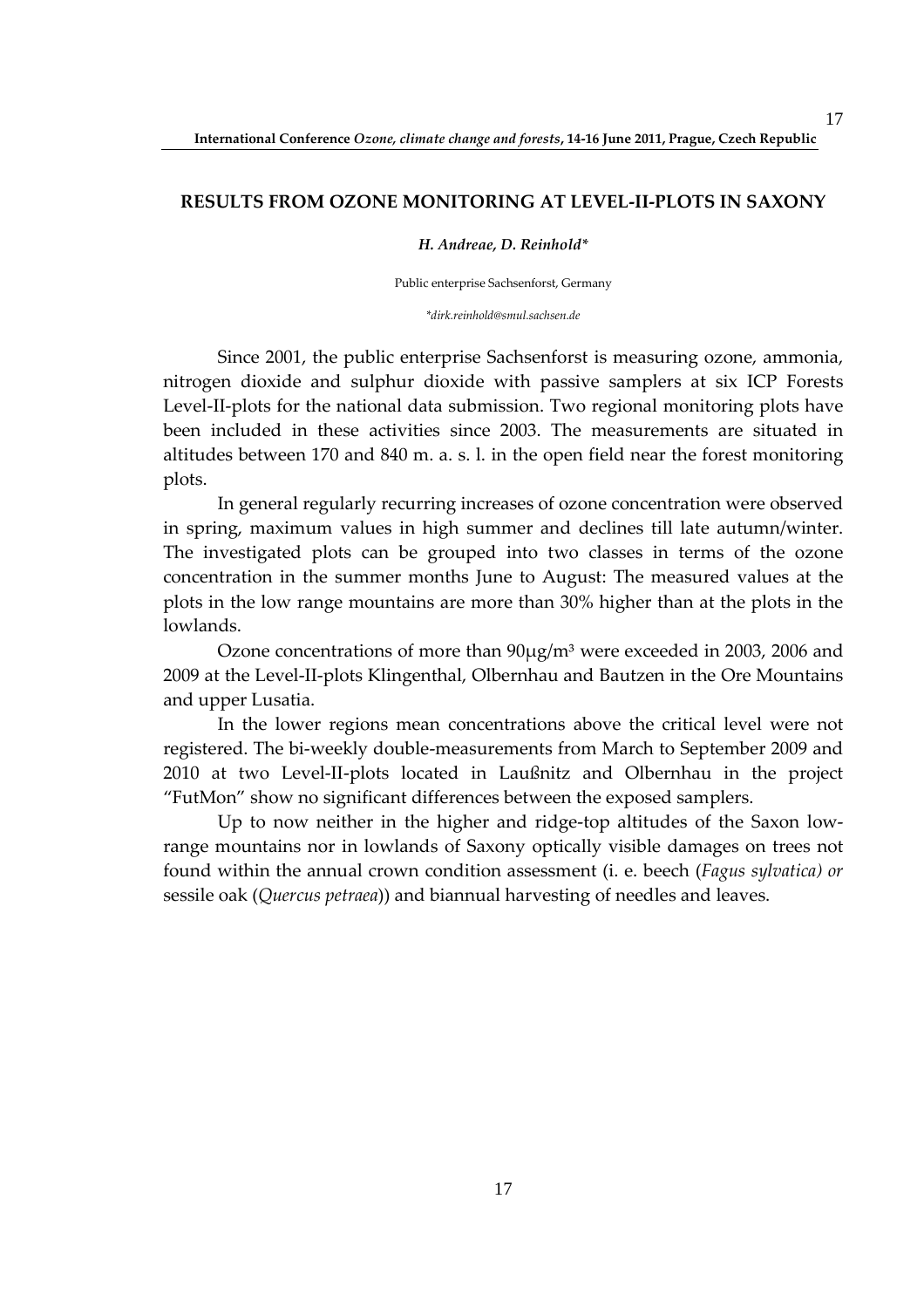# **THE IMPACT OF CLIMATE CHANGE, OZONE AND NATURAL RISKS ON ALPINE FORESTS: ADAPTATION VERSUS MITIGATION POLICIES**

*P. Angelini<sup>1</sup> , A. Ballarin-Denti 2\*, L. Cetara<sup>3</sup>*

**<sup>1</sup>**Ministry of the Environment, Land and Sea, Rome, Italy **<sup>2</sup>**Research Centre for Environment and Sustainable Development, Catholic University, Brescia, Italy **<sup>3</sup>**European Academy, Bolzano, Italy

#### *\* a.ballarindenti@dmf.unicatt.it*

The Alpine forests are subjected to climate changes more pronounced than in the rest of Europe. The impact of climate-dependent natural risks is amplified by their intrinsic vulnerability and the weakness of territorial resilience factors. At the same time, Alpine forests can provide a relevant carbon sink and stock capacity, able to compensate a significant share of the local GHG emissions. Their sink potential is however subjected to the threat of elevated ozone levels, which are heavily dependent on precursores emission sources active in surrounding industrial areas and in the local road and highway systems.

Climate change mitigation policies, based on GHG emissions reduction, can hardly be effective in the Alpine territory, owing to its very limited contribution to the overall required reduction and to the related high marginal costs. On the contrary, adaptation policies represent a more promising approach to minimise climate change impacts, since they can be managed at local level, aimed at specific vulnerabilities and based on intrinsic resilience potential. A further advantage of climate change adaptation policies in based on their easier coupling to other sets of local policies addressed to decrease ozone precursor emissions deriving from road traffic and specific industrial sectors.

To be more cost-effective and co-beneficial, a comprehensive policy strategy targeted both to climate change adaption and ozone abatement, should rely on sound integrated risk assessment based on field investigations and appropriate modelling. A particular attention should be paid to risk threshold values, in filling existing knowledge gaps and in developing early warning systems aimed at integrated risk prevention and management. Natural risk impacts are better evaluated in relation to forest growth and land use changes, air pollution and other environmental stressors and good practices aimed at counteracting the effects of extreme meteorological events.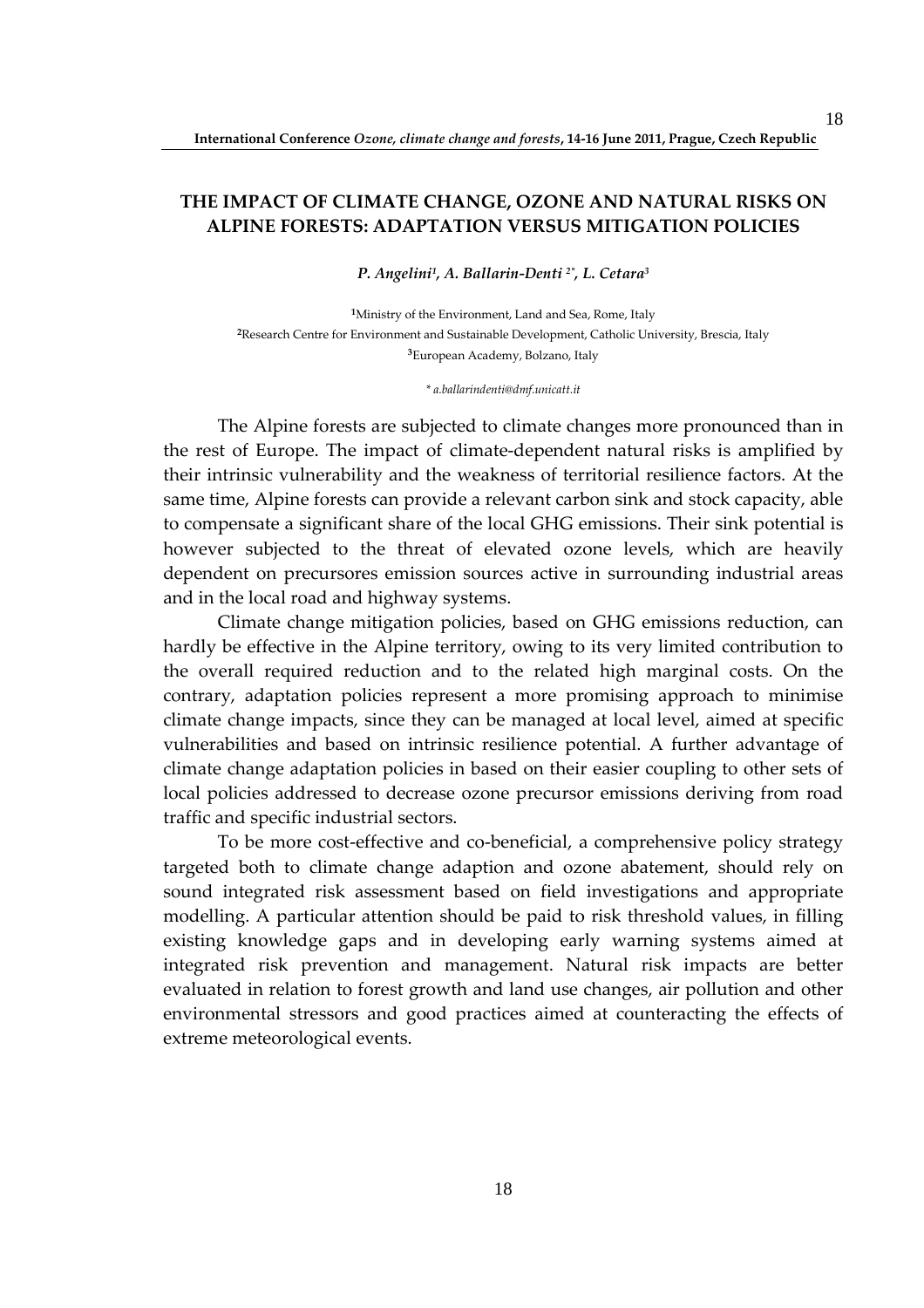# **SENSITIVITY OF BEECH TREES TO SURFACE OZONE AT MOST NORTHERN LATITUDE OF THEIR OCCURRENCE**

*A.Augustaitis1\*, A.Kliucius<sup>1</sup> , R.Girgzdiene<sup>2</sup> , V.Marozas<sup>1</sup> , M. Pilkauskas<sup>1</sup> , E. Beniusis<sup>1</sup>*

<sup>1</sup>Lithuanian University of Agriculture, Kaunas, Lithuania <sup>2</sup>Institute of Physics, Vilnius, Lithuania

#### *\*algirdas.augustaitis@lzuu.lt*

For more than a few decades ozone has been considered to be one of the key phytotoxic air pollutants affecting forest health in North America and South and Middle Europe, which since the beginning of the 21<sup>st</sup> century has become a pollutant of great concern.

European beech is among the most important and sensitive to ozone exposure forest species response of which to climate change including ozone is well documented. However, little is known about the effect of local factors on beech invasion into native forest stands on the most northern latitude of their possible occurrence. The present study focuses on beech stands planted in western part of Lithuania, where climatic factors are most favourable for beech. Dendrochronological method was used to establish correlations between radial growth variability in beech stands and ambient ozone exposure and meteorological factors. Data on ozone concentrations since 1982 was obtained from Preila EMEP station which is located about 40 km from the experimental sites. Over this period annual mean ozone concentrations showed a trend towards increasing (0.42 ppb per year, p<0.001). Obtained data indicated that surface ozone, mean monthly concentrations of which often were below phytotoxic levels is among key factors resulting in beech stand productivity at northern latitude of their occurrence.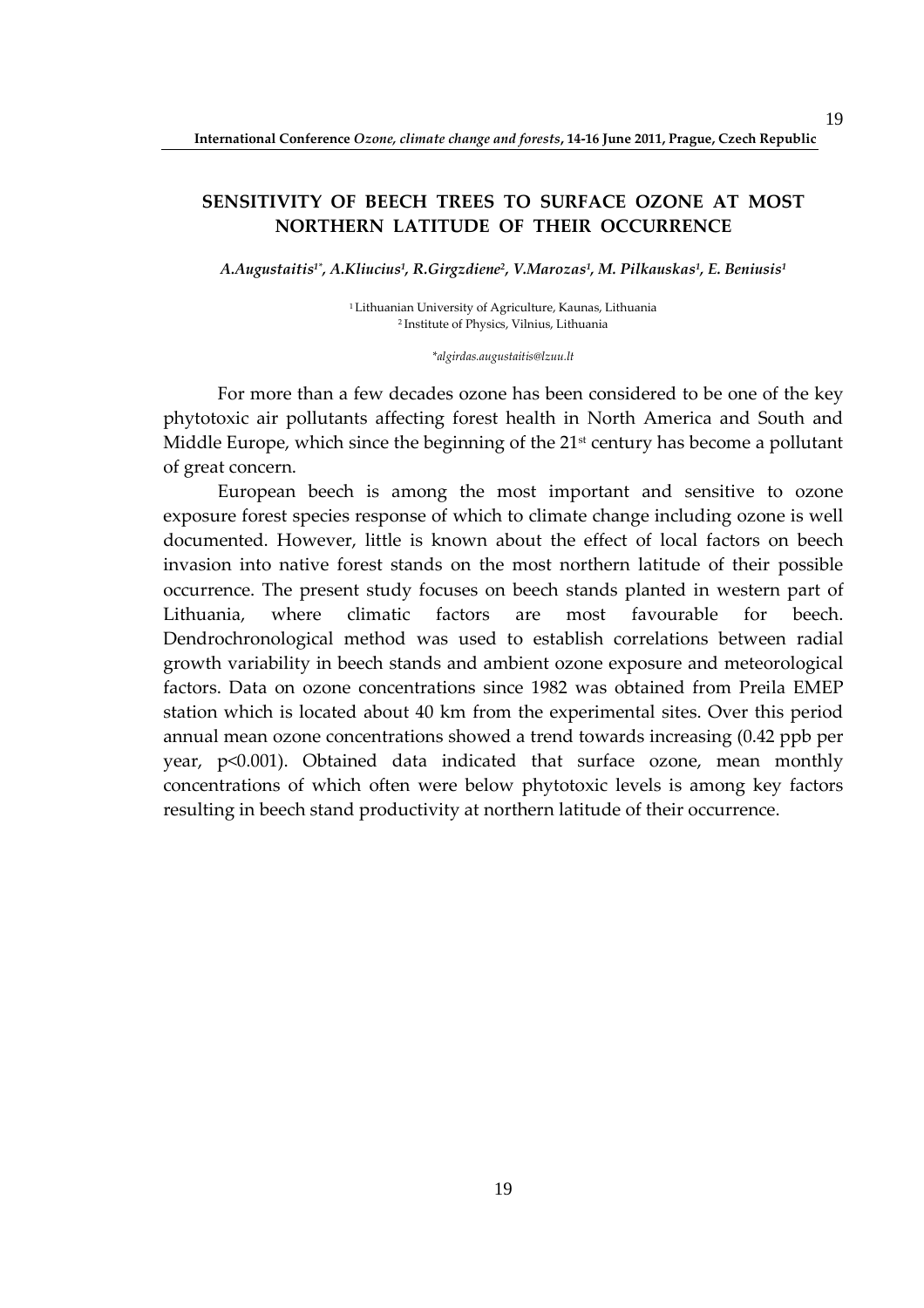# **MONITORING OF OZONE AND ITS PHYTOTOXIC EFFECT ON FOREST ECOSYSTEMS IN ROMANIA**

#### *O. Badea1\*, D. Silaghi<sup>1</sup> , S. Neagu<sup>1</sup> , S. Tamas<sup>2</sup>*

1 Forest Research and Management Institute, Voluntari, Romania 2 "Transilvania" University, Brasov, Romania

#### \*obadea@icas.ro

Since 1997, ambient ozone  $(O_3)$  concentrations in the Romanian forest ecosystems were measured on passive sampler networks. At the beginning (1997- 1999), 6 out of 26 Carpathian network's ozone monitoring sites have been located in Romania. Furthermore, in the Romanian forest areas, additional 3 ozone and other phytotoxic pollutants monitoring networks were installed in Retezat (11 locations) and Bucegi – Piatra Craiului (22 locations) ILTER sites. Since 2007 in four intensive monitoring plots (core plots) measurements of ozone concentrations were developed. All these monitoring sites have a good spatial distribution throughout the study areas.

During the growing season, ozone concentrations were measured using Ogawa® passive samplers, both monthly (in Retezat and Bucegi – Piatra Craiului) and biweekly (in intensive monitoring network).

The seasonal and monthly (or biweekly) means of ozone concentrations were generally situated under 50 ppb. The spatial and temporal ozone distributions in the monitored areas were relatively stable (the coefficients of variation ranged between 17% and 22%). The lowest mean values were generally registered in Retezat National Park (< 40 ppb) and the highest in Bucegi Natural Park (~ 55 ppb). Monthly ozone concentrations means are positively and significantly correlated with altitude, following linear or polynomial trends.

In the year 2010, AOT40 was higher than the critical level for forest trees at Stefanesti (15 ppm h) core plot according to ICP Modeling and Mapping methodology (reference period April  $1^{st}$  –September 30<sup>th</sup>), but smaller (6.4 ppm h) than the critical threshold established for vegetation according to the European Commission AOT40 Directive (reference period May  $1<sup>st</sup>$  – July 31<sup>st</sup>).

At monitoring network level, the ambient ozone had no significant influence on share of damaged trees. In addition, in Bucegi Mountain's forests, ozone concentrations had no effect on annual volume growth losses due to actions of different stress factors. In fact, the ambient ozone concentrations in Romanian forested areas are below the levels considered to be toxic for main tree species.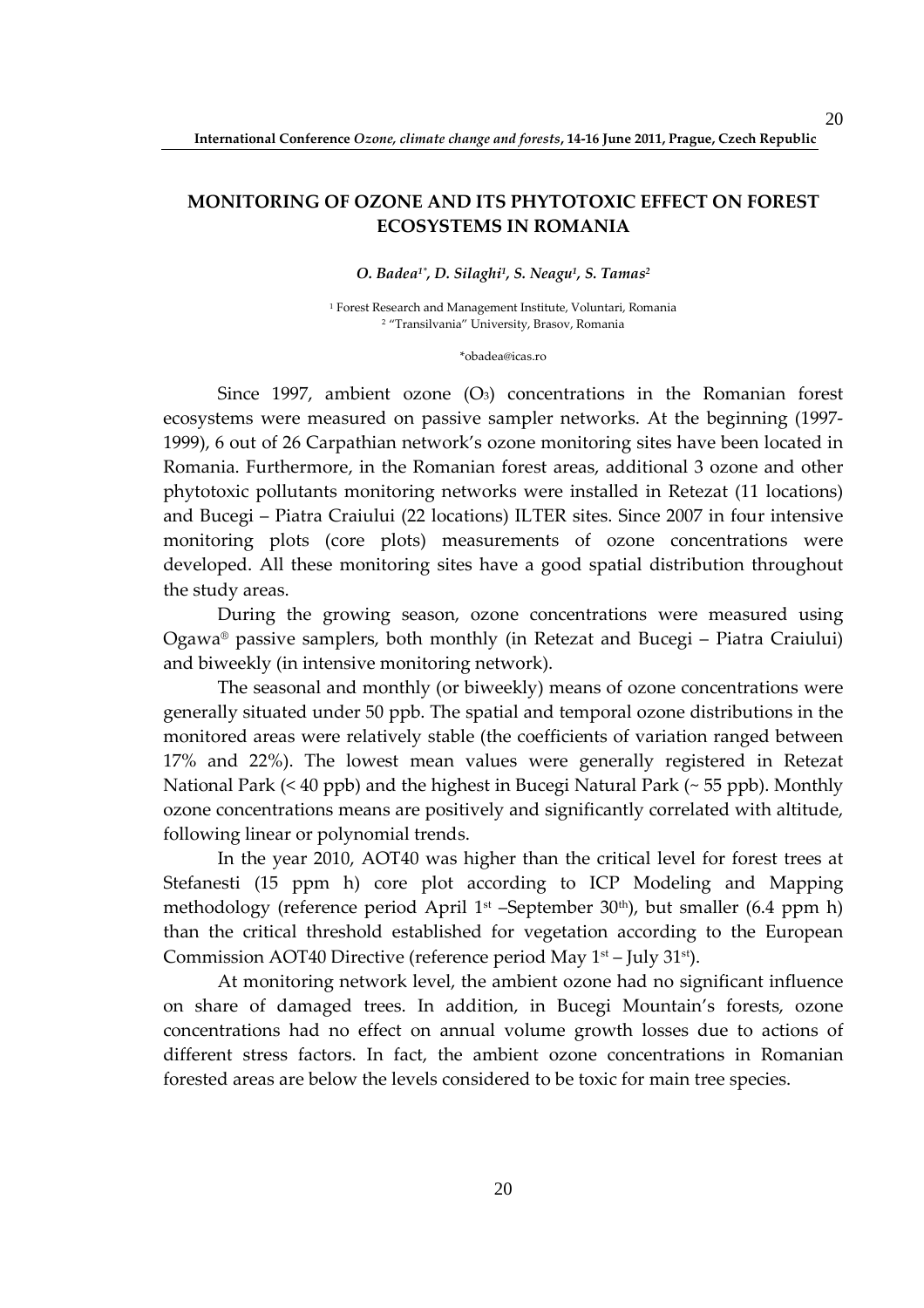## **OZONE FLUX-RESPONSE RELATIONSHIPS FOR ASPEN AND ASPEN-BIRCH FORESTS**

*S. Barth <sup>1</sup> , H. Pleijel <sup>1</sup> , M.E. Kubiske<sup>2</sup> , J. King <sup>3</sup> , L. Rhea <sup>3</sup> , J. Nagy <sup>4</sup> , J. Uddling1\**

University of Gothenburg, Sweden USDA Forest Service NCRS, USA North Carolina State University, USA Brookhaven National Laboratory, USA

*\* johan.uddling@dpes.gu.se* 

The negative impact of tropospheric ozone  $(O_3)$  on plant productivity is mediated by the phototoxic  $O_3$  dose, i.e. the accumulated flux of  $O_3$  through stomata. Based on sap flux and aboveground productivity data, we derived stand-level O<sub>3</sub> dose-response relationships for pure aspen and mixed aspen-birch communities in the factorial free-air  $CO<sub>2</sub> \times O<sub>3</sub>$  experiment near Rhinelander, Wisconsin (Aspen FACE). Our three main objectives were to determine whether or not effects on O<sub>3</sub> dose caused by  $(1)$  community type,  $(2)$  CO<sub>2</sub> treatment and  $(3)$  among-year variation in weather translated into similar effects on annual productivity. Dose-response relationships derived were also compared with relationships obtained in metaanalyses of open-top chamber experiments with European tree species.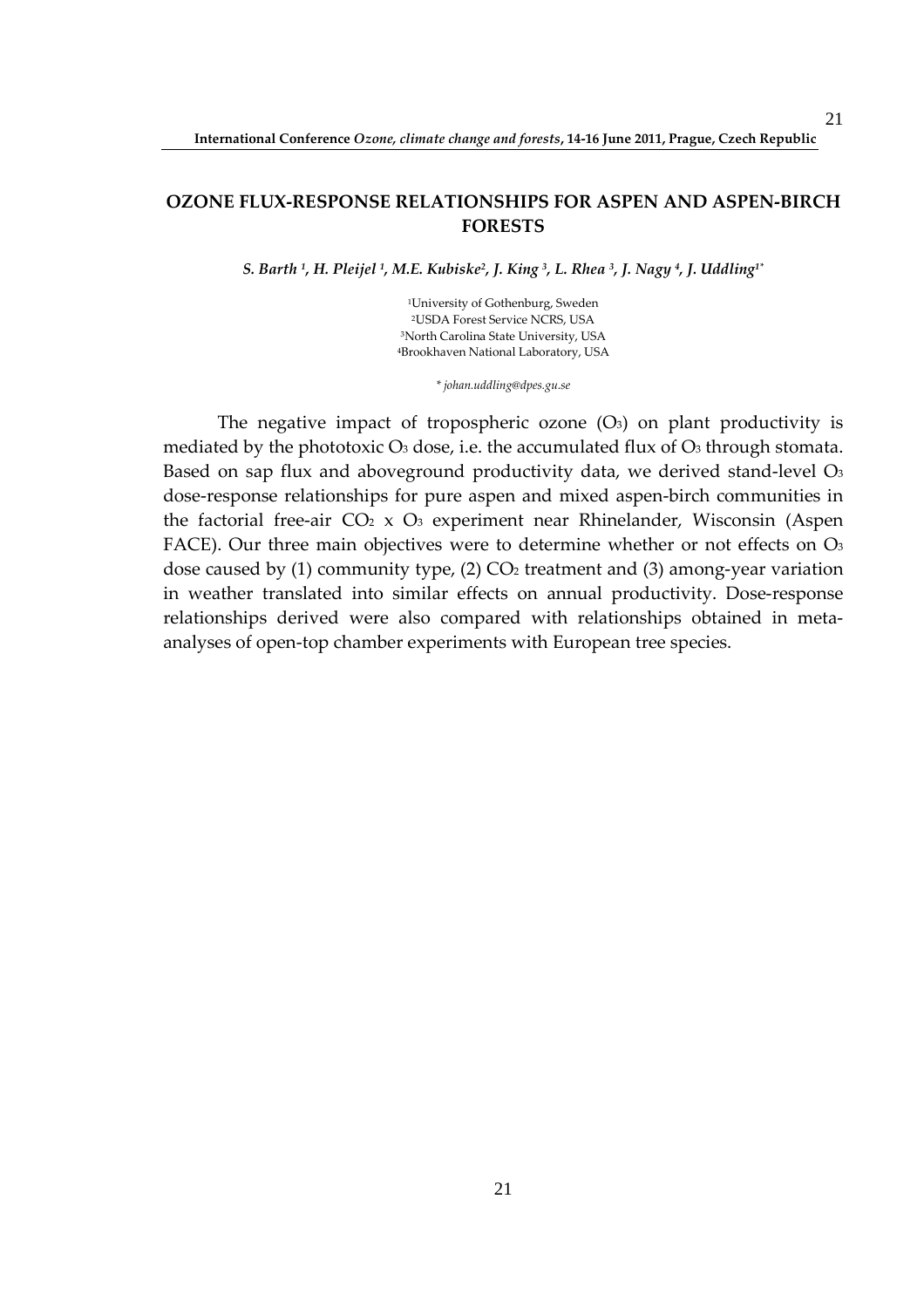# **FROM AOT40 TO OZONE FLUX FOR FOREST TREES – PROGRESS AND UNCERTAINTIES**

*S. Braun1\*, C. Schindler<sup>2</sup> , P. Büker<sup>3</sup>*

1 Institute for Applied Plant Biology, Schönenbuch, Switzerland 2 Swiss Tropical and Public Health Institute, University of Basel, Switzerland 3 Stockholm Environment Institute – University of York, United Kingdom

*\*sabine.braun@iap.ch* 

The critical level for ozone has been previously based on the external ozone concentration, expressed as the AOT40 (ozone concentrations accumulated over a threshold of 40 ppb during daylight-hours). However, it is widely recognised that ozone uptake through the stomates expressed as the phytotoxic ozone dose (POD) would be a more biologically meaningful and as such a better predictive tool to characterise the threat ozone poses on vegetation. To be able to identify a critical ozone flux, flux models for stomatal uptake are required to establish species-specific dose-response relationships. During the last years, progress has been made in the development of uptake functions and dose-response relationships for the most important forest trees using the DO3SE (Deposition of Ozone for Stomatal Exchange) model. Within the framework of the ICP vegetation, the dose-response relationships used for the derivation of the AOT40 critical levels for forest trees were reanalysed using these new flux-based uptake functions, and critical flux levels were defined at an ICP vegetation workshop in 2010. The new flux-based dose-response relationships show a clear improvement compared to the previously used concentration-based relationships for birch and beech, i.e. the relation to the observed effects was more evident. In the case of Norway spruce, however, only a slight improvement could be detected using the flux-based approach. Analysis of sap flow data suggest that the function used in DO3SE to define the effect of vapour pressure deficit (VPD) on the stomatal uptake of ozone by Norway spruce trees may need a revision. This improvement is important to support the effect based air pollution abatement policy of UNECE and EU.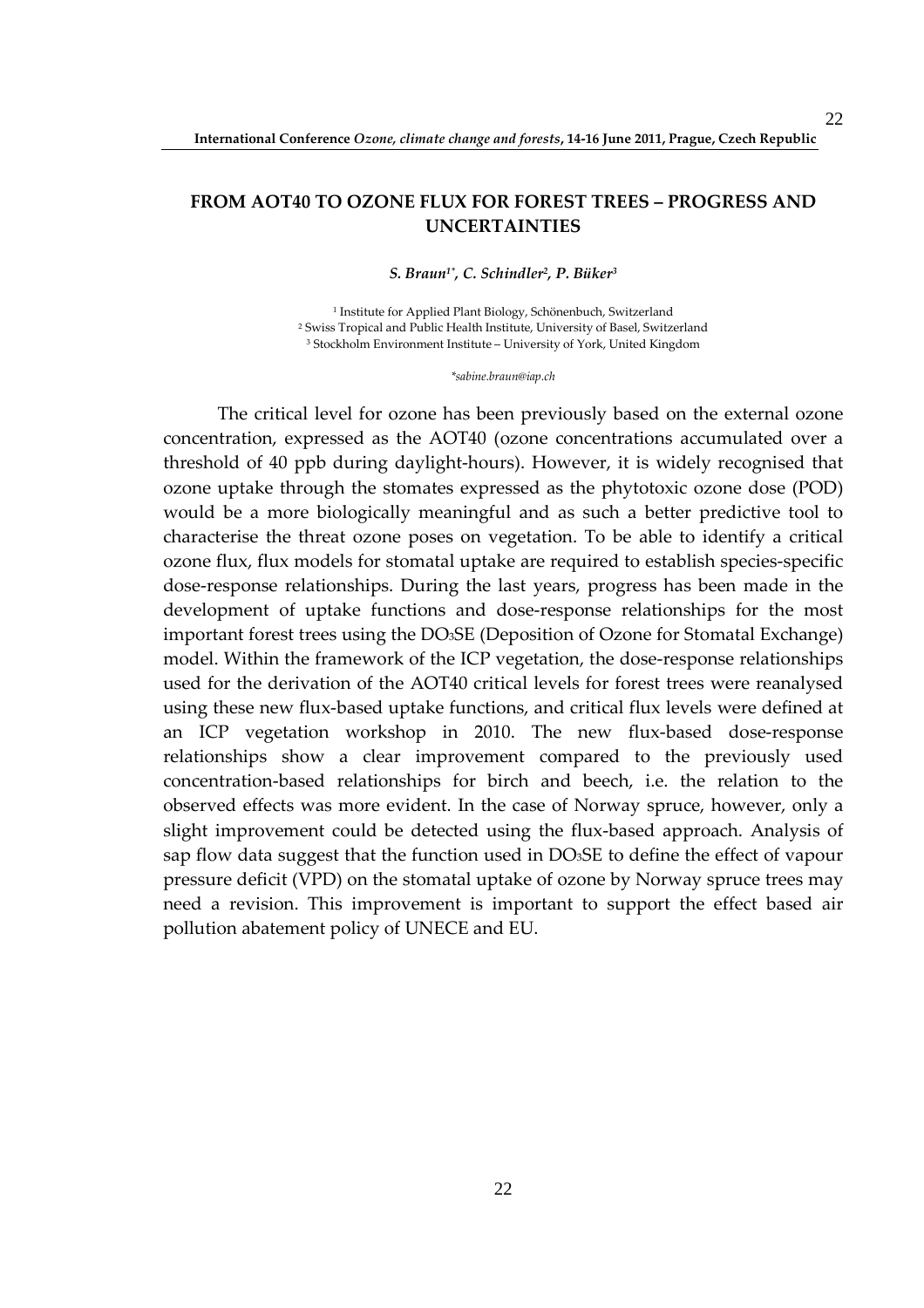# **MODELLING OF SOIL MOISTURE USING DO3SE TO DETERMINE OZONE FLUXES TO EUROPEAN FOREST TREES**

*P. Büker\*, L.D. Emberson, T. Morrissey, D. Simpson, J.P. Tuovinen et al.* 

Stockholm Environment Institute at York, University of York, Heslington, United Kingdom

*\*patrick.bueker@york.ac.uk* 

The DO $_3$ SE (Deposition of O<sub>3</sub> for Stomatal Exchange) model is an established tool for estimating ozone  $(O_3)$  deposition, stomatal flux and impacts to various vegetation types across Europe. DO3SE has been embedded within the EMEP photochemical model to relate the risk of vegetation damage to  $O<sub>3</sub>$  precursor emissions for use in policy formulation. A limitation of flux-based risk assessments has been the assumption that soil water deficits are not limiting  $\mathcal{O}_3$  flux due to the unavailability of evaluated methods of modelling soil water deficits and their influence on stomatal conductance  $(g_{sto})$ . This has posed limitations on the estimate of  $O<sub>3</sub>$  flux to forest trees.

This paper describes the development and evaluation of a method to estimate soil moisture status and its influence on *gsto* for various forest tree species. The soil moisture module uses the energy balance method according to Penman-Monteith to drive water cycling through the soil-plant-atmosphere system and empirical data describing *gsto* relationships with predawn leaf water status to estimate the biological control of transpiration.

Four different methods to estimate the control of transpiration are evaluated against field data for Norway spruce, Scots pine, beech and Holm oak collected from 11 sites across Europe and North America. Modelled estimates of soil moisture, *gsto* and transpiration show a reasonable agreement with observed data, with the timing and magnitude of soil drying events and the subsequent reduction in transpiration generally being captured well. However, sensitivity analysis showed that model performance was dependent upon local parameterisation of key model drivers such as *gmax*, LAI, root depth and soil texture.

These results suggest that less complex modelling methods that relate *gsto* directly to soil water content and potentials are capable of providing reasonable estimates of soil moisture and subsequent influences on *gsto* and hence O3 flux for forest trees across Europe.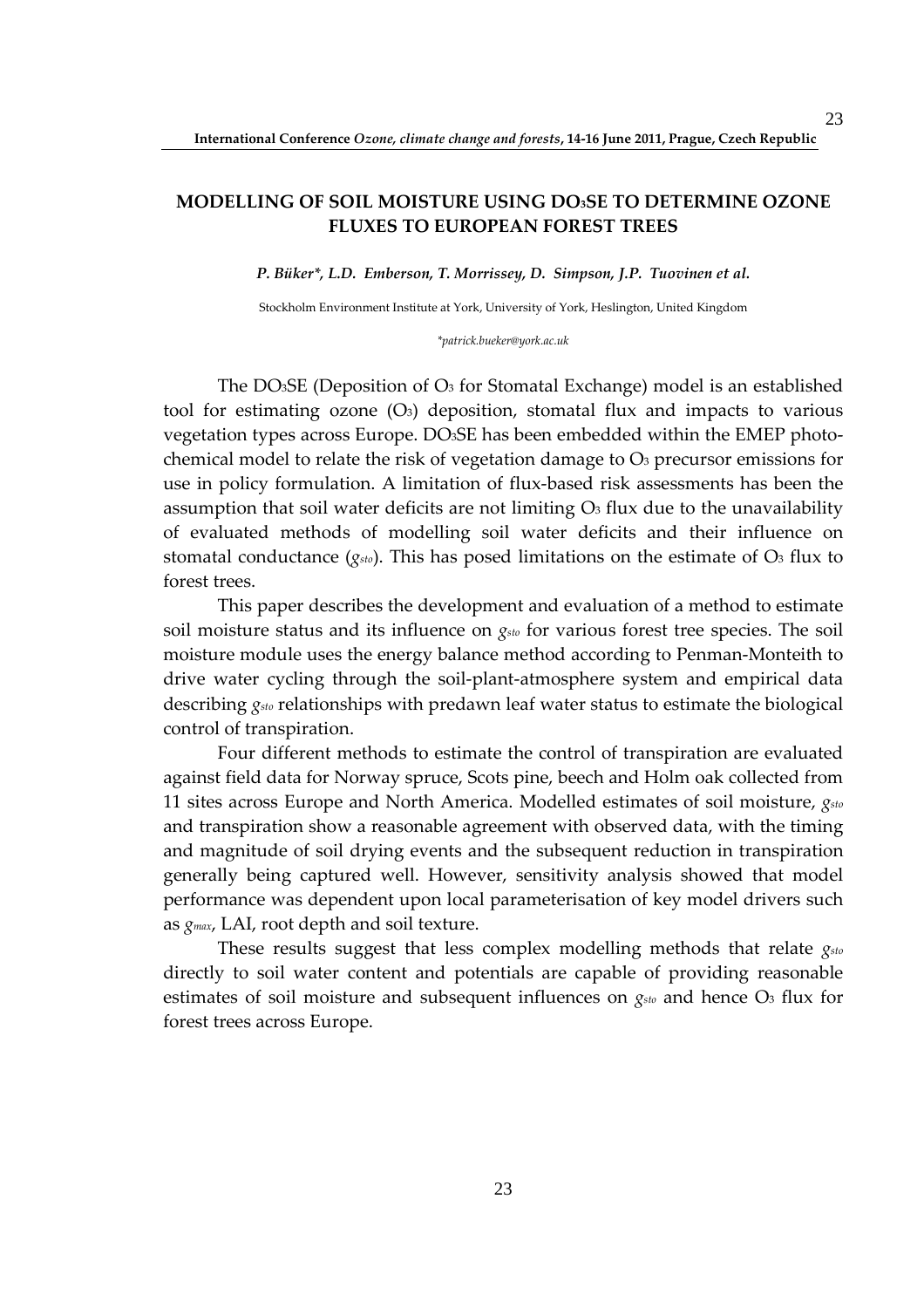## **BELOWGROUND HORMONAL INTERACTIONS IN PLANTS & OZONE**

*C. Cruz<sup>1</sup> , M. Delgado, H. Kraigher2\**

<sup>1</sup>Plant Biology, University of Lisbon, Portugal <sup>2</sup>Slovenian Forestry institute, Ljubljana, Slovenia

*\* hojka.kraigher@gozdis.si* 

Plant hormones are essential factors for plant development and are important signals for the interaction of plants with microbes. Mycorrhiza formation and root elongation result from a permanent tuning between resource allocation by the plant and the production of growth substances by the fungi. The role of different classes of hormones in the mycorrhizal symbiosis is just beginning to unravel. Auxins might be necessary for root growth, while cytokinins might be involved in recognition as well as in establishment of functional mycorrhiza, but for most hormones functional analysis is missing.

Stress related hormones such as abscisic (ABA) and salycilic acids (SA) increase while jasmonic acid (JA) decreased in EM compared to nonEM-roots. Similar effects have been observed in AM plants, although the magnitude of the response seems to be dependent on the plant and fungal species involved in the symbioses and on the stress factor (water, nutrients, ozone). This suggests that EM and AM recruit signaling pathways to influence plant stress responses. Salt exposed EM roots showed stronger accumulation of myo inositol, ABA and SA than non-EM roots. EMs activated stress related genes and signaling pathways apparently leading to priming of pathways conferring abiotic stress tolerance. Activation of plant defence mechanisms by production of hormonal-induced UV-B-absorbing compounds has been reported for AM and EM. As a general rule these changes in the leaf chemical composition and physiology are associated with higher partition of carbon to the roots and with a change in the root mycorrhizal symbionts.

Since it is now accepted that changes in the plant hormonal balance is part of the mycorrhizal mechanisms involved in improved tolerance of mycorrhizal plants to stress conditions, the aim of this work is to review data on the influence of mycorrhizal symbiosis (endo and ecto) on plant hormonal balance with potential implications on plant tolerance to increased ozone levels. Finally some thoughts about below- to aboveground communication in response to ozone levels will be given.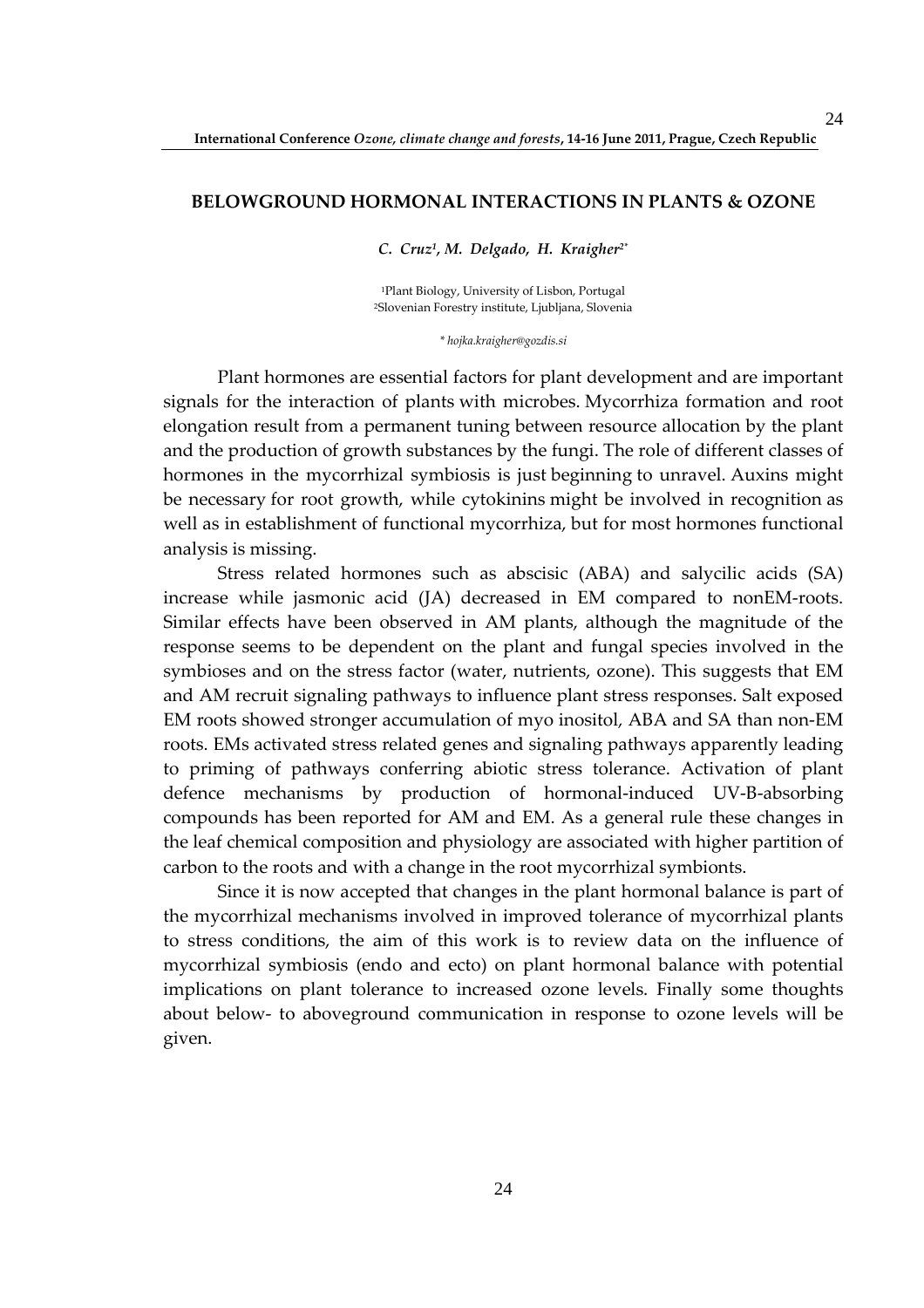# **HOW IS TREE PRIMARY PRODUCTIVITY RELATED TO CLIMATE AND ATMOSPHERIC POLLUTION IN ITALY?**

*A. De Marco1\*, M. Vitale<sup>2</sup> , M. Di Traglia<sup>2</sup> , A. Screpanti<sup>1</sup> , C. Proietti<sup>2</sup> , F. Attorre<sup>2</sup>*

<sup>1</sup>UTTAMB-ATM, CR Casaccia, ENEA Rome, Italy <sup>2</sup>Environmental Modelling Lab, Department of Environmental Biology, "Sapienza" University of Rome, Rome, Italy

#### *\*alessandra.demarco@enea.it*

Recent estimates suggested that human activities have at least doubled the rate of annual input of inorganic nitrogen (N) into the terrestrial N cycle, and increases in N inputs are expected to continue to grow during the next few decades as a result of human population growth, increasing fossil fuel consumption, and increasing reliance on industrially produced fertilizers (Galloway et al., 2004 and Throop et al., 2004). The same trend is expected for tropospheric ozone pollution, expecially in Medietrranean area. Forest productivity has been hypothesised to be affected by nitrogen deposition (Nadelhoffer et al., 1999), ozone pollution (Paoletti, 2006) and temperature (Myneni et al., 1997). Measures to reduce nitrogen emission have begun to take effect, and deposition has a downward trend at least in some areas. The same consideration is not realistic for ozone pollution.

Several statistical techniques have been applied to evaluate different roles of climatic data and pollutant depositions affecting to the primary productivities of tree populations of *Fagus sylvatica*, *Quercus cerris* and *Q. ilex*, growing in Italy. It is known that relationships between physiological parameters and photosynthesis are non linear; as a consequence, here we have adopted statistical non linear techniques such as Generalised non linear Models (GLZ) and Generalised regression Models (GRM). Results demonstrated that combined factors were more affecting primary productivity than single ones. Furthermore, it was evident that each plant species was specifically sensitive to nitrogen deposition or ozone concentration in relation to the growing locations (Northern to Southern Italy) and to the oxidised/reduced forms of nitrogen deposition. These aspects could be most important for defining statistical models to predict primary productivity by taking into account for pollutants and climatic scenarios also.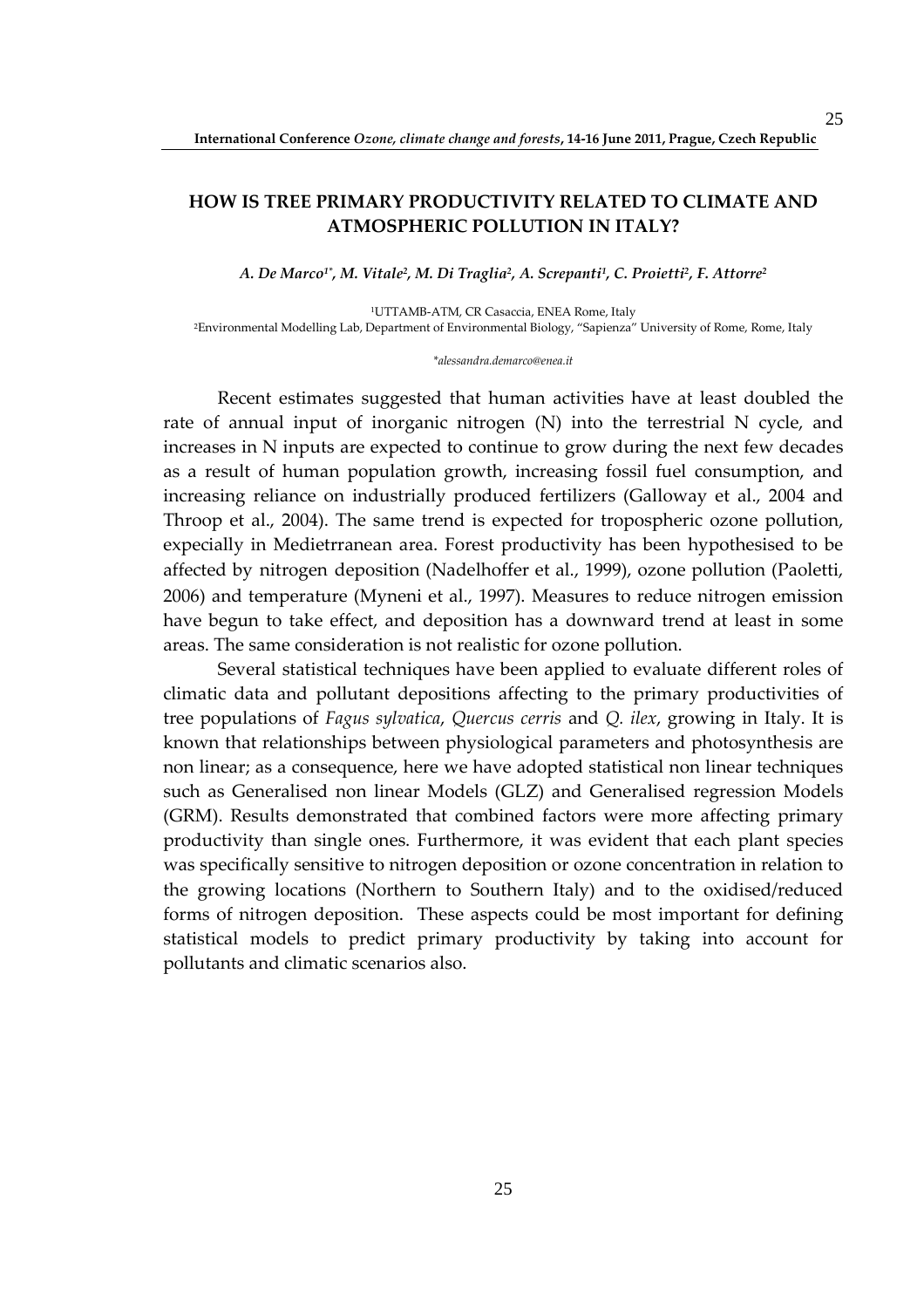# **OZONE CONCENTRATIONS AND DIEBACK OF PINUS MUGO SUBSP. UNCINATA STANDS IN THE CATALAN PYRENEES**

*M.D. De Quijano1\*, P. Vollenweider<sup>2</sup> , R. Ogaya<sup>1</sup> , J. Peñuelas<sup>1</sup>*

<sup>1</sup> Global Ecology Unit CREAF-CEAB-CSIC, CREAF (Center for Ecological Research and Forestry Applications), Edifici C, Universitat Autònoma de Barcelona, Bellaterra, Catalonia, Spain <sup>2</sup>Swiss Federal Institute for Forest, Snow and Landscape Research WSL, Birmensdorf, Switzerland

\* *m.diaz@creaf.uab.cat* 

Ozone mixing ratios have usually exceeded semi-natural vegetation and forest protection thresholds in the Catalan Pyrenees during the last years. Although mountain pine (*Pinus mugo* subsp. *uncinata*) stands become the dominant forest in this mountainous range from 1600 to 2400m a.s.l., and dieback in some stands has been reported by foresters, the effect of ozone on this species has never been studied so far. Our aim was to assess the health status of mountain pine stands in the Central Catalan Pyrenees and determine any possible relationship with ozone mixing ratios. Three sites were studied along an altitudinal gradient in the county of La Cerdanya at 1500m, 1900m and 2200m a.s.l. We measured defoliation, occurrence of ozone visible symptoms, mortality and population structure. Tree water status was measured twice a year and ozone mixing ratios every fortnight in 2008 and 2009. Defoliation, percentage of trees showing ozone visible symptoms, mortality and ozone mixing ratios increased with altitude as well as soil moisture and relative water content in needles. Tree density was lower at the highest site which excludes dieback and mortality due to competition. These preliminary results point to ozone affectation of mountain pine. In fact, the ozone visible symptoms found in our study sites have also been found in mountain pine saplings fumigated with ozone during two growing seasons in the Swiss Alps. Nonetheless, the results do not exclude that other factors might be also responsible of the general mountain pine dieback observed at high altitude in the Pyrenees. Hence, further research should be conducted to detect whether there are other implied factors.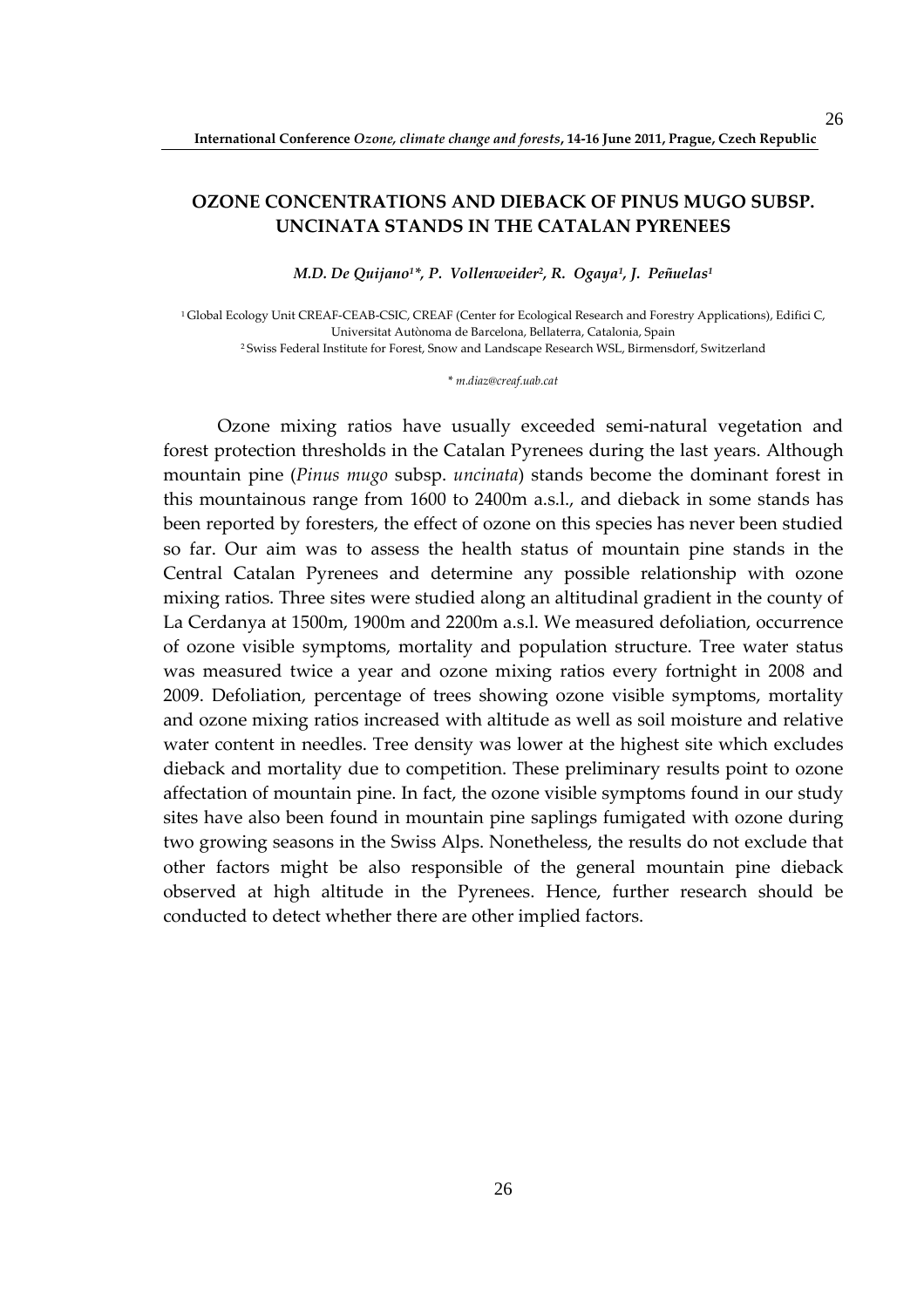# **MODELLING PAST AND FUTURE IMPACTS OF CHANGES IN CLIMATE, NITROGEN DEPOSITION, OZONE AND CO2 EXPOSURE ON CARBON SEQUESTRATION IN EUROPEAN FORESTS**

*W. de Vries1,2\*, M. Posch<sup>3</sup> , D. Simpson4,5, A. Nyiri<sup>4</sup> , L. Bonten<sup>1</sup> , G.J. Reinds<sup>1</sup>*

 Alterra, Wageningen University and Research Centre, Wageningen, Netherlands Environmental Systems Analysis Group, Wageningen University, Wageningen, Netherlands Coordination Centre for Effects (CCE), RIVM, Bilthoven, Netherlands EMEP MSC-W, Norwegian Meteorological Institute, Oslo, Norway Dept. Earth & Space Sciences, Chalmers University of Technology, Gothenburg, Sweden

*\* wim.devries@wur.nl* 

Carbon sequestration in forests and forest soils is influenced by various drivers including changes in climate (temperature and water availability), nutrient (nitrogen, base cations, phosphorous) availability, carbon dioxide (CO2) exposure and ozone  $(O_3)$  exposure. We modelled the combined effects of past and expected future changes in those drivers on carbon sequestration in European forests for the period 1900–2050. Forest inventory data around 1980 (EFI database) were used to assess reference forest growth rates, which were then modified for other years by factors accounting for deviations in climate and air quality, including the phytotoxic ozone dose, compared to 1980. The impacts were evaluated using various assumptions with respect to interactions between drivers. Impacts of soil macronutrient availability (P, Ca, Mg, K) were also accounted for. The forest growth model was coupled to a soil model predicting nutrient availability and soil carbon sequestration.

Historical meteorological data were taken from a high resolution European data base that contains monthly values of temperature, precipitation and cloudiness for the years 1901–2000. Oxidised and reduced N deposition was calculated with the EMEP model. In addition, the phytotoxic ozone dose (POD) was calculated by the EMEP model, incorporating the DO3SE deposition module, which parameterises ozone uptake as functions of phenology, light, temperature, humidity, and soil moisture. Historic NO<sub>x</sub>, NH<sub>3</sub> and VOC emissions were taken from Lamarque et al., 2010. For the future (2010-2050) we used two scenarios for deposition (current legislation and maximum technically feasible reductions) and two climate scenarios (no change and SRES A1 scenario). Results of the simulations will be presented during the conference.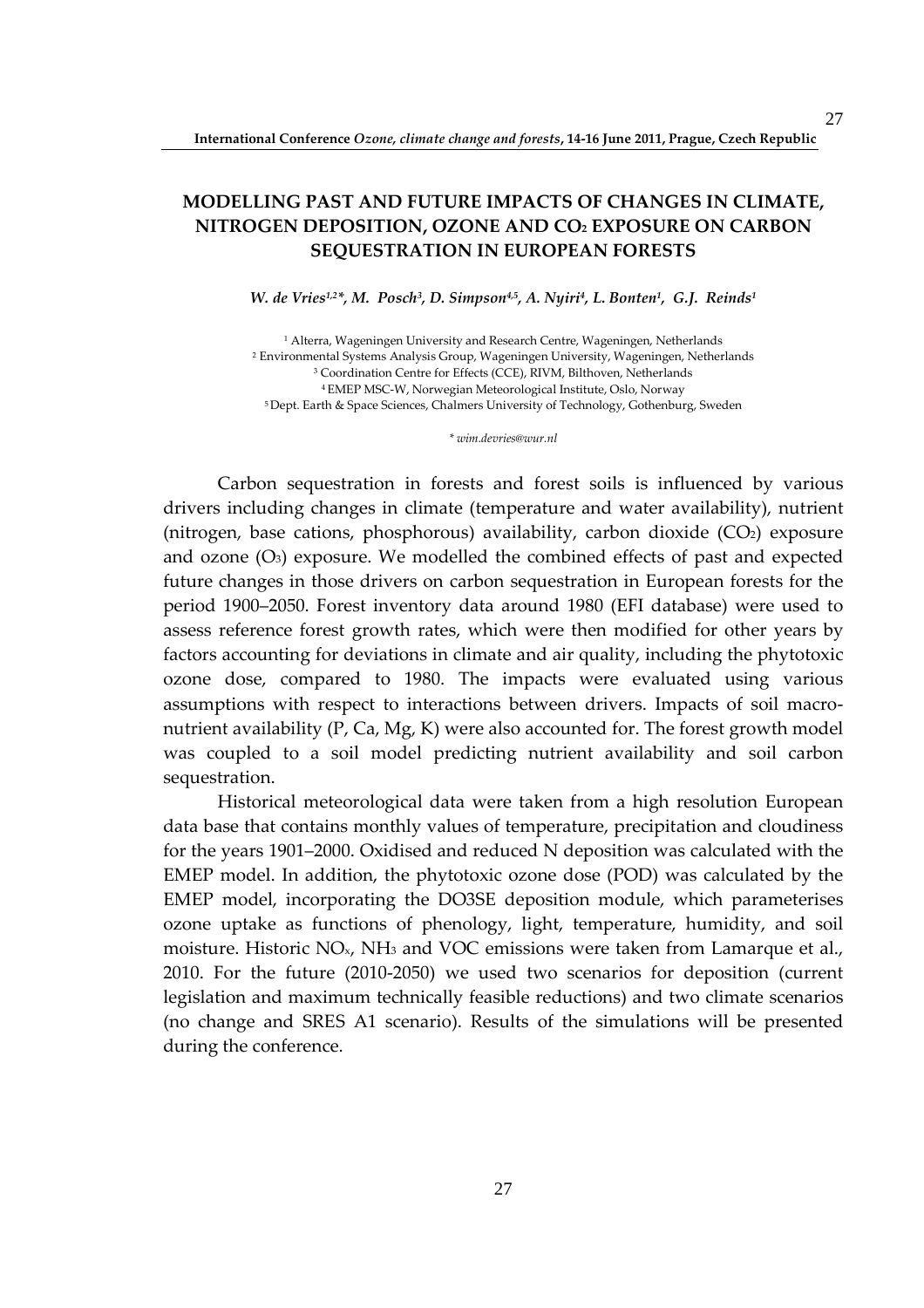# **UNDERSTANDING CLIMATES INFLUENCE ON OZONE DEPOSITION AND IMPLICATIONS FOR HUMAN HEALTH AND ECOSYSTEM IMPACTS: A CASE STUDY FOR THE UK**

#### *L. Emberson\*, N. Kitwiroon, S. Beevers, P. Büker, H. Cambridge, S. Cinderby*

Stockholm Environemnt Institute in York, UK

*\*l.emberson@york.ac.uk* 

The extremely strong connection between O<sub>3</sub> deposition to vegetated surfaces (which represents the primary sink for atmospheric  $O_3$ ) and ambient  $O_3$ concentrations has not been fully investigated at the UK, or in fact any, regional scale. The connection between  $O_3$  deposition and  $O_3$  concentration has been demonstrated in the UK during the recent hot summers of 2003 and 2006 when drought effectively "turned off" the O3 vegetation sink leading to an increase in atmospheric  $O_3$  concentrations. Under these situations, changes in  $O_3$  deposition will have a substantial effect on human exposure to  $\mathcal{O}_3$  with consequences for human health. This paper brings together the DO $_3$ SE O<sub>3</sub> deposition model with an O<sub>3</sub> photochemical model (CMAQ; hosted by Kings College in London) to combine tools that have been developed respectively for ecosystem and human health risk assessment. The outputs achieved using this new tool (CMAQ-DO3SE) which is capable of assessing the combined effects on ozone on human health and ecosystems, are investigated with a view to answering the following questions: i) how much of the O<sub>3</sub> damage caused within the UK is a result of domestic emissions; ii) to what extent does climate influence  $O_3$  formation and  $O_3$  deposition and hence the mass balance of  $\mathcal{O}_3$  in the atmosphere and; iii) how does this climatic influence translate into effects on human health and ecosystems. As such, the development of this new "CMAQ-DO3SE" tool allows, for the first time, integrated assessments of O<sup>3</sup> risk to ecosystems and human health in a manner consistent with approaches currently used by the UNECE LRTAP, but tailored for UK conditions. Analysis of the results obtained from application of this tool are discussed in relation to understanding the role of emission reduction policies within the UK, but also in terms of understanding the contribution to domestic  $O_3$  concentrations from  $O_3$  and precursor emissions from outside the UK. The development and application of this tool is also considered in relation to benefits for the LRTAP process through an assessment of the importance of recent improvements made to the DO3SE model (e.g. the new DO3SE soil moisture module) that have relevance at the European scale.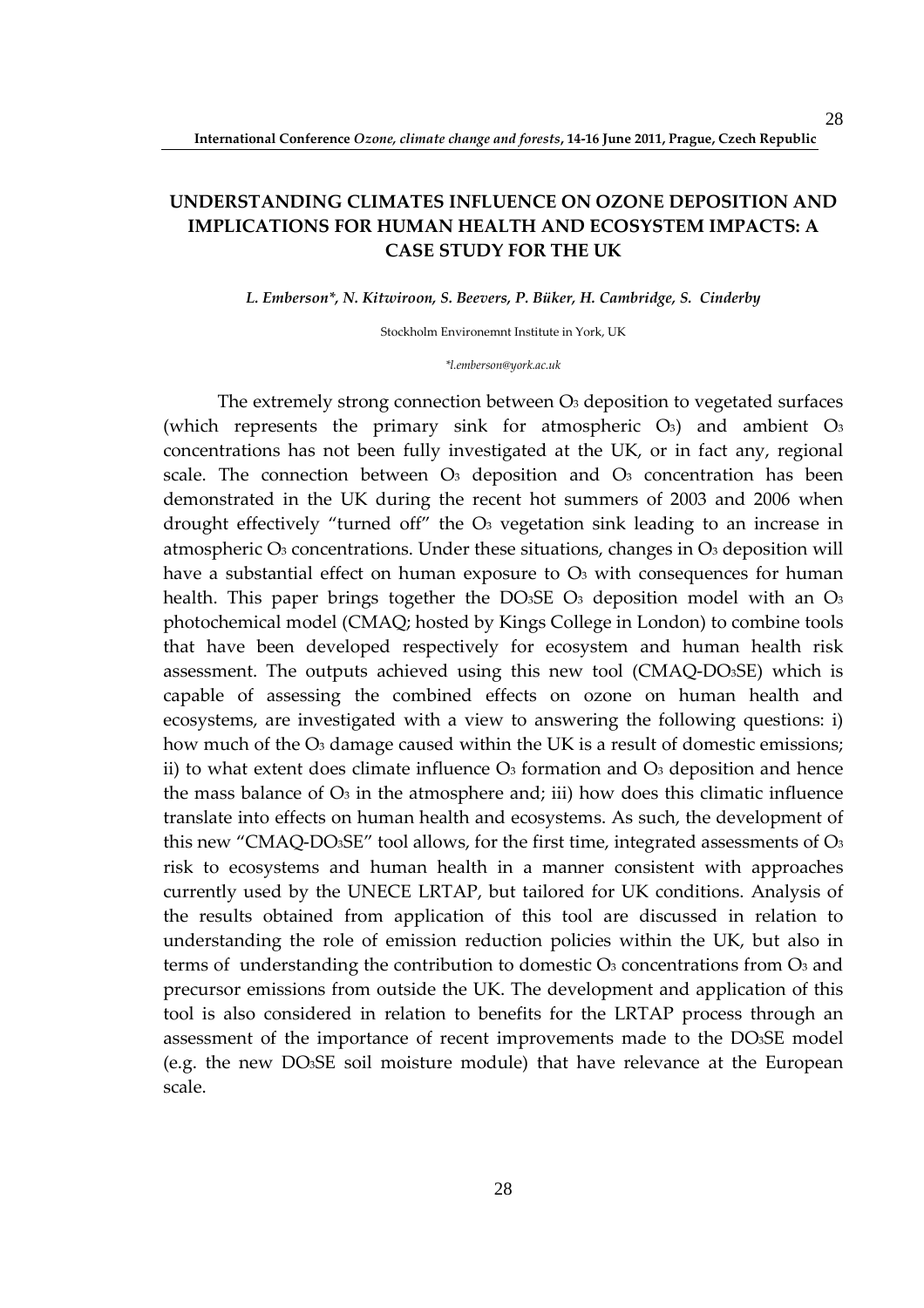# **FLUXES OF OZONE FROM AN ORANGE ORCHARD: PARTITIONING IN STOMATAL AND NON-STOMATAL DEPOSITION**

*S. Fares1,2\*, J.H. Park<sup>1</sup> , R. Weber<sup>1</sup> , D. Gentner<sup>3</sup> , J. Karlik<sup>4</sup> , A. H. Goldstein1,3*

1 University of California, Berkeley, Division of Ecosystem Sciences, Department of Environmental Science, Policy, and Management, USA

<sup>2</sup>Agricultural Research Council (CRA), Research Center for the Soil Plant System, Rome, Italy

<sup>3</sup>University of California, Berkeley, Department of Civil and Environmental Engineering, USA

<sup>4</sup>University of California Cooperative Extension, USA

*\*silvano.fares@entecra.it* 

Orange plants are widely cultivated in many countries experiencing Mediterranean climates, where they are often exposed to high levels of tropospheric ozone  $(O_3)$  due to their exposure to polluted airsheds. *Citrus* take up  $O_3$  through their stomata and emit biogenic volatile organic compounds (BVOC), which, together with NO, can contribute to non-stomatal  $O<sub>3</sub>$  removal through fast gas-phase reactions with O3. The study was performed in a Valencia orange orchard in Exeter, California. From fall 2009 to winter 2010,  $CO<sub>2</sub>$ , water, ozone & BVOC fluxes, were measured continuously *in situ* with specific sensors (e.g. fast ozone analyzer and Proton Transfer Reaction Mass Spectrometer) using the eddy covariance techniques. Meteorological parameters (PAR, temperature and relative humidiy of the air, soil, and leaves) necessary to model other important sinks of ozone deposition (NO, cuticles, soil) were also recorded continuously. The orchard represented a sink for ozone, with uptake rates on the order of 10 nmol  $m<sup>2</sup> s<sup>-1</sup>$  during the central hours of the day. We found that stomatal uptake was a minor fraction of the total ozone deposition in the orchard, in favor of non-stomatal O3 deposition phenomena. We show how these  $O_3$  deposition sinks changed in magnitude during the year in response to environmental parameters. Our research may help building more robust metrics for ozone-risk assessment, as well as help understanding the role of *Citrus* in the complex oxidation mechanisms taking place in the polluted atmosphere of Mediterranean countries where this crop is cultivated.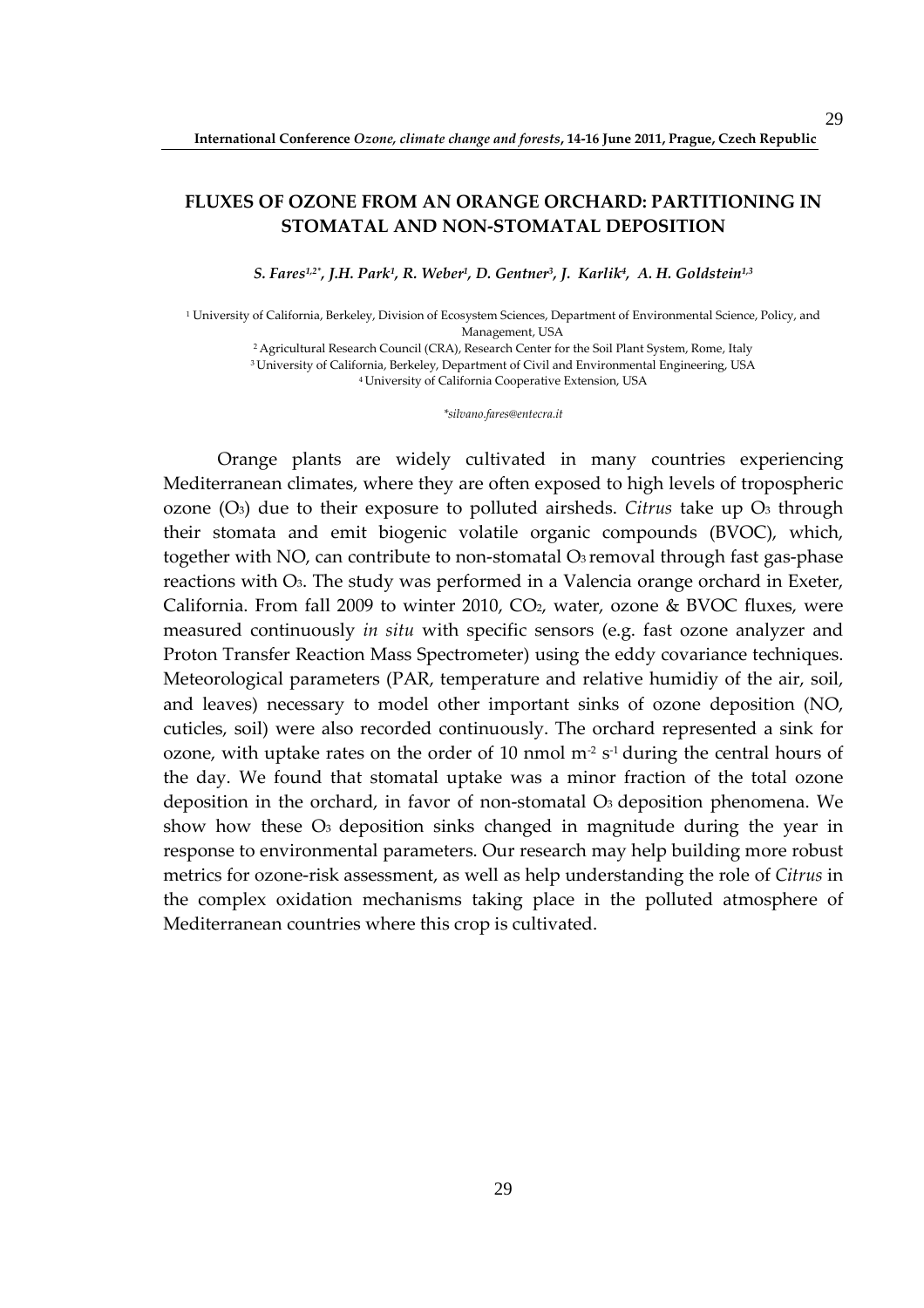# **ASSESSING OZONE HAZARDS TO NATURAL FORESTS IN THE ALPINE AREA. COMPARISON OF A WIDE SCALE MAPPING TECHNIQUE WITH LOCAL PASSIVE SAMPLER MEASUREMENTS**

*G. Gerosa1,\*, A. Finco1,2, S. Oliveri<sup>2</sup> , R. Marzuoli<sup>2</sup> , J. Zueger<sup>3</sup> , E. Gebetsroither<sup>3</sup> , W. Winiwarter<sup>3</sup>*

1 Dept. of Mathematics & Physics, Università Cattolica del S.C., Brescia, Italy 2 Ecometrics - Environmental Monitoring & Assessment, Brescia, Italy <sup>3</sup>AIT – Austrian Institute of Technology, Vienna, Austria

*\* giacomo.gerosa@unicatt.it* 

MANFRED is an Interreg IIIb project evaluating the best management policies to adapt Alpine forest to climate change. Ozone exposure under an alternate climate regime is one hazard to be taken into account. In order to estimate ozone fluxes we need to assess the diurnal cycle of ozone concentrations at a spatial resolution matching the complexity of the terrain. In this paper we use ozone monitoring data from the whole Alpine Space as compiled by the EEA (AirBase) for spatial interpolation of hourly ozone concentrations. Mapping uses geostatistical techniques for each hour in the growing season for the years 2003-2007 at a 1x1 km<sup>2</sup> resolution. The interpolation scheme considers the effects of relative altitudes on the diurnal ozone cycle as previously described by Loibl et al. (1994). For the year 2010 this exercise was repeated for a sub-region based on data from Italian networks (Lombardy region and Trentino province).

In order to better understand the impact of spatial diversity, ozone measurements have been performed at a finer scale in 11 sites in Valle Camonica (Italy). Both passive samplers and a mobile lab were operated between  $1<sup>st</sup>$  April 2010 and 8th October 2010, as well as a flux tower was installed over a larch forest at the upper timberline in July 2010. Twenty-six weekly mean concentrations measured every week at 11 Valle Camonica sites by passive samplers have been used to map local ozone distributions.

Comparing the local map estimations based on passive sampler results to the spatial interpolations allows an evaluation of the need to include small scale information and helps validate the regional data as a basis for assessing AOT40 values and ozone flux data. This is a precondition to further interpret model results on potential ozone hazards under an altered climate based on regional climate models.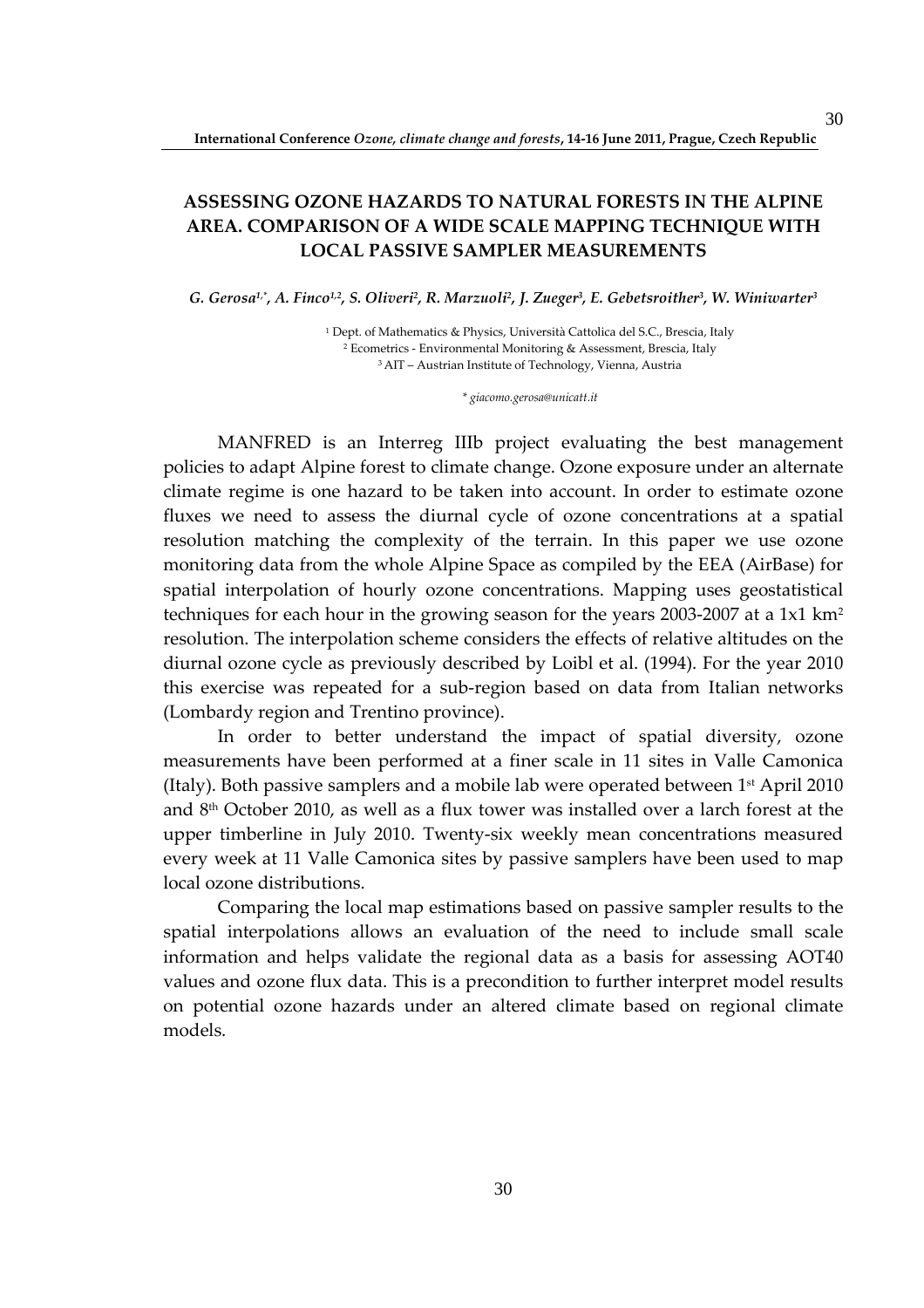# **ERRORS IN OZONE RISK ASSESSMENT USING STANDARD CONDITIONS FOR THE CONVERSION OF OZONE CONCENTRATIONS FROM PASSIVE SAMPLERS IN MOUNTAIN REGIONS**

### *G. Gerosa<sup>1</sup> , A. Finco1,2,\*, M. Ferretti<sup>3</sup> , E. Gottardini<sup>4</sup>*

1 Dept. of Mathematics & Physics, Università Cattolica del S.C., Brescia, Italy 2 Ecometrics - Environmental Monitoring & Assessment, Brescia, Italy 3 Terradata Environmetrics, Siena, Italy 4 Fondazione Edmund Mach, S. Michele all'Adige (TN), Italy

#### *\* angelo.finco@unicatt.it*

Passive samplers are often employed to collect ozone concentration data in remote areas such as mountain forests (e.g. Sanz et al., 2007); such data can be subsequently used to assess the potential ozone risk for vegetation by estimating the AOT40 exposure index (e.g. Gerosa et al 2007).

Lab sheets typically report ozone concentrations in mass unit per cubic meter (e.g.  $\mu$ g·m<sup>-3</sup>) and these values are then converted to ppb since this unit let to appreciate the relative abundance of the pollutant molecules with respect to the other molecules in ambient air. Moreover the AOT40 index to assess the vegetation exposure to ozone is based on this unit.

Conversion from mass unit to ppb is usually carried out applying a *standard* coefficient of 1.96, referred to SATP conditions (Standard Ambient Temperature and Pressure =  $25^{\circ}$ C and 100 kPa). However, such conditions can greatly vary with the elevation and the average temperatures of the measuring periods at each site. Moreover the temperature at a certain elevation site depends on the temperature gradient which is not always known. As a consequence, the blanket application of a standard coefficient may lead to substantial errors in reporting and mapping ozone concentration and in the assessment of potential risk in terms of AOT40, particularly in mountain regions.

In this paper, examples from two mapping exercises are presented, with regards to the ozone concentrations and the AOT40 estimation errors in the Italian Alps. Adiabatic lapse rates for temperature and pressure were applied to derive P and T at each given elevated station, starting from the T and P values recorded at some station located in the valley bottom. The error magnitude of concentration estimations ranged from 0 to 12% within the forest vertical distribution gradient, but much greater errors were recorded for AOT40 estimation during daylight hours.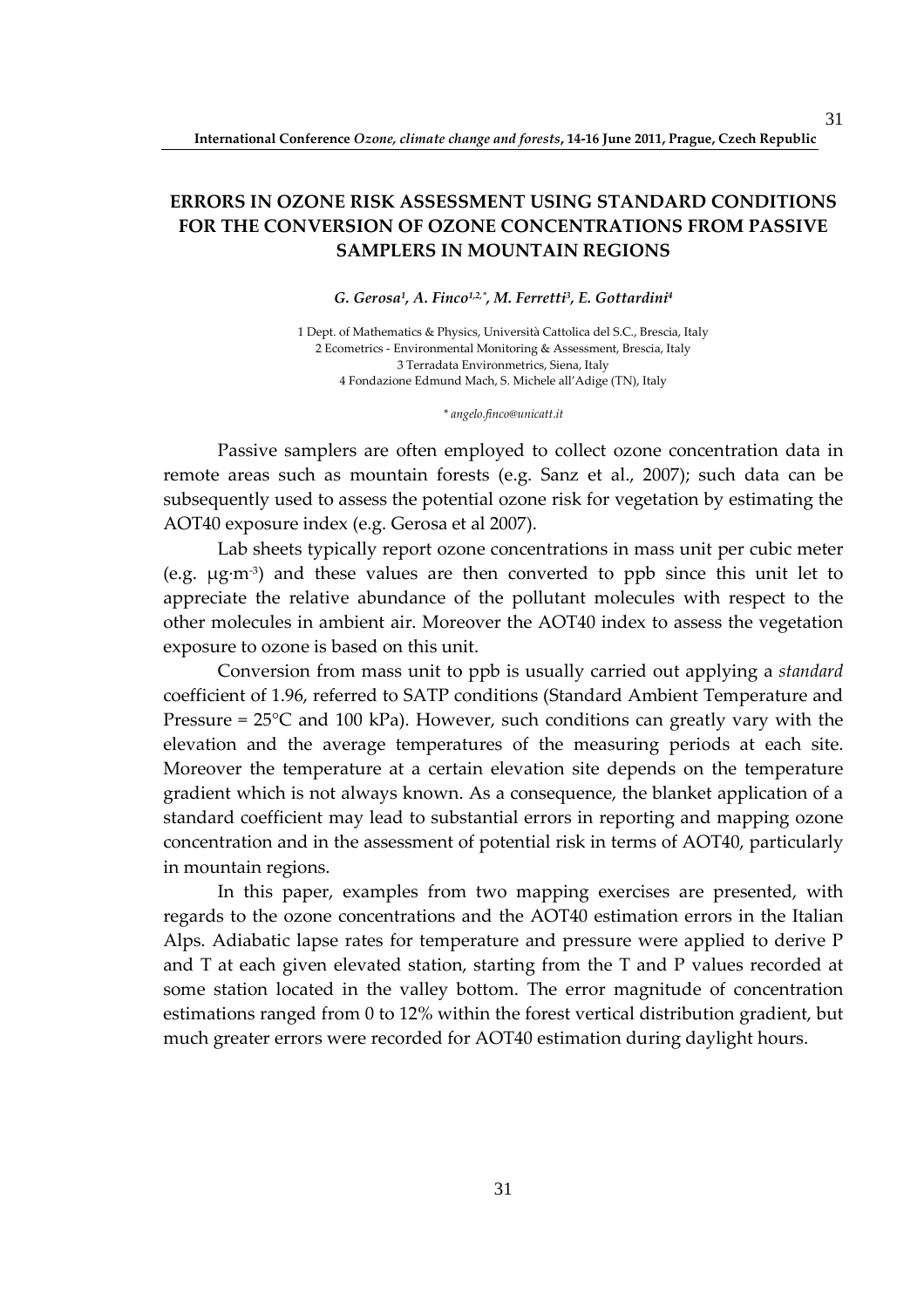## **EVALUATION OF THE OZONE-RELATED RISK FOR BEECH FORESTS**

*L. Grünhage 1, R. Matyssek 2\*, K. H. Häberle 2, U. Metzger 2, M. Leuchner 3, A. Menzel 3, J. Dieler 4, H. Pretzsch 4, W. Grimmeisen 5, S. Raspe<sup>5</sup>*

 Department of Plant Ecology, Justus-Liebig University, Giessen, Germany Ecophysiology of Plants, Technische Universität München, Wissenschaftszentrum Weihenstephan, Freising, Germany Ecoclimatology, Technische Universität München, Wissenschaftszentrum Weihenstephan, Freising, Germany Forest Growth and Yield Science, Technische Universität München, Wissenschaftszentrum Weihenstephan, Freising,

Germany

5 Bayerische Landesanstalt für Wald und Forstwirtschaft, Freising, Germany

*\*Matyssek@wzw.tum.de* 

Tropospheric ozone poses a critical hazard and problem to present and future forest ecosystem services such as fiber and timber production or carbon storage capacity. In the recent years a stomatal flux based risk evaluation methodology at leaf level was established in the context of the Convention on Long-Range Transboundary Air Pollution for crops, forest trees and grasslands (LRTAP Convention, 2010). According to the Directive 2008/50/EC the assessment of the ozone-related risk at local scale for relevant ozone-sensitive biological receptors have to be based on parameters routinely measured by the air quality monitoring networks and, where necessary, on micrometeorological parameters routinely measured by the national weather services. Furthermore, the ICP Forests level II monitoring site concept requires a methodology for the evaluation of ozone-related risk at forest stand level.

The LRTAP Convention's stomatal flux parameterisation is based on ozone concentrations at canopy top, which are not measured by the air quality monitoring networks or at the ICP Forests level II sites, normally. Therefore, the ozone concentrations measured at a nearby monitoring station in a reference height above ground must be transformed to that at the top of the forest canopy applying an appropriate deposition (SVAT, soil-vegetation-atmosphere-transfer) model.

The ozone fumigation experiment "Kranzberger Forst" near Freising in southern Bavaria, Germany, on mature trees of beech in a mixed stand with Norway spruce over 8 years (2000-2007) offers the unique opportunity to improve and validate the LRTAP Convention's parameterisation of stomatal uptake for sunlit beech leaves, the stomatal flux-based response function as well as the SVAT model FO3REST developed for the evaluation of ozone-related risk for mature beech stands.

The presentation gives an overview of the proposed ozone risk assessment approach for beech stands at local scale. First results of the validation study will be reported.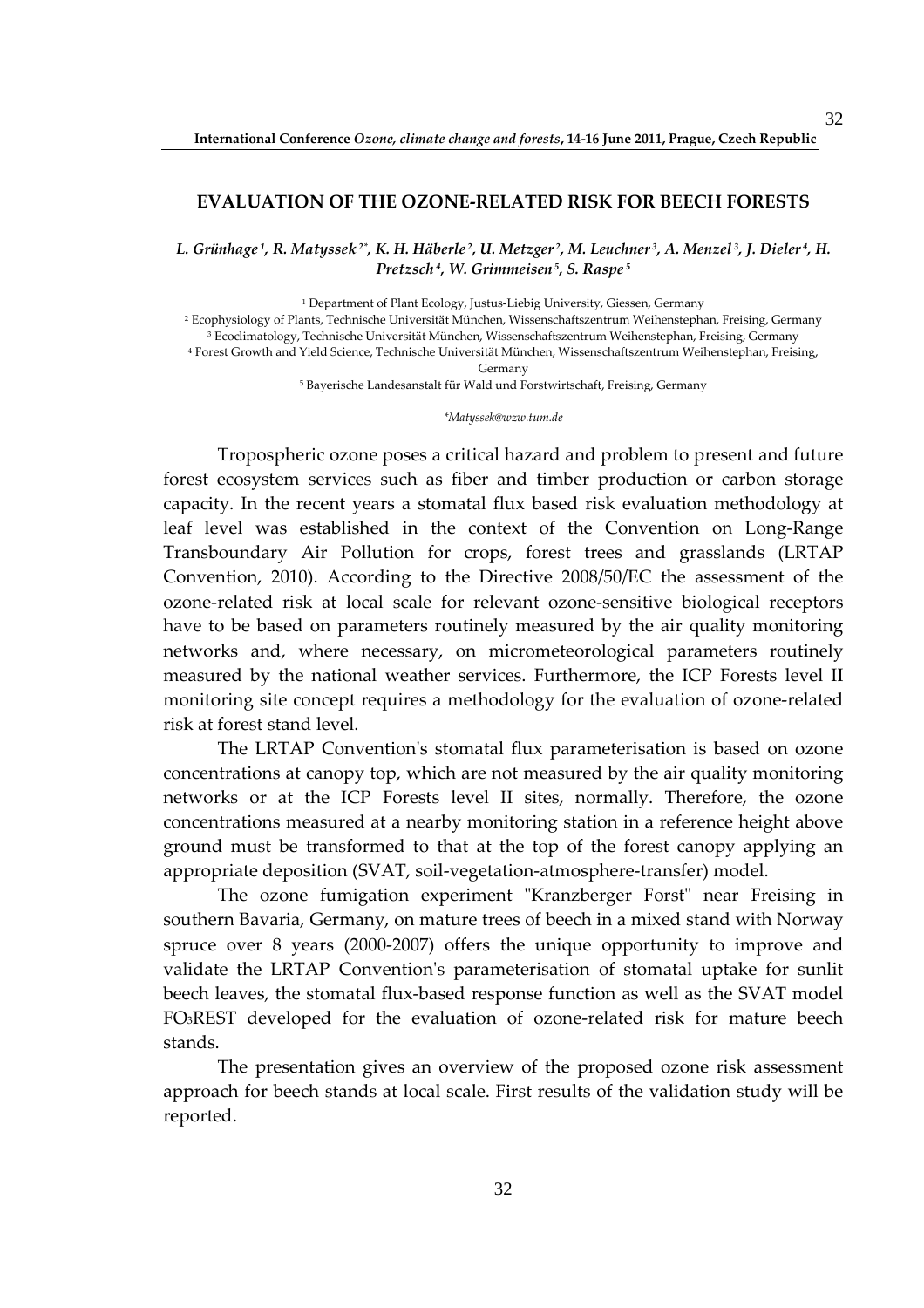LRTAP Convention, 2010. Mapping Manual 2004. Manual on methodologies and criteria for modelling and mapping critical loads & levels and air pollution effects, risk and trends. Chapter 3. Mapping critical levels for vegetation. 2010 revision. (available at http://icpvegetation.ceh.ac.uk)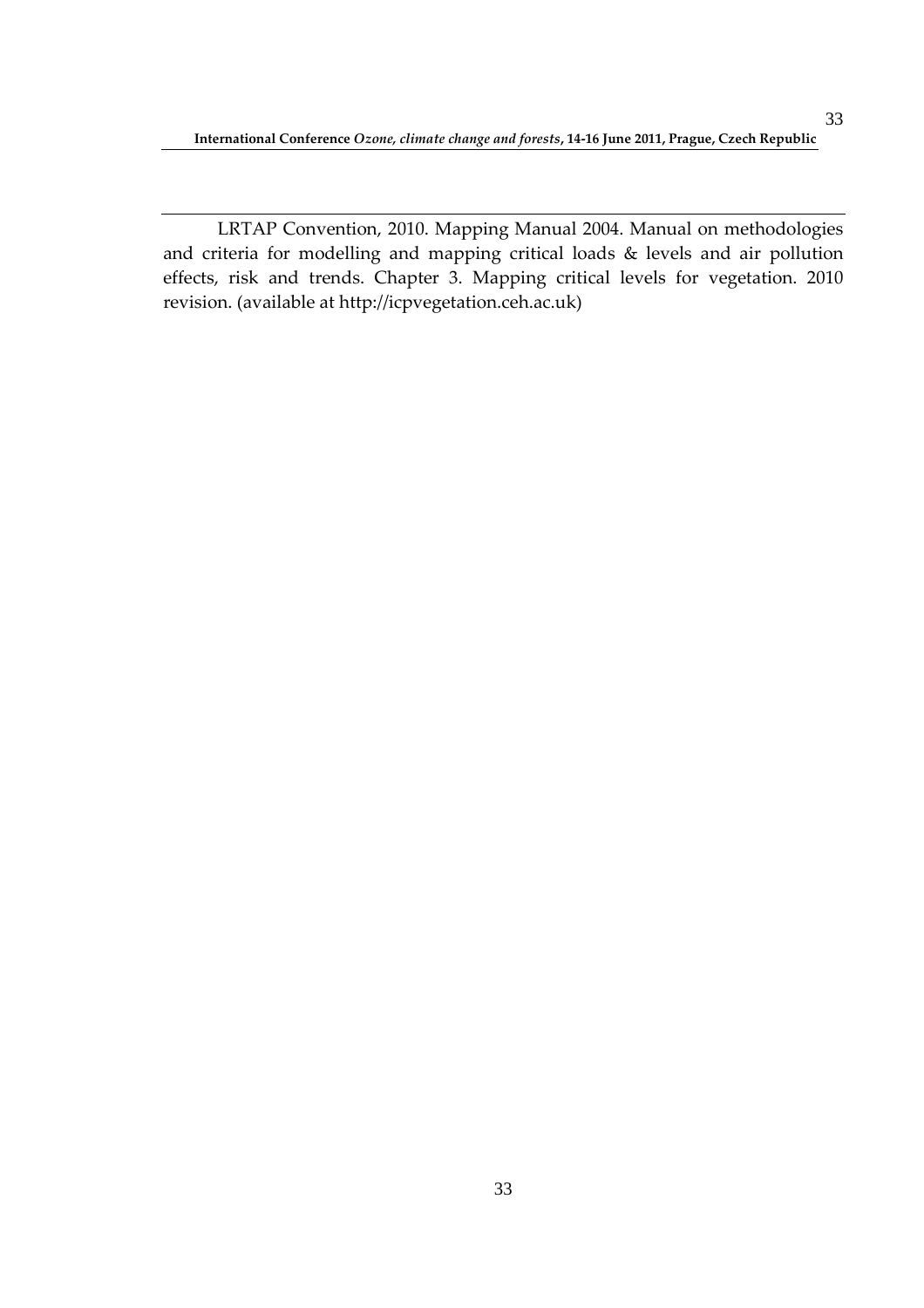# **SPECIES-SPECIFIC RESPONSES OF TREE SAPLINGS TO A COMBINATION OF INCREASING BACKGROUND OZONE AND DROUGHT**

## *F. Hayes, J. Williamson, G. Mills, H. Harmens\**

Centre for Ecology and Hydrology, Environment Centre Wales, Gwynedd, United Kingdom.

#### *\* hh@ceh.ac.uk*

Saplings of alder, ash, beech, birch, hazel and oak were exposed to an episodic ozone regime in hemi-spherical glasshouses (solardomes) for 12 weeks. Ozone exposure over the 12 week period ranged from a mean of ca. 16 to 74 ppb. All trees were well-watered for the first five weeks. Thereafter, half of the trees remained well-watered, whereas the other half were subjected to a moderate drought and received approximately 45% of the amount of water compared to the well-watered treatment.

Species-specific responses to ozone, drought and the combination of ozone and drought were observed. Due to differences in resource partitioning under stress conditions, ranking of sensitivity of these species to ozone and drought was dependant on the response measured. Several of the species maintained their leaf biomass at the expense of stem and/or root biomass. Large reductions in root biomass with elevated ozone were found for some species, which might affect the ability of these species to survive subsequent drought conditions. The observed biomass effects might affect potential carbon sequestration in forests in a future climate with higher ozone concentrations and increased frequency of drought.

Although alder only showed a slight decrease (10%; not significant) in root weight with increasing ozone for both well-watered and droughted trees, there was a large impact of both ozone and drought on the biomass of root nodules. The biomass of root nodules was reduced with elevated ozone exposure and in addition, there was a large reduction in biomass of root nodules in droughted compared to well-watered trees. The reduced nodulation of alder with increased ozone and drought might reduce the ecosystem service of nitrogen cycling for soil formation provided by this pioneer species.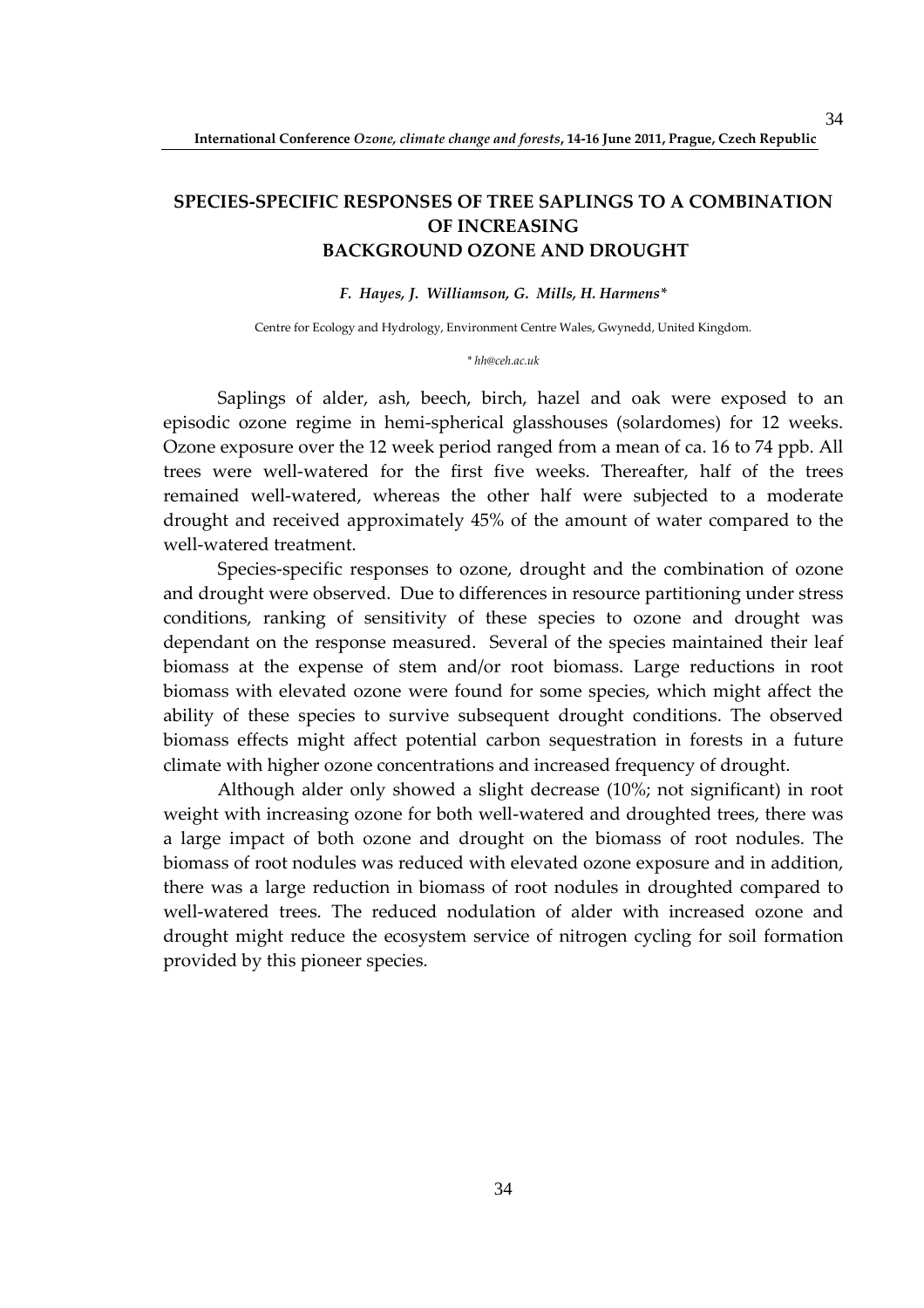# **STOMATAL CLOSURE IS SLUGGISH IN POPLAR LEAVES WITH OZONE VISIBLE INJURY**

*Y. Hoshika1,\*, K. Omasa<sup>1</sup> , E. Paoletti<sup>2</sup>*

*<sup>1</sup>*Graduate School of Agricultural and Life Sciences, The University of Tokyo, Bunkyo-ku, Tokyo, Japan *2* Istituto Protezione Piante, Consiglio Nazionale delle Ricerche, Sesto Fiorentino, Italy

#### *\*ahoshika@mail.ecc.u-tokyo.ac.jp*

Leaf gas exchange was measured to characterize a relationship between stomatal response to a severe water stress induced by severing the leaf and degree of ozone visible injury. Measurements were carried out on an ozone sensitive poplar clone (Oxford, *Populus maximoviczii* Henry × *berolinensis* Dippel) under field conditions after exposure to 25ppm AOT40 h. The reduction of stomatal conductance after leaf severing was significantly slower in injured leaves than in healthy (control) leaves, because both the time to respond to the closing signal and the rate of closing after the signal was received were sluggish. A non-linearity of the response was observed with increasing ozone visible injury. The slower stomatal response in injured leaves is suggested to be a symptom of accelerated leaf senescence. The stomatal sluggishness may increase transpiration and ozone uptake under water stress conditions.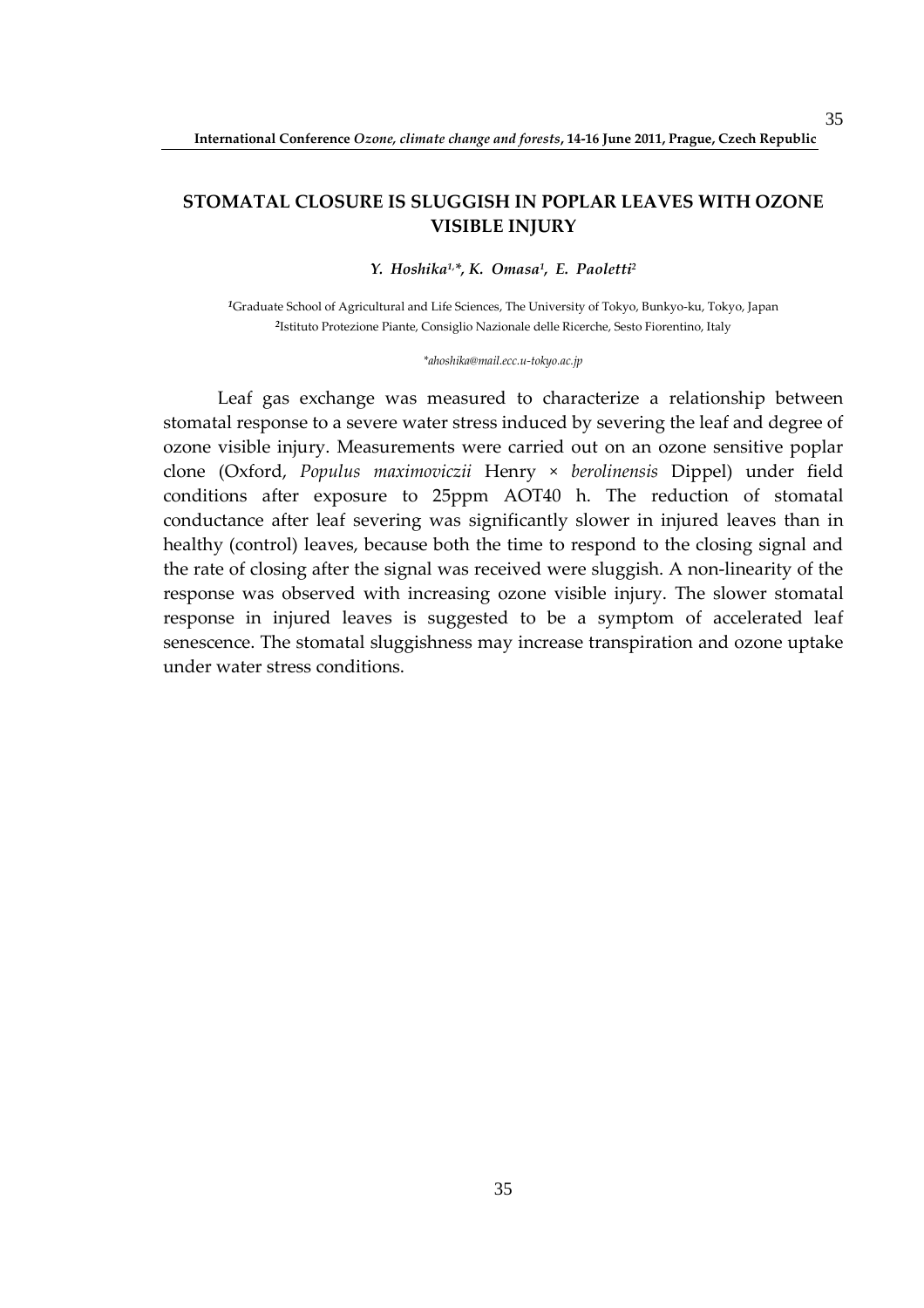### **AMBIENT OZONE PHYTOTOXIC POTENTIAL FOR CZECH MOUNTAIN FORESTS**

*I. Hůnová\*, M. Coňková* 

Czech Hydrometeorological Institute, Prague, Czech Republic

*\* hunova@chmi.cz* 

The contribution estimates ozone phytotoxic potential for forests in the Czech Republic using the AOT40 exposure index. The trends for selected rural sites during 1994–2008, and maps showing the AOT40 spatial distribution are presented. The maps are based on real-time monitoring ozone data from 24 sites, the mapping method uses the linear regression model with subsequent IDW interpolation of its residuals. The high ozone levels recorded in 1994 and 1995 decreased substantially after the decrease of ozone precursor emissions (NOx and VOC) in Europe during the 1990s. The high ozone levels recorded later (2003, 2006) resulted from meteorological conditions extremely conducive for formation of ozone and its accumulation in atmosphere. Our results indicate high phytotoxic potential for most of the CR. The interannual variability is considerable. The highest AOT40 values were recorded at the Sous site (Jizerske hory) in 1994 (39 ppm.h), at the Prebuz (Krusne hory) and Rychory (Krkonose) sites in 2003 (38 ppm.h) and at the Bily Kriz (Beskydy) site in 1995 (37.7 ppm.h). The curve of AOT40 increase for individual vegetation seasons differs significantly regarding the meteorology. Critical level for forests is usually exceeded rather early, in the beginning of the vegetation season, generally in May. In vegetation periods with meteorological conditions conducive for ozone formation the critical level is exceeded more folds as compared to the vegetation periods with non-conducive conditions; nevertheless it is exceeded at all stations always since the beginning of the ozone monitoring in the CR in 1993. In extremely hot and dry 2003 vegetation season, the critical level for forests was exceeded over the 31 % of the Czech forested area even more than 6 times. In spite of ozone levels measured over the Czech territory, no significant forest injury, ascribed explicitly to elevated ozone exposure, has been reported so far.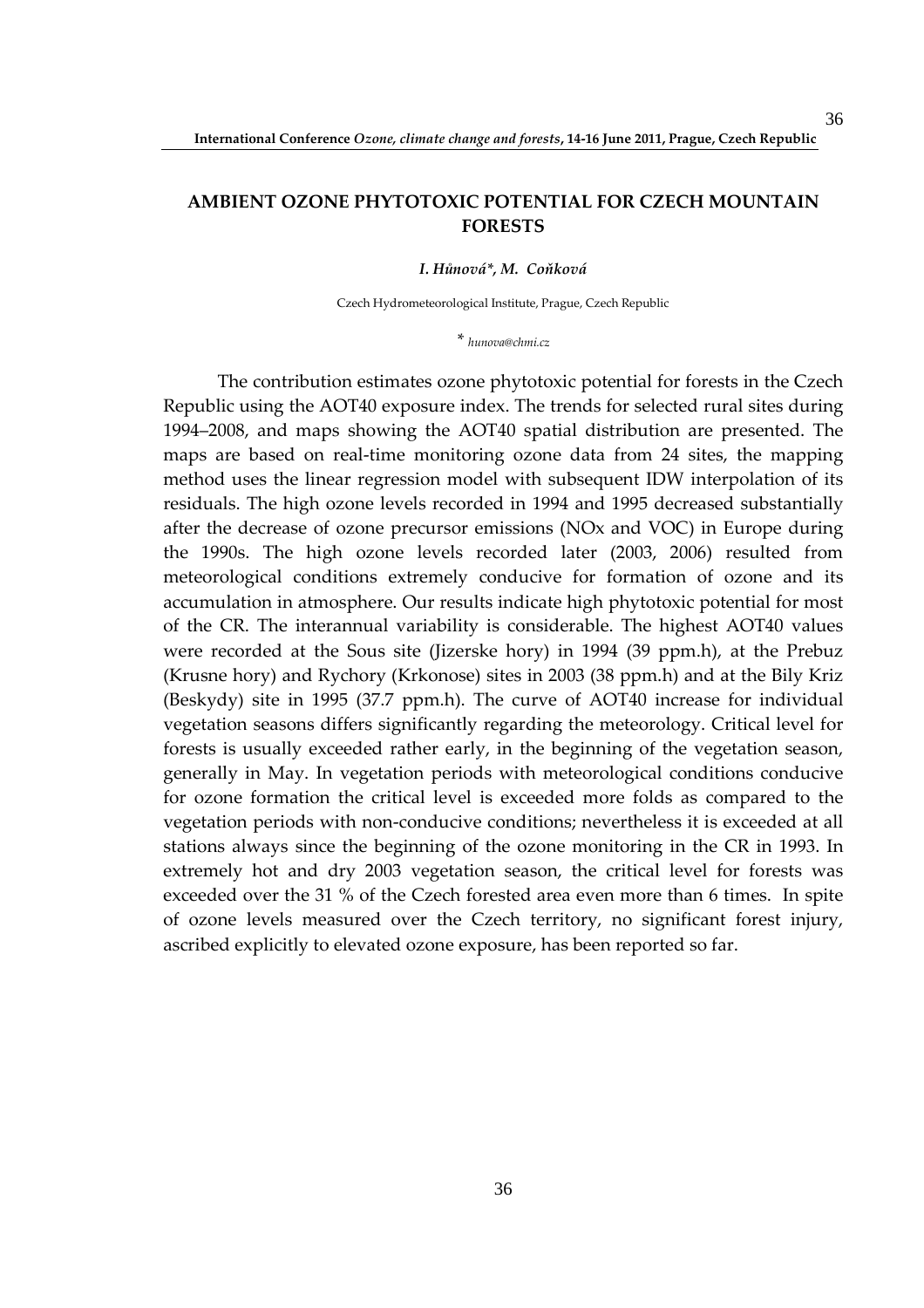# **DETOXIFICATION CAPACITY OF POPLAR EXPOSED TO OZONE: INTRASPECIFIC VARIABILITY OF THREE POPULUS X EURAMERICANA GENOTYPES**

*Y. Jolivet 1,2\*, D. Le Thiec 2,1\*, A.A. Dghim 1,2, J. Dumont 2,1, M.N. Vaultier 1,2, M.P. Hasenfratz-Sauder1,2, F. Spicher 2,1, E. Oksanen <sup>3</sup> , P. Dizengremel 1,2*

1 Nancy Université, UHP, UMR 1137 Ecologie et Ecophysiologie Forestières, Vandoeuvre les Nancy, France <sup>2</sup>INRA, UMR 1137 Ecologie et Ecophysiologie Forestières, Champenoux, France <sup>3</sup>University of Eastern Finland, Department of Biology, Joensuu, Finland

> *\*jolivet@scbiol.uhp-nancy.fr lethiec@nancy.inra.fr*

It is well admitted that to apprehend the critical level of ozone susceptible to damage vegetation, the effective ozone flux, corresponding to the non-detoxified ozone molecules, needs to be determined (Musselman *et al.*, 2006; Wieser and Matyssek, 2007; Dizengremel *et al.* 2008). This concept firstly integrates the stomatal conductance to appreciate the amount of ozone entering in the leaf. Additionally it needs to consider the capacity of the cell to neutralise ROS which could be estimated by the levels of antioxidant molecules but also by the activity of enzymes generating NADPH, useful to regenerate ascorbate and glutathione (Dizengremel *et al*., 2009). In a preliminary experiment, we have selected 3 *Populus x euramericana* genotypes (Carpaccio, Cima and Robusta) for their distinct response to chronic ozone exposure (extent of necrosis and leaf loss). Subsequently several metabolites (ascorbate, glutathione, carotenoids, polyphenols) as well as the activity of NADPH delivering enzymes (malic enzyme, isocitrate dehydrogenase, glucose-6-P-dehydrogenase, glyceraldehyde-3-P-dehydrogenase) have been measured in poplar genotypes exposed to 120 ppb ozone for 21 days. The results which were expressed relative to the instantaneous ozone flux through stomata, underlined intraspecific variability of these poplar genotypes in their capacity to detoxify.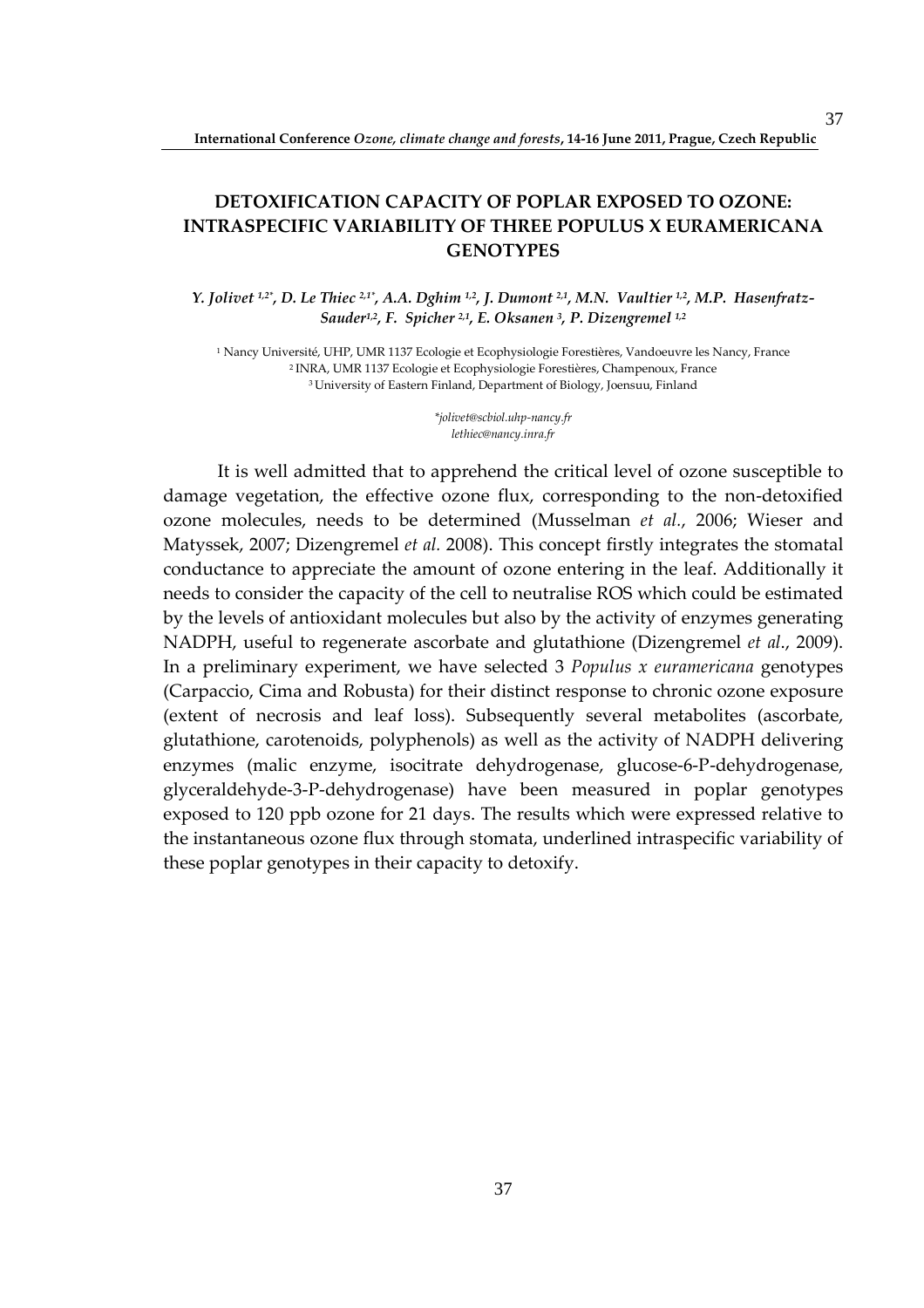# **EMISSIONS OF VOLATILE ORGANIC COMPOUNDS (VOCS), EXPRESSION OF VOC-RELATED GENES, GAS EXCHANGE AND GROWTH OF NORWAY SPRUCE SAPLINGS EXPOSED TO ELEVATED OZONE AND ELEVATED TEMPERATURE**

#### *M. Kivimäenpää1\*, J. Riikonen<sup>2</sup> , V. Ahonen<sup>3</sup> , A. Tervahauta<sup>3</sup> , T. Holopainen<sup>1</sup>*

<sup>1</sup>University of Eastern Finland, Department of Environmental Science, Kuopio, Finland <sup>2</sup>Finnish Forest Research Institute, Suonenjoki Research Unit, Suonenjoki, Finland <sup>3</sup>University of Eastern Finland, Department of Biosciences, Kuopio, Finland

*\*minna.kivimaenpaa@uef.fi* 

Volatile organic compounds (VOCs) emitted by plants participate physical and chemical atmospheric processes, and have significant feedback to climate change. VOCs, especially terpenoids, can protect plants from stress effects by acting as cellular antioxidants or reacting in the air with e.g. ozone. Soil-grown Norway spruce (*Picea abies*) saplings were exposed to the elevated ozone (1.4 x ambient ozone concentration) and elevated temperature (0.9  $^{\circ}C$  + ambient daytime, 1.6  $^{\circ}C$  + ambient at night) alone and in combination in open-field conditions 9 June - 30 September 2009. AOT40 was 4409 ppbh in elevated ozone and 119 ppbh in ambient ozone. Isoprene, monoterpenes and sesquiterpenes were collected with the dynamic headspace collection technique. In July, when ozone concentrations and temperature were high, ozone doubled the total terpenoid emissions by increasing the emissions of many monoterpenes and sesquiterpenes. Elevated temperature changed the VOC profile by increasing the emissions of oxygenated monoterpenes, but did not influence on total emissions. In August, when ozone concentrations were low and temperature normal to the season, control treatment had the highest terpenenoid emissions. Accordingly, elevated ozone and temperature reduced the expression of the genes involved in early steps of plastidial monoterpene synthesis: elevated ozone reduced the expression of *DXR* (1-deoxy-D-xylulose 5-phosphate reductoisomerase) and elevated ozone, elevated temperature and their combination reduced that of *DXS2b* (1-deoxy-D-xylulose 5-phosphate synthase type II). Elevated temperature reduced the stem growth, net photosynthesis and stomatal conductance. Results suggest that 1) elevated temperature and ozone differently alter the VOC composition of Norway spruce, 2) emissions are dependent on severity of the stress, 3) elevated temperature and ozone regulate VOC emissions by affecting the genes *DXR* and *DXS2b*. Compared to previous studies, temperatureresponses of Norway spruce were opposite to many other species. Decreased gas exchange may have reduced the carbon available for VOC synthesis and growth.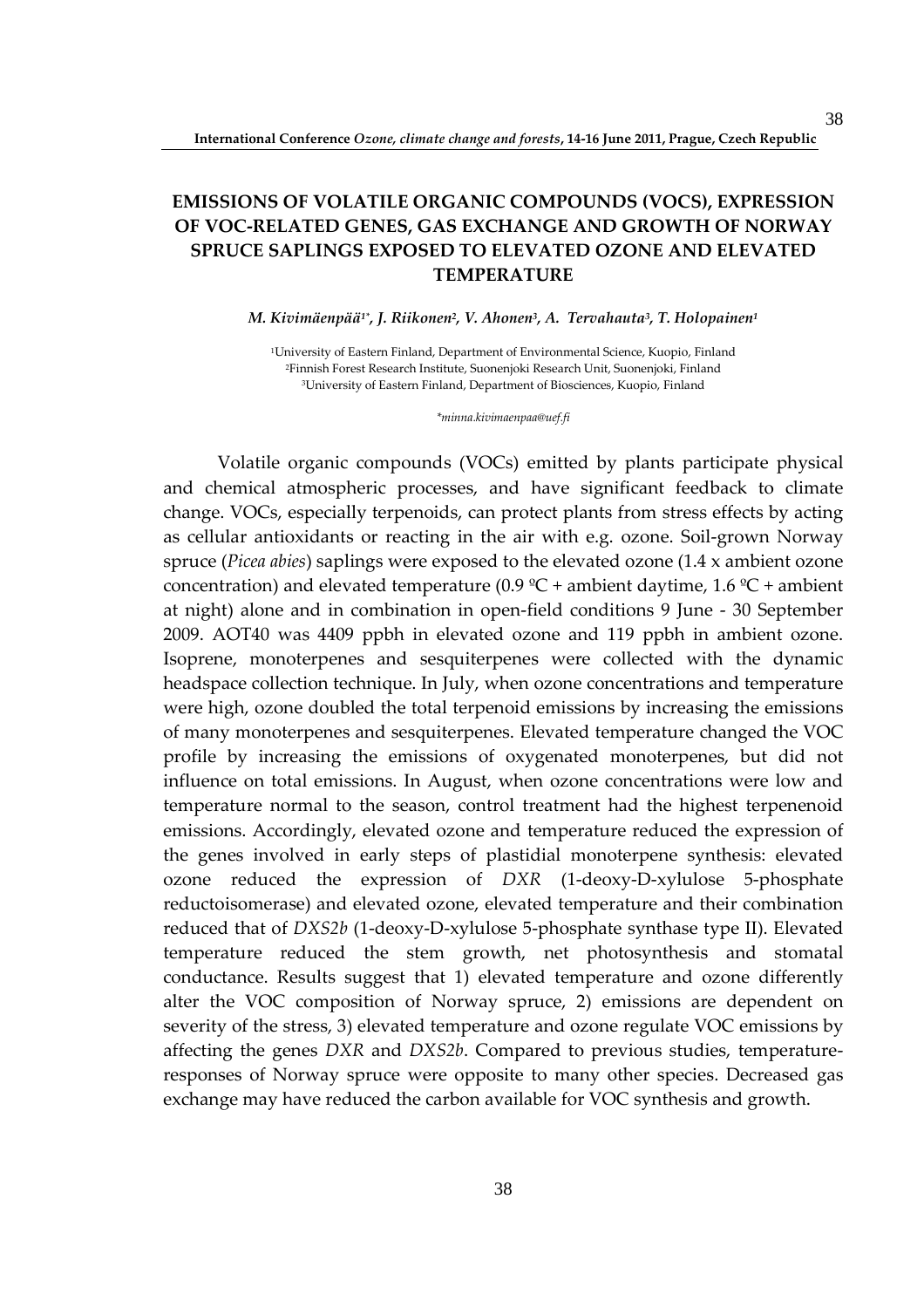# **THE POTENTIAL OF BEECH (***FAGUS SYLVATICA* **L.) FOR COPING WITH DROUGHT AND OZONE IMPACT AS COMPONENTS OF CLIMATE CHANGE**

#### *A.Kühn\*, M. Baumgarten, H.P. Dietrich, R. Matyssek*

Ecophysiology of Plants, Technische Universität München, Germany

*angelika.kuehn@mytum.de* 

The objective of the introduced research is to evaluate the capacity of beech (*Fagus sylvatica*) for coping with predicted climate change conditions across a broad ecological range of forest sites in Bavaria/Germany. Focus is on water availability (expected to become limited through frequent and severe drought incidences) in combination with ozone impact (predicted to stay high), as affecting tree growth.

Eight of the ten study sites are part of the Level II network, two are intensive research and monitoring sites (Kranzberg Forest and Forellenbach UNECE Monitoring), being located in the important forest regions of Bavaria and well documented, concerning stand history and growth conditions. Since 2010, xylem sap flow is measured at each of the study sites along with the relevant climatic and edaphic factors. Transpiration data provide tree and stand-level water demand and the basis for assessing the stand water balance, and in parallel, stomatal ozone uptake is derived to determine the phytotoxically relevant ozone dose. Datasets are related to annual stem growth.

The relationship of stem growth and its water-use efficiency to water availability and ozone uptake characterizes the stress tolerance of beech as a basis for concluding about the future potential of this tree species in forestry. Preliminary results from 2010 reflect the inherent coupling between the trees' transpiration and ozone uptake in dependence on the climatic and edaphic site conditions, stressing incipient water limitation as a determinant of the factorial interrelationships. The overall aim of the study is the identification of site-overarching functionalities in tree and stand performance under drought and  $O<sub>3</sub>$  stress scenarios, enabling for derivations of indicators in view of silvicultural risks concerning beech in an exacerbating environment.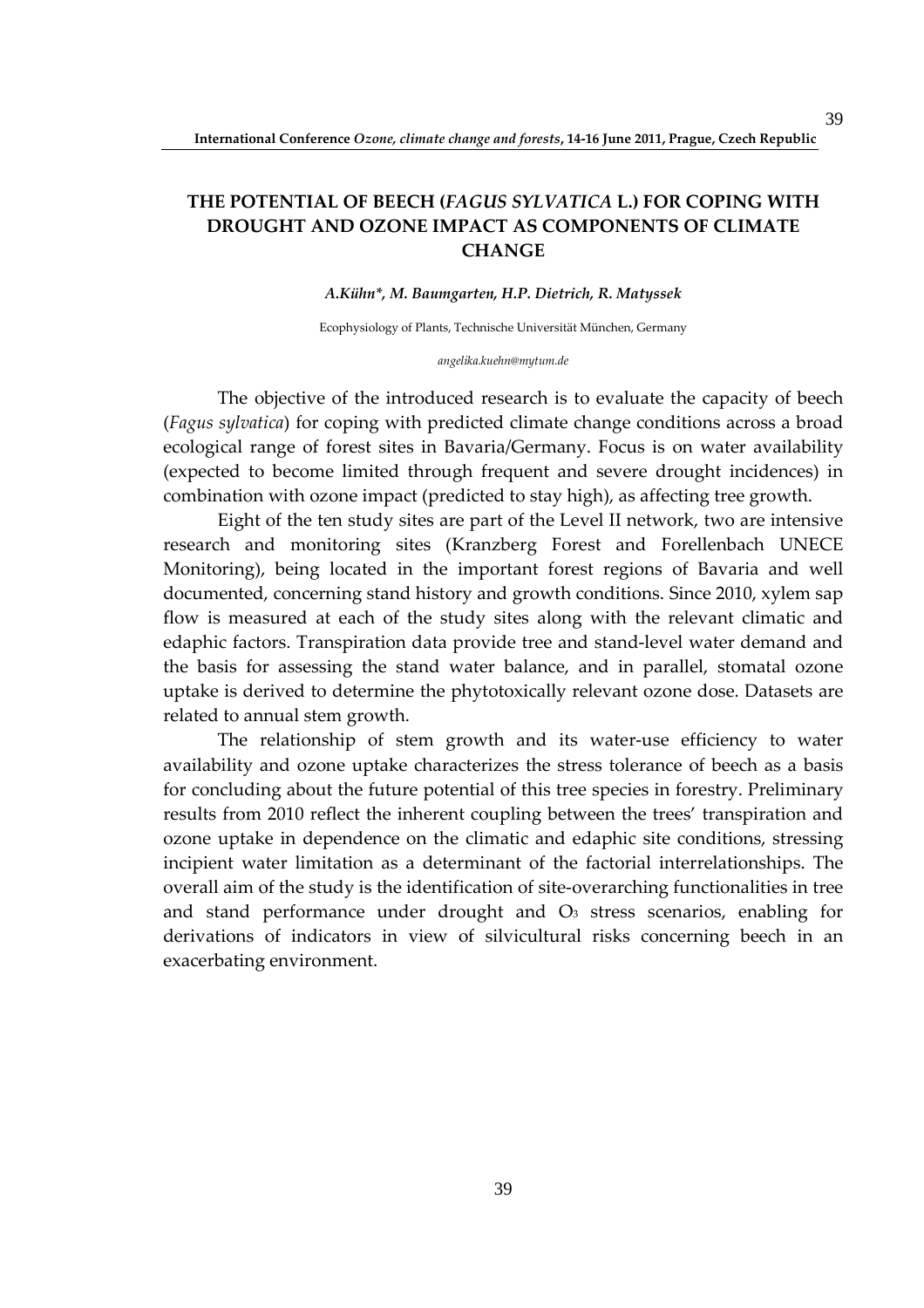# **INFLUENCE OF GREENHOUSE GASES ON EPICUTICULAR WAXES OF POPULUS TREMULOIDES MICHX. : RESULTS FROM AN OPEN-AIR EXPOSURE AND A NATURAL O3 GRADIENT**

#### *B. Maňkovská\* , J. Oszlányi*

Institute of Landscape Ecology, SAS, Bratislava, Slovakia

*bmankov@stonline.sk* 

Epicuticular waxes of three trembling aspen (*Populus tremuloides* Michx.) clones differing in O3 tolerance were examined over six growing seasons (1998–2003) at three localities (Rhinelander, WI -clean and control site Kalamazoo, MI -moderate pollution loading and Kenosha, WI -high pollution loading) in the Lake States regions of the USA and at the Aspen FACE site in Rhinelander, WI. Differences in epicuticular wax structure were determined by scanning electron microscopy and quantified by a coefficient of occlusion. Statistically significant increases in stomatal occlusion occurred for the three  $O_3$  bioindicator sites as we predicted with the higher O3 sites having the most affected stomata for all three clones as well as for all treatments including elevated  $CO<sub>2</sub>$ , elevated  $O<sub>3</sub>$ , and elevated  $CO<sub>2</sub> + O<sub>3</sub>$ . The results suggest that O3 pollution of the Kenosha and Kalamazoo sites show significant negative impact on epicuticular waxes of aspen and these impacts are the most severe on the most  $\mathbf{O}_3$  sensitive clones. We recorded statistically significant differences between aspen clones, between sampling period (spring, summer, fall) and localities between Rhinelander, Kalamazoo and Kenosha. However, we found no statistically significant differences in stomatal occlusion between treatments at Aspen FACE.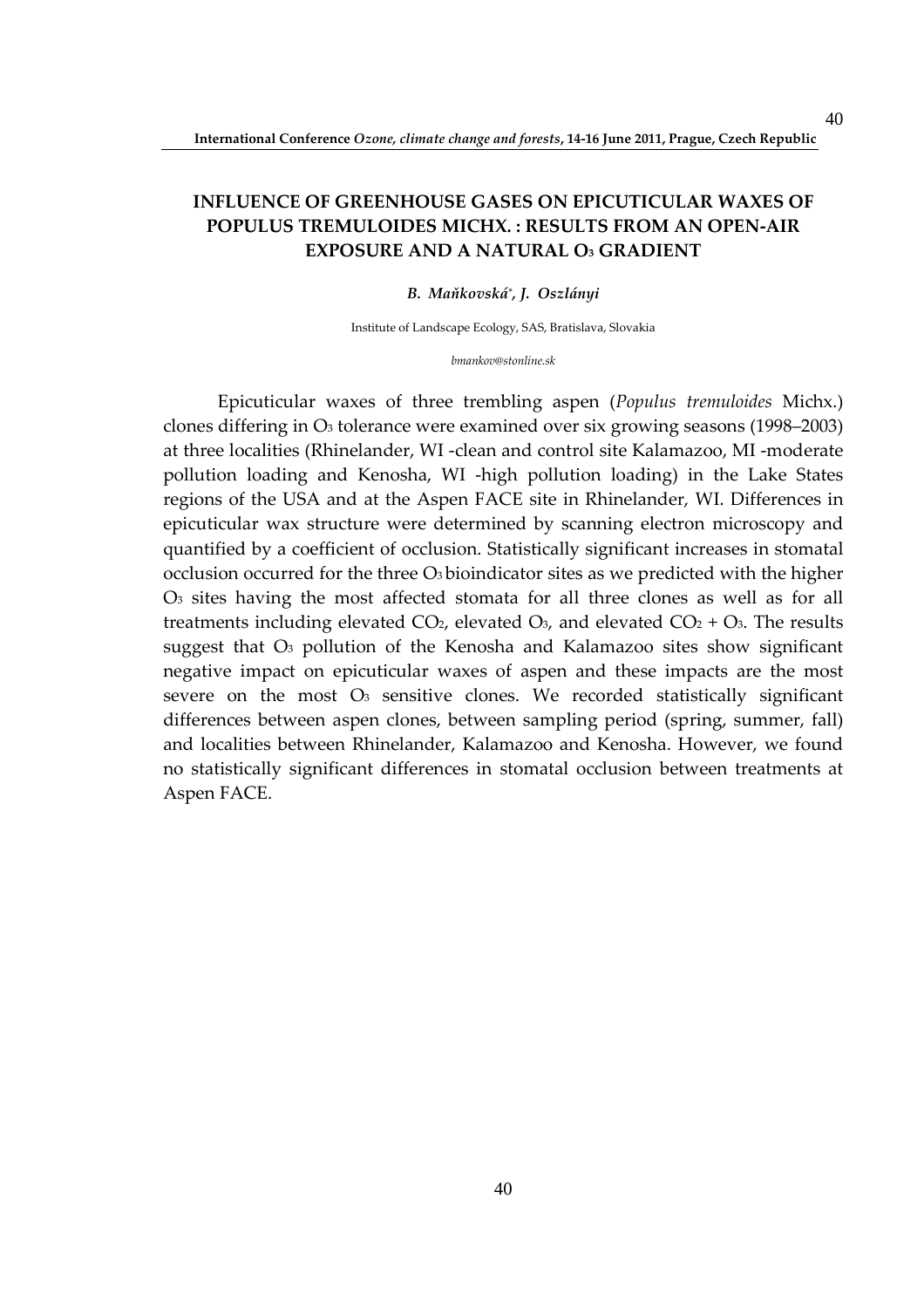### **OZONE-RELATED CHANGES IN THE BIOMASS AND STRUCTURE OF THE MICROBIAL COMMUNITY IN MEADOW SOIL**

*S. Manninen1\*, T. Kanerva<sup>1</sup> , H. Aaltonen<sup>2</sup> , A. Palojärvi<sup>3</sup>*

<sup>1</sup>Department of Environmental Sciences, University of Helsinki, Helsinki, Finland <sup>2</sup>Department of Forest Ecology, University of Helsinki, Helsinki, Finland <sup>3</sup>MTT Agrifood Research Finland, Jokioinen, Finland

*\* sirkku.manninen@helsinki.fi*

Elevated ozone  $(O_3)$  concentrations often reduce plant root biomass due to reduced below-ground carbon (C) allocation. As O<sub>3</sub> may also affect above-ground plant litter quantity and quality, it can have an indirect negative effect on the biomass and structure of the soil microbial community. We studied below-ground O3 responses in two open-top chamber (OTC) experiments in which forbs, grasses and legumes typical of northern European hay meadows were grown in a soil low in nitrogen (N) and exposed to realistic  $O_3$  levels of 40-50 ppb for three growing seasons. O<sub>3</sub> exposure decreased total, actinobacterial, bacterial, mycorrhizal (arbuscular mycorrhizal fungi) and/or fungal biomasses, as analysed by the PLFA (phospholipid fatty acid) method, as well as fungal: bacterial PLFA biomass ratio in a mesocosm bulk soil and in the bulk soil beneath a pot-grown monocultured N2 fixing legume, *Lathyrus pratensis*. No such changes were observed beneath the monocultured grass, *Agrostis capillaris*, though (positive) correlations between above- and below-ground plant biomasses and microbial PLFA biomasses were only found in the grass monoculture. The observed  $\mathcal{O}_3$ -related changes in the mesocosm soil may thus mainly be explained by the relatively high abundance of legumes (*Trifolium medium* and *Vicia cracca*) in the community. The negative correlations between PLFA variables and bulk soil C:N ratio beneath *L. pratensis* further suggest that the below-ground effects were mediated by changes in plant litter quality and subsequently in soil C:N ratio and competition for N between plants and microbes. O3 may also affect soil sulphur (S) and phosphorus (P) cycling. The decrease in the relative abundance of PLFA 17:1, which is associated with the genus *Desulfobulbus*, suggests decreased bacterial S reducer activity. The decreased concentration of readily soluble P suggests, in turn, a decrease of bacteria with phosphatase activity. The interactions between above- and below-ground factors will be further discussed in the meeting.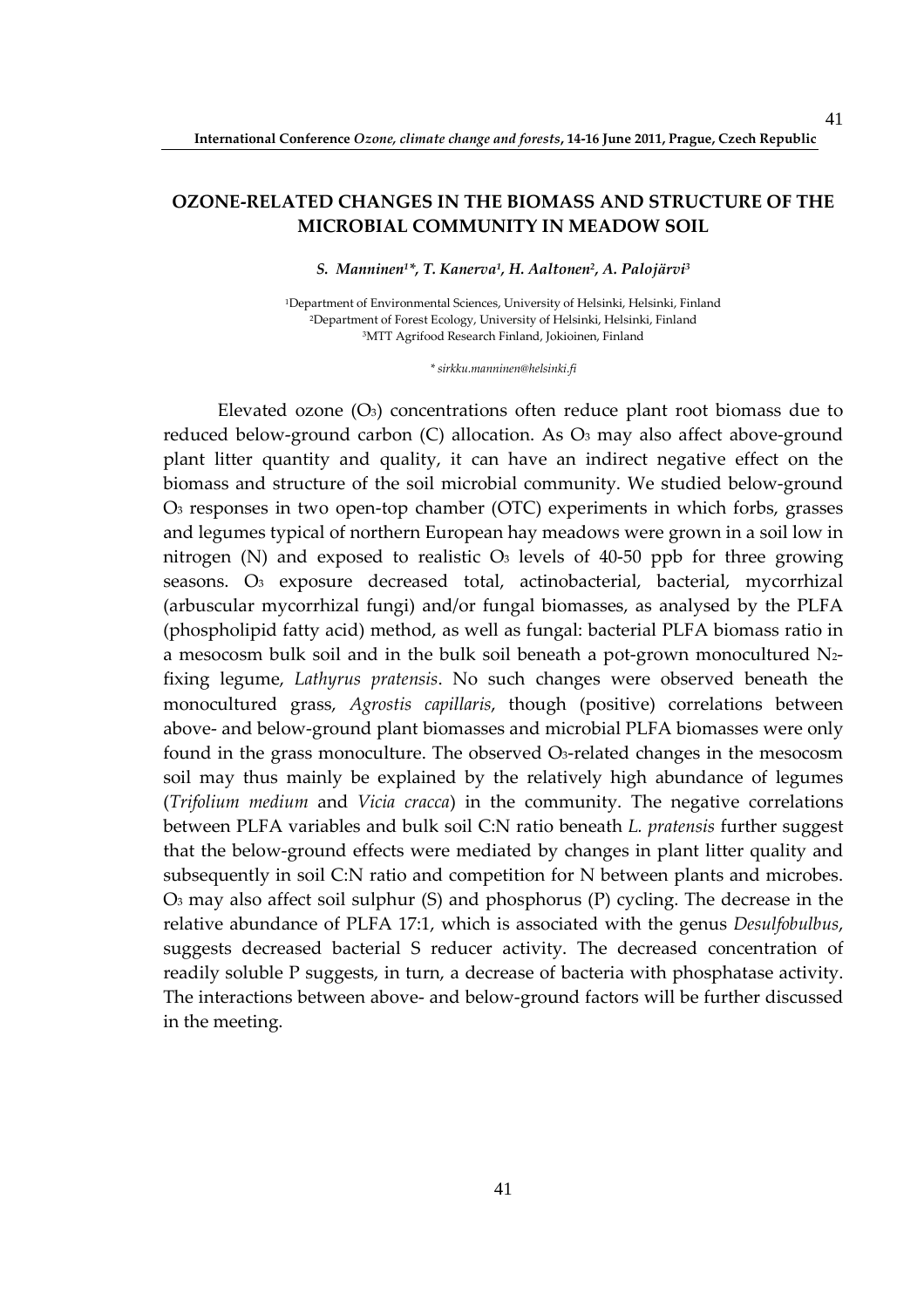### **OZONE UPTAKE AT LEAF AND ECOSYSTEM LEVEL BY NORWAY SPRUCE IN RELATION TO ENVIRONMENTAL CONDITIONS**

*T.N. Mikkelsen1\*, H. Ro-Poulsen<sup>2</sup> , K. Pilegaard<sup>1</sup>*

*<sup>1</sup>*Risø National Laboratory for Sustainable Energy, Technical university of Denmark, Roskilde, Denmark *<sup>2</sup>*University of Copenhagen; Department of Biology; Copenhagen , Denmark

#### *\* temi@risoe.dtu.dk*

In a 35 years old Norway spruce dominated forest in Denmark ozone uptake at leaf level and ozone flux at ecosystem level was measured simultaneously during autumn. At ecosystem level ozone flux was measured with a profile system and at leaf level ozone uptake was measured with 12 climatized branch cuvettes installed in the top of the canopy on current years needles. The cuvettes allowed branch exposure to an ambient or enhanced ozone concentration, while tree crowns were exposed to ambient conditions. Ozone uptake at leaf level and ozone deposition at ecosystem level follow the same response patterns in relation environmental parameters, but reactions are more pronounced at leaf level. Net photosynthesis, at leaf level, is inhibited by ozone increased concentrations of ozone (10-30 ppb) and high solar radiation seems to amplify ozone effects.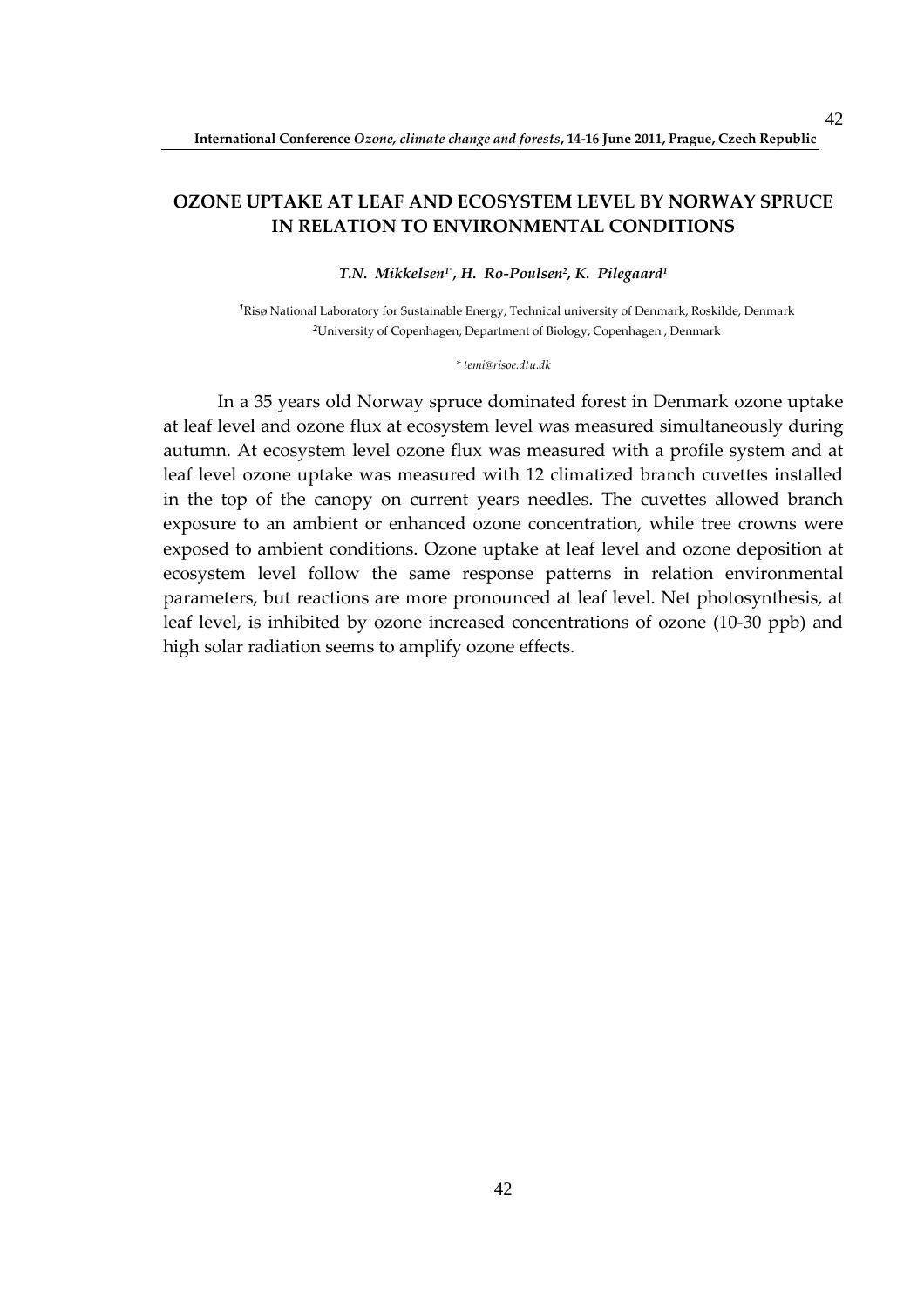#### **QUANTIFYING THE IMPACTS OF OZONE ON FOOD SECURITY**

*G. Mills<sup>1</sup> , F. Hayes<sup>1</sup> , D. Norris<sup>1</sup> , D. Simpson<sup>2</sup> , H. Harmens1\** 

<sup>1</sup>Centre for Ecology and Hydrology, Environment Centre Wales, Gwynedd, United Kingdom <sup>2</sup>EMEP MSC-West, The Norwegian Meteorological Institute, Oslo, Norway

*\*hh@ceh.ac.uk* 

The ICP Vegetation conducted a review of the current knowledge on impacts of ozone on food security in Europe and SE Asia, including effects on yield quantity and quality, food and feed safety, and effects in a changing climate (drought, CO2, temperature interactions). The full report is available at http://icpvegetation.ceh.ac.uk. We report here on an updated crop sensitivity index and quantification of impacts in Europe using the flux-based methodology for wheat and tomato including economic costs of losses for 2000 and 2020.

A crop sensitivity index was developed based on dose-response functions for 7 hour mean ozone concentrations. The threshold 7h mean ozone concentration, above which ozone effects on yield become significant at p≤0.05 was determined using the confidence intervals and the regression line. The lowest thresholds were for soybean (8 ppb), wheat (9 ppb) and rice (11ppb), with several other crops having threshold concentrations below 40 ppb, including peas and beans (16 ppb), maize (25 ppb), alfalfa (26 ppb) and potato (29 ppb). We will also describe how a fluxbased sensitivity index has been developed for those crops for which flux-effect relationships exist taking into account the effect of varying maximum stomatal conductance for each crop.

As part of this study, an economic impact assessment for Europe was conducted for wheat and tomato applying the ozone flux-based response functions and using their distribution data, ozone stomatal flux data per 50km x 50km EMEP grid, production statistics and costs. The impacts of ozone were quantified and mapped for 2000 and estimated for 2020 and 2030, based on the emission scenarios being used for the revision of the Gothenburg Protocol of the Long-range Transboundary Air Pollution Convention. The outcome of the economic impact assessment and the review will be discussed, including policy recommendations.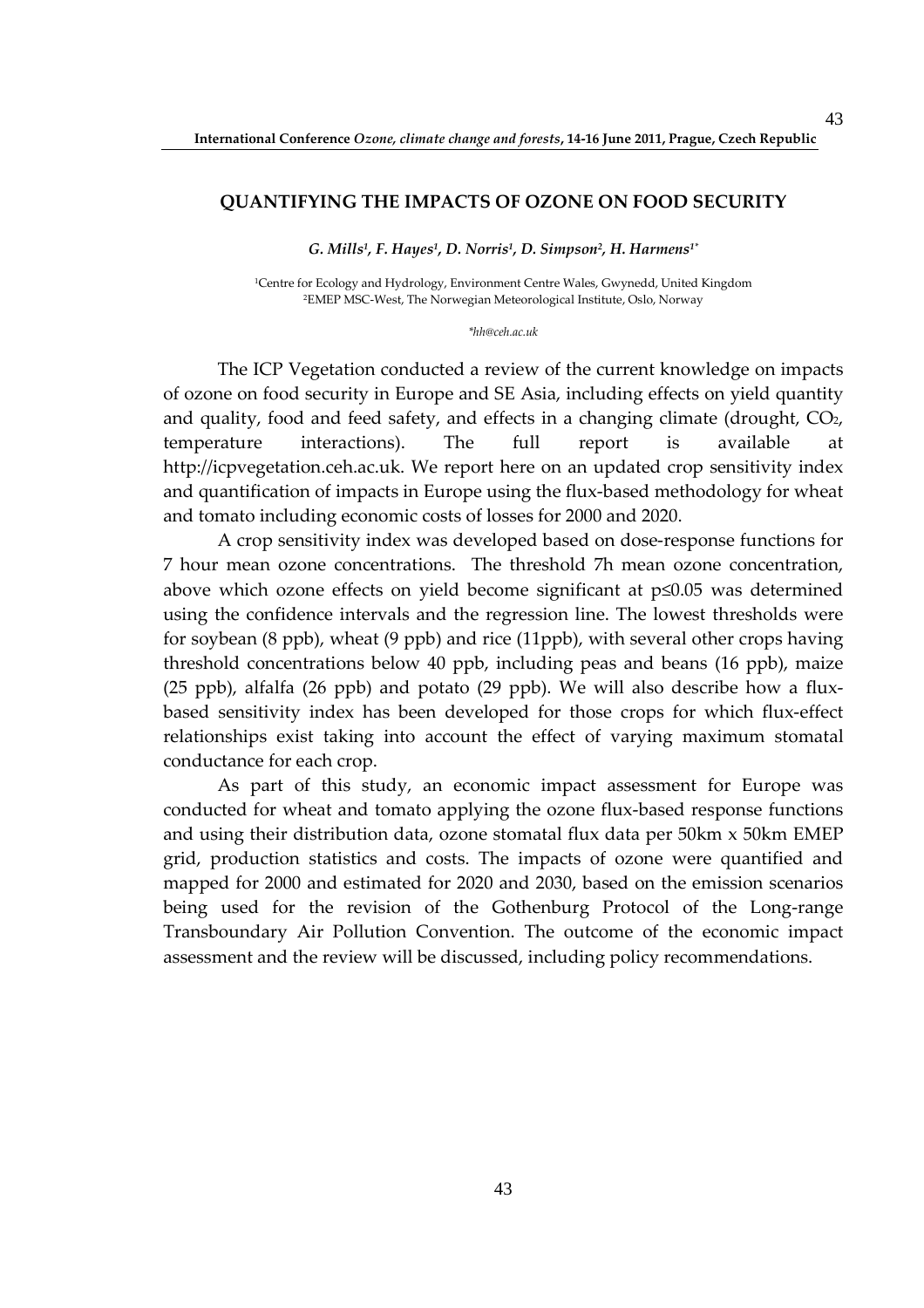### **LONG-TERM MEASUREMENTS OF OZONE FLUXES OVER A MIXED TEMPERATE FOREST**

*J. Neirynck1\*, B. Gielen<sup>2</sup> , I. A. Janssens<sup>2</sup> , R. Ceulemans<sup>2</sup>*

<sup>1</sup>Research Institute for Nature and Forest, Geraardsbergen, Belgium <sup>2</sup>Department of Biology, University of Antwerp, Wilrijk (Antwerp), Belgium

*\* johan.neirynck@inbo.be* 

Long-term fluxes of ozone  $(O_3)$  have been measured over a mixed temperate forest using the aerodynamic gradient method. The long term average ozone flux (*F*) was –350 $\mu$ gm<sup>-2</sup>s<sup>-1</sup> for the period 2000-2009 corresponding to an average O3 concentration of 48 μg m<sup>-3</sup> and a deposition velocity *ν*<sup>d</sup> of 9mm s<sup>-1</sup>. Average nocturnal ozone deposition amounted to -180  $\mu$ g m<sup>-2</sup> s<sup>-1</sup>, which was about one third of the daytime flux. Also during winter period substantial ozone deposition was measured. In addition, total ozone fluxes were found to differ significantly among canopy wetness categories.

Flux partitioning calculations revealed that the stomatal flux (*F<sub>st</sub>*) contributed for 20 % to the total ozone flux. The concentration-based index AOT40 (accumulated dose over a threshold of 40 ppb) and the cumulated stomatal ozone fluxes were weakly correlated. The ozone deposition was found to be largely controlled by nonstomatal sinks, whose strength was enhanced by high friction velocities (*u*\*), optimizing the mechanical mixing of ozone into the canopy and the trunk space. The long-term annual geometrical mean of the non-stomatal resistance (*R*ns) was 140 s m-<sup>1</sup> but lower *R*<sub>ns</sub> were encountered during the winter half-year due to higher u<sub>\*</sub>. The *R*ns was also subjected to a marked diurnal variability, with low *R*ns in the morning hours, when turbulence took off. We speculate that non-stomatal deposition was largely driven by quenching of ozone by VOCs or NO emitted from the crown or the forest floor. The presence of NO-emission at the nitrogen saturated site was indicated by upward fluxes of NO<sub>x</sub>, which ranged between 15-30 ppb m  $s<sup>-1</sup>$ .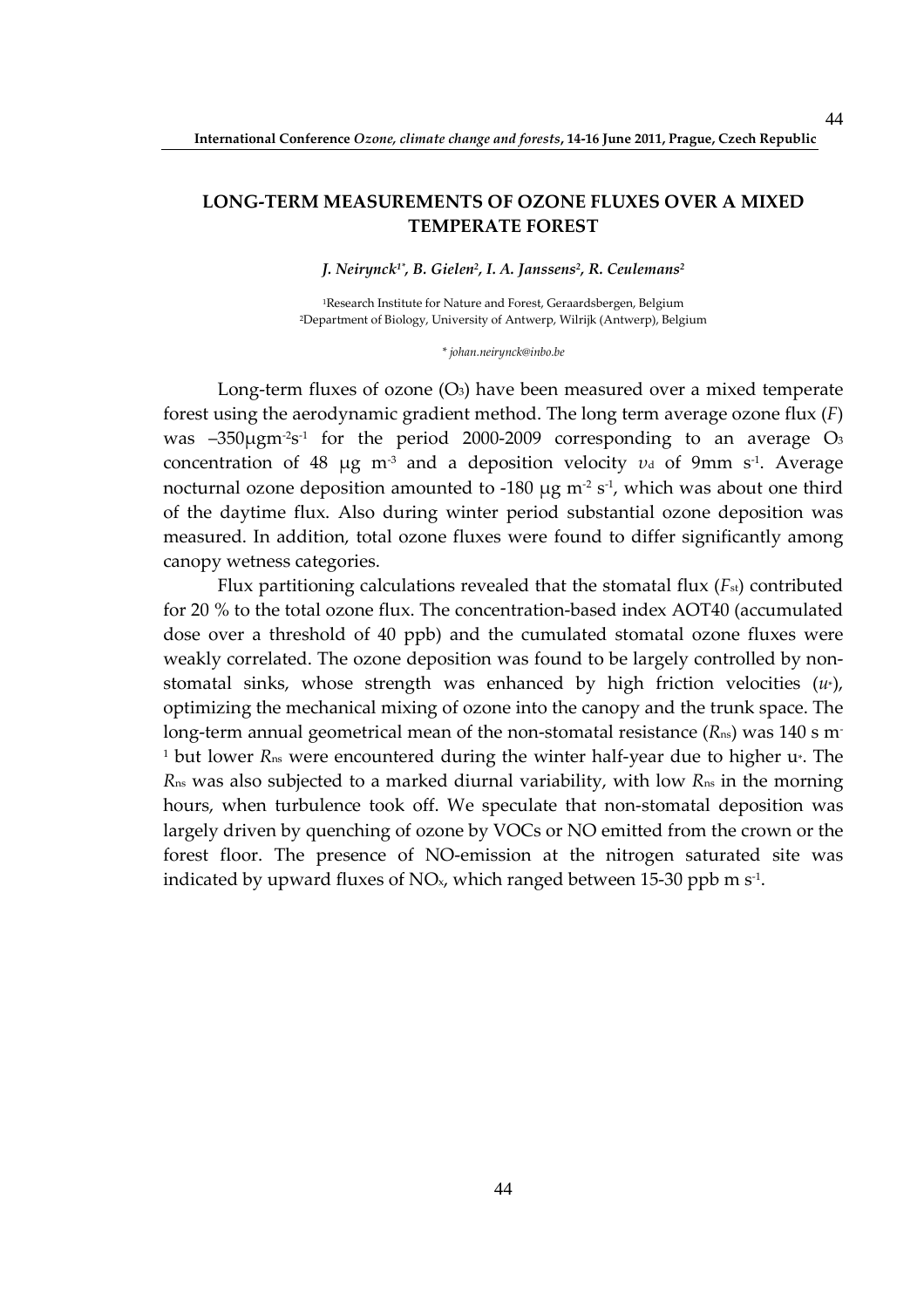# **STATISTICAL UNCERTAINTY OF AMBIENT AIR QUALITY MEASUREMENTS AND THE POTENTIAL CONSEQUENCES FOR OZONE FLUX CHARACTERIZATION**

#### *M. Nosal1\*, A. H. Legge<sup>2</sup> , E. M. Nosal<sup>3</sup> , M. C. Hansen<sup>3</sup>*

**<sup>1</sup>**Department of Mathematics and Statistics, University of Calgary, Calgary, Alberta, Canada **<sup>2</sup>**Biosphere Solutions, Calgary, Alberta, Canada **<sup>3</sup>**Wood Buffalo Environmental Association (WBEA), Fort McMurray, Alberta, Canada

#### *\*nosal@ucalgary.ca*

It is important to understand the overall nature of uncertainties associated with any type of measurement. One's ability to accurately interpret the meaning of any set of measurements is closely tied to understanding the associated measurement uncertainty. This is true with ambient air quality monitoring measurements. The assessment of uncertainty is often legally required. In the Province of Alberta, Canada, the Alberta Environment (AE) *Air Monitoring Directive (AMD) 2006* requires that uncertainty be addressed as part of the air monitoring and reporting process. Furthermore, AE requires that the procedures developed should be in line with the recent *ISO Guideline 20988.* We will present these concerns in relation to *Wood Buffalo Environmental Association* (WBEA) monitoring network within the *Athabasca Oil Sands Region* (AOSR) of Northeastern Alberta, Canada.

The measurements of air pollutants collected by the WBEA monitoring network contain spurious values which are the result of instrument uncertainty. Often such values are at or below the field effective Lower Detection Limit (LDL), which is usually different from the manufacturer's published LDL. Such measurements are recorded as negative values. Due to the remote location of some monitoring sites, the frequency of negative values often exceeds 50% of all measurements. A specific example of frequency distributions of NO and O3 concentrations at air monitoring station AMS1 in January 2010 are presented in the paper. We further present a statistical algorithm for treatment of spurious values due to instrument measurement uncertainty based on Weibull probability distribution.

The above described method works well for homogeneous pollutant concentrations with unimodal distribution. WBEA data often results in polymodal distributions and then the above algorithm fails. The polymodality of air quality data is caused by emission sources located along the very distinct corridors of prevailing winds. To identify the major homogeneous wind direction sectors, we use a polar graph known as a "*pollutant frequency median colored wind rose*" *.* Such procedure characterizes the *horizontal ozone flux*. The corresponding *vertical ozone flux*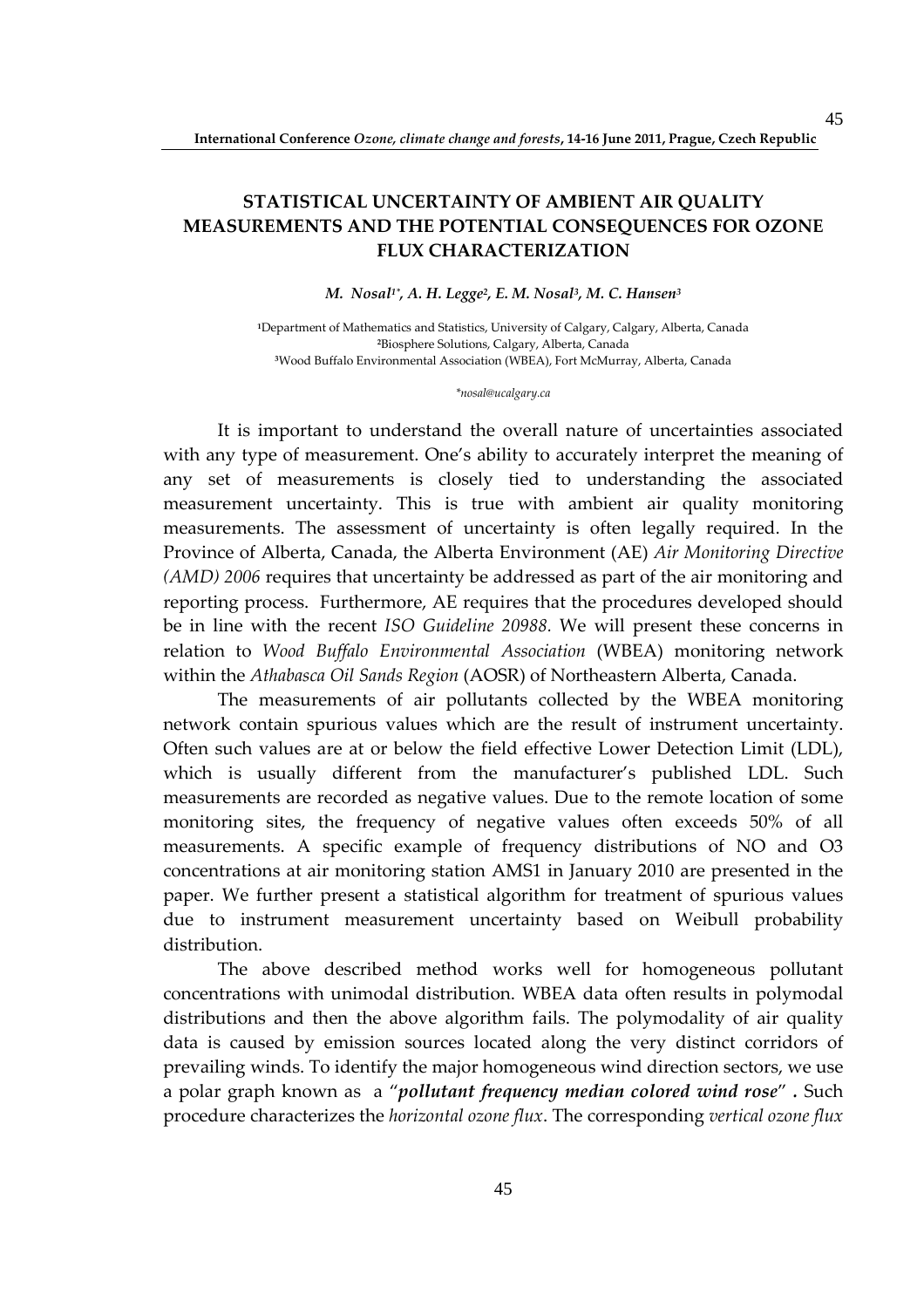is similarly assessed from similar graphs based on wind directions at different monitoring heights. After segregating the pollutant concentration data into sectors with similar air quality and meteorological characteristics, the data from these sectors often have a unimodal distribution which can be well approximated by a simple Weibull distribution for QA/QC of the data within that specific sector using methods described in the beginning of this paper.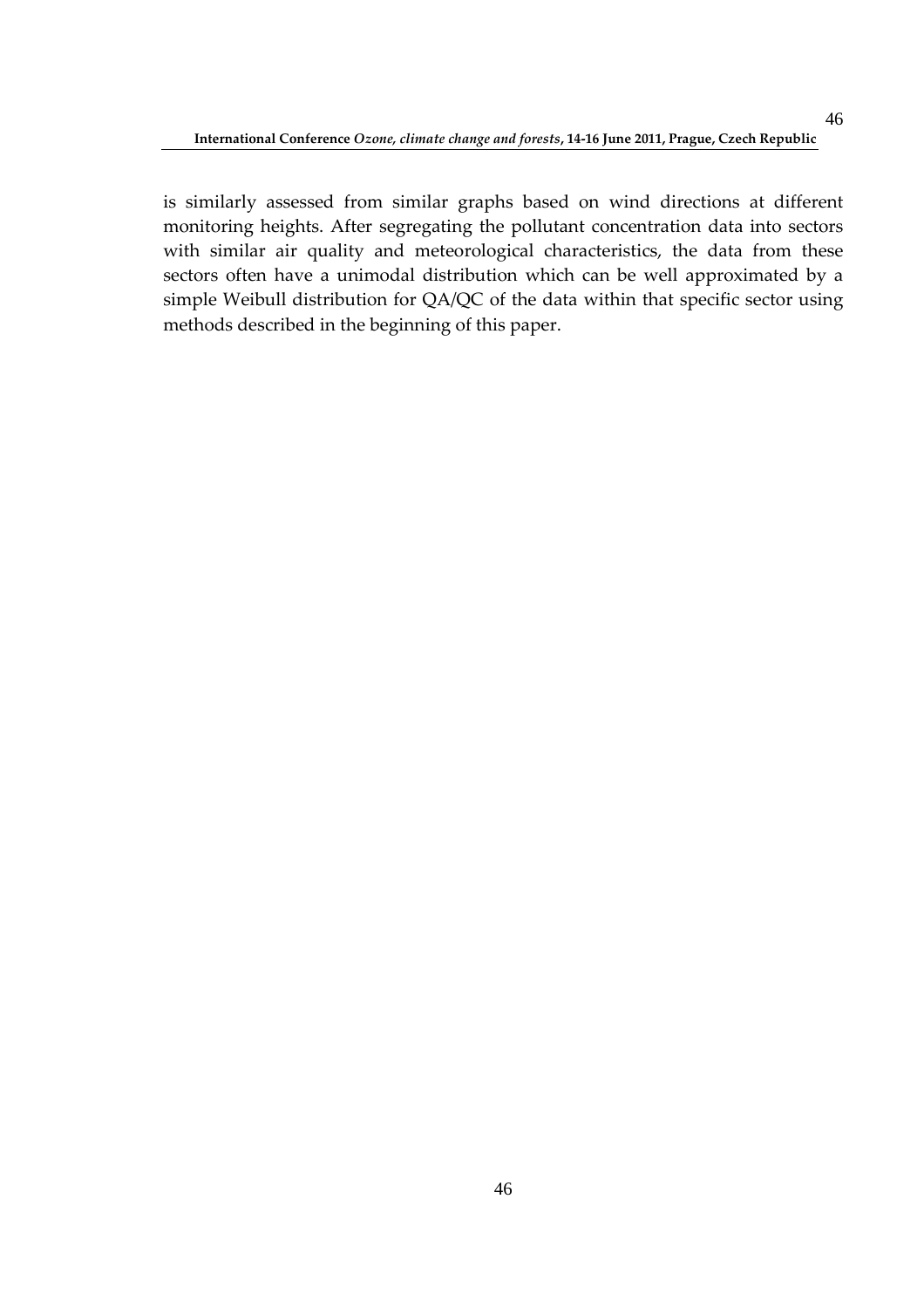### **OZONE SENSITIVITY OF THE MOST IMPORTANT INDIAN CROP AND TREE SPECIES**

*E. Oksanen1\*, V. Pandey<sup>2</sup> , S. Kontunen-Soppela<sup>1</sup> , S. Keski-Saari<sup>1</sup>*

<sup>1</sup>University of Eastern Finland, Department of Biology, Joensuu, Finland <sup>2</sup>Plant Physiology Lab, National Botanical Research Institute (NBRI), Marg, India

*\*Elina.Oksanen@uef.fi* 

Economic growth and increasing global population will drive the processes that lead to increasing emissions of ozone precursors especially in rapidly developing Asia, Africa and Latin America. It has indicated that surface ozone levels are much above critial levels at most places in the Indian region. Ozone caused losses in gross primary production in India is expected to be roughly 20-30% between 1901 and 2100. However, species-level information about ozone sensitivity is very scarce.

The main purpose of our new developmet project is to screen the general ozone sensitivity of the most important Indian crop and tree species (rice, wheat, pea, prosopis, teak), genetic variation within the selected species, and to investigate the related tolerance mechanisms. The focus of this presentation will be in Indian tree species prosopis (*Prosopis julifera*) and teak (*Tectona grandis*) that are valuable for fuel and timber, respectively. In parallel, we collect ozone concentration data from the main agricultural and forested regions of India with passive ozone samplers. The results and datasets from India will be collected for ozone risk assessment. For ozone exposures and validation of results we utilize different and complementary methodological approaches: laboratory experiments in Finland and free-air approaches and natural field sites in India. The plants will be studied for growth, gas exchange, ozone uptake, chlorophyll fluorescence, nitrogen concentration, anatomical properties, phenomics, changes in metabolome and protein profiles, and activities of related key genes and enzymes.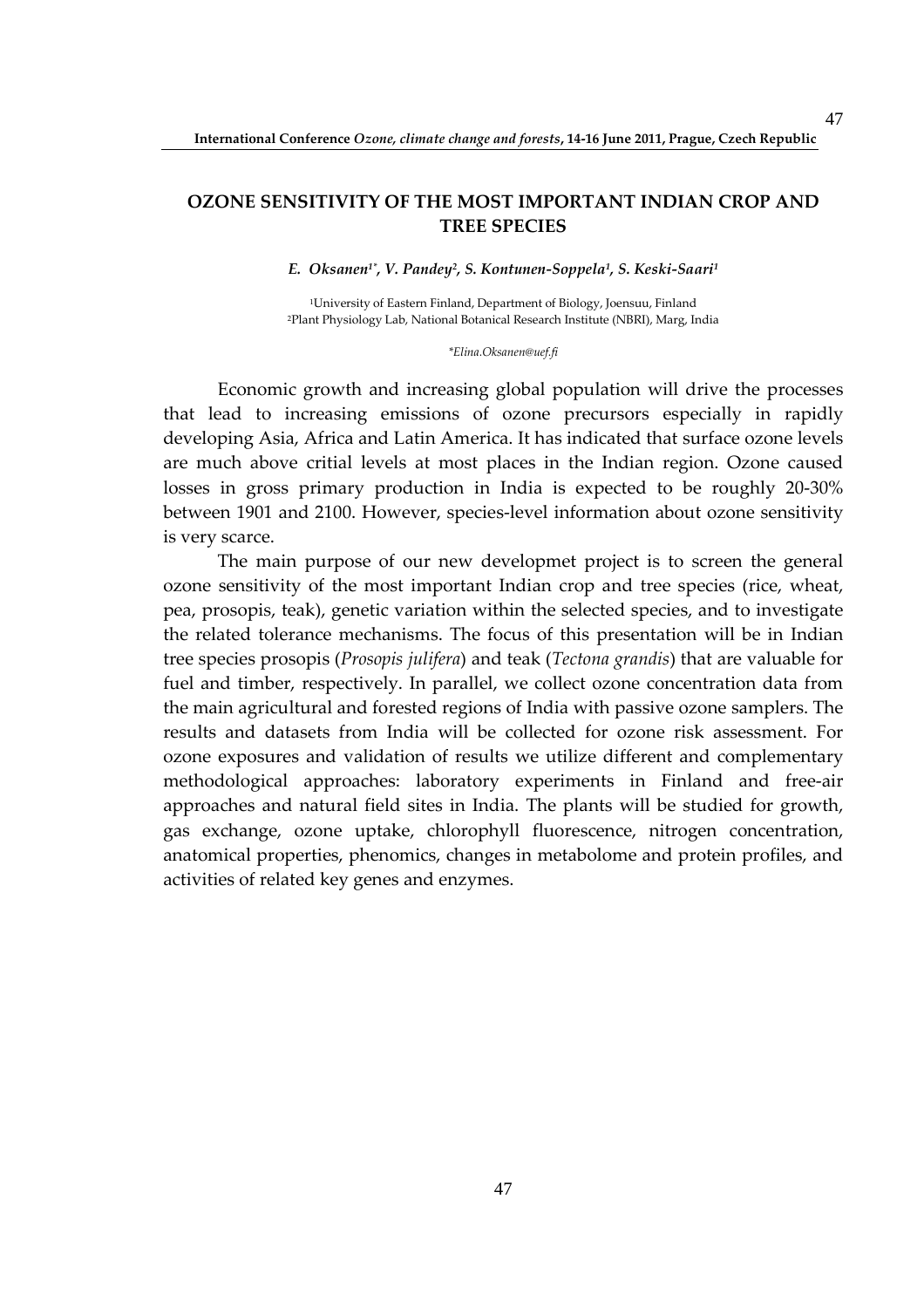### **TESTING THE DO3SE MODEL ON A BROADLEAF MEDITERRANEAN FOREST SPECIES: IS THE MODEL WORKING?**

#### *E. Paoletti 1\*, A. De Marco<sup>2</sup>*

<sup>1</sup>IPP-CNR, Sesto Fiorentino, Italy <sup>2</sup>UTTAMB-ATM, Rome, Italy

*\*e.paoletti@ippcnr.it* 

Ozone can cause injury to plants that may have both ecological and economic impacts, resulting in the need for standards to protect plants. Different criteria for protecting vegetation from ozone have been developed. Exposure-based critical levels do not include environmental conditions that affect plant responses to ozone, while the stomatal ozone flux approach provides an estimate of the critical amount of ozone entering the stomata and has the capacity of accounting for environmental influences on ozone uptake through the modelling of stomatal aperture. The stomatal flux approach is mostly important in situations where either high ozone concentrations are associated with environmental conditions that are unfavourable to uptake or low concentrations are associated with mild and wet condition. A main limiting factor in a successful application of the DO3SE model to Mediterranean forests is the poor availability of data about soil moisture.

The aim of this presentation is to suggest a new function for soil moisture effects on stomatal conductance of Mediterranean forests, by cross-comparing data from different sources.

Ozone flux was estimated in the broadleaf Mediterranean forest site of Castelporziano, in central Italy over several years, and was compared to NEE (net ecosystem exchange between vegetation and atmosphere) measurements that were carried out by eddy correlation. Because the photosynthetic process is mainly related to the variation of stomatal conductance, NEE can provide an independent way to assess the conductance simulated by the DO3SE model and is an index of plant physiological activity Data of NEE, soil moisture and other environmental variables were provided by the EUROFLUX network (Papale et al., 2006. Biogeosciences 3, 571; Reichstein et al., 2005. Global Change Biology 11, 1424). Different parameterizations were tested to select the most performing.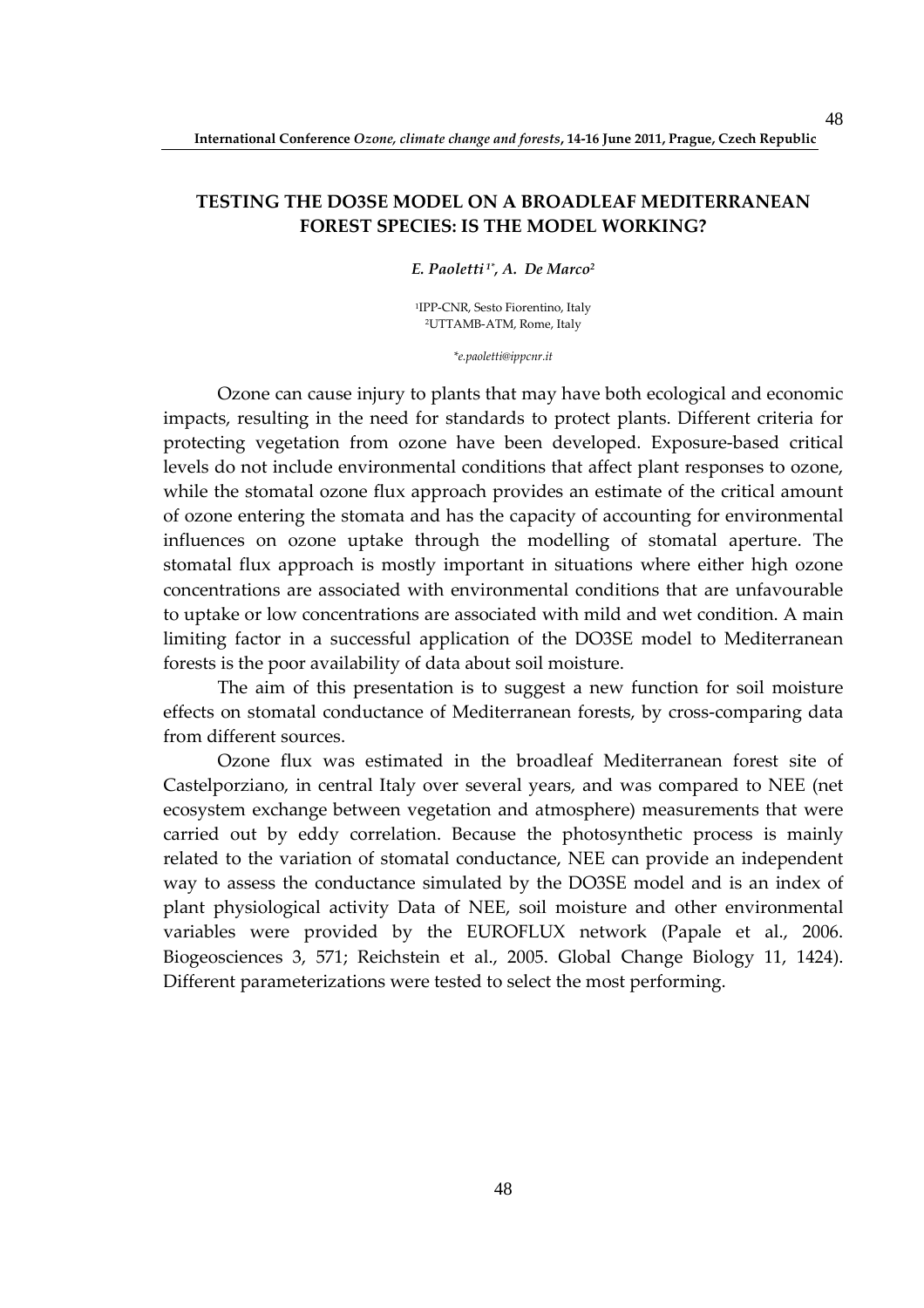# **RESPONSES OF** *FRAXINUS EXELSIORS* **SEEDLINGS TO AMBIENT OZONE IN URBAN AND MOUNTAIN AREAS BASED ON SOME PHYSIOLOGICAL CHARACTERISTICS AND ANTIOXIDANT ACTIVITY**

*P. Parvanova<sup>1</sup> , N. Tzvetkova<sup>2</sup> , S. Bratanova-Doncheva1\*, N. Chipev<sup>1</sup> , R. Fikova<sup>1</sup> , E. Donev<sup>3</sup>*

<sup>1</sup>Institute of Biodiversity and Ecosystem Research – Bulgarian academy of science, Sofia, Bulgaria <sup>2</sup>Department of Forestry, University of Forestry, , Sofia, Bulgaria <sup>3</sup>University of Sofia - Department of Meteorology and Geophysics, Sofia, Bulgaria

#### *\*sbrat@abv.bg*

The dynamics of photosynthesis, transpiration, stomatal conductance and activity of the antioxidant enzymes superoxide dismutase (SOD) and catalase (CAT) in three-year old seedlings of *Fraxinus exelsiors* L. were studied during a four-month period (June-August) of 2009. Seedlings were exposed to ambient ozone in urban (the Central City Park of Sofia - Bulgaria) and mountain (the Plana Mountain) areas. The experimental sites were located near to monitoring stations, providing data for ozone concentrations and meteorological parameters. During the experimental period ozone exposure at the mountain site was more than two times higher compared to those at the urban site. The changes of photosynthesis and transpiration in the seedlings, exposed in the city and the mountain locations, are complex. The main factor, leading to decline of photosynthesis in the city, was high concentration of ozone ( $R^2 = -0.872^*$ ), while in the mountain a strong impact on the rate of photosynthesis had the environmental factors. In our experiments the seedlings of *Fraxinus excelsior* L. showed cautiously low stomatal conductance during the periods with high ozone concentration both in the urban and mountain areas. Stomatal conductance was negatively effected by ozone exposure  $(R^2 = -0.644^*)$ at the station Plana. At the mountain site catalase activity was induced mainly by air temperature ( $R^2 = 0.651^*$ ), while relative humidity had a negative effect ( $R^2 = -0.863^*$ ). At both experimental sites correlation between the activity of SOD, ozone and climatic parameters were not established. The plants at the city site showed almost constant level of catalase activity. At the mountain site catalase activity was induced mainly by environmental factors. The parameters examined could be used in future studies with different trees species.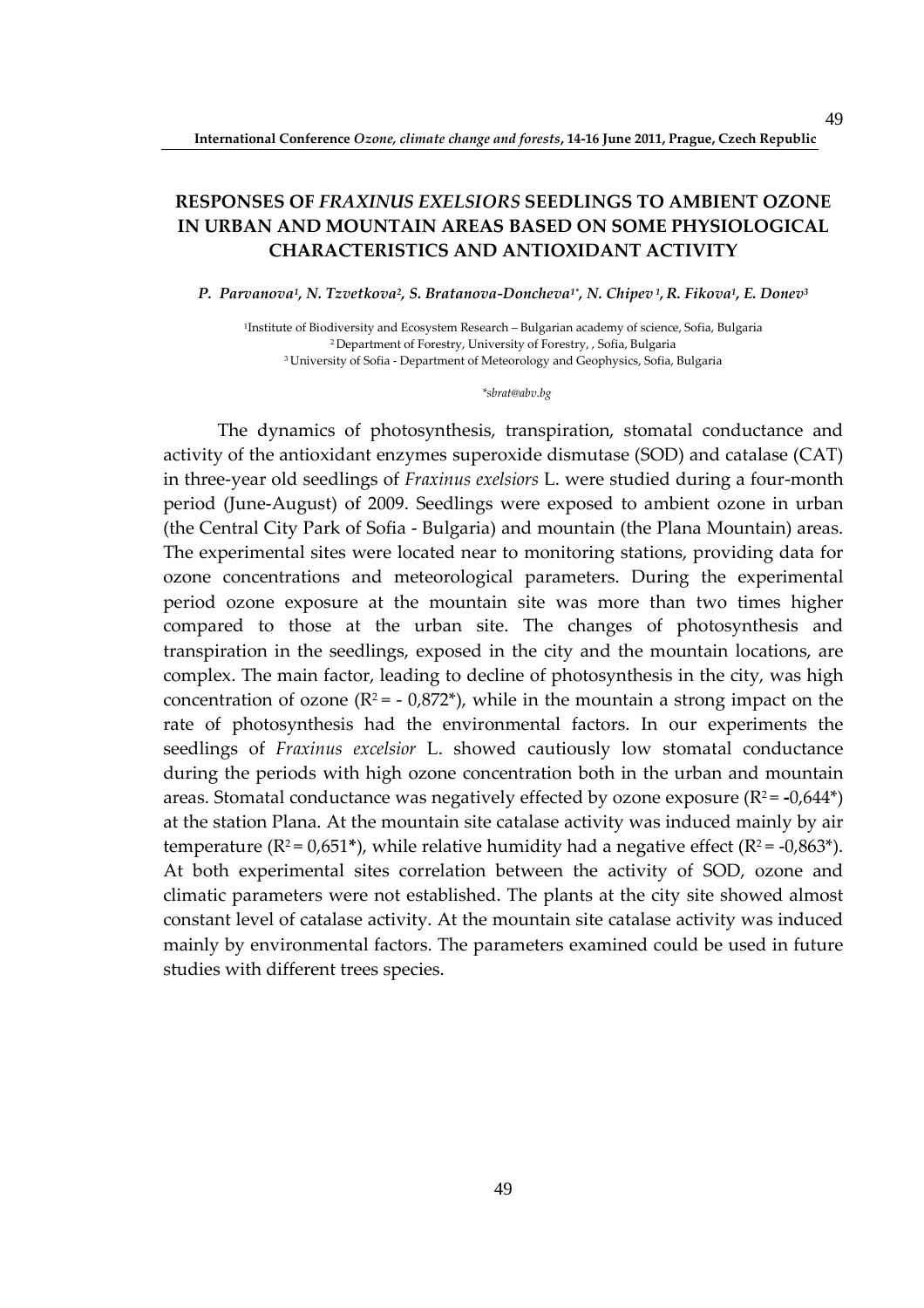# **REACTIONS TO ELEVATED OZONE IN THE PLANT-MYCORRHIZA-SOIL SYSTEM OF FOREST TREES**

*Karin Pritsch\** 

Institute of Soil Ecology, Helmholtzzentrum Muenchen, Neuherberg, Germany

*\*pritsch@helmholtz-muenchen.de* 

Ozone interferes with plant carbon metabolism and changes carbon allocation below ground. As ectomycorrhizal fungi of forest trees receive about one third of assimilated carbon, they may react sensitively to reduced carbon allocated below ground. Ectomycorrhizal roots are the absorbing organs for nutrients and water which are taken up through their mycelia. The diversity of ectomycorrhizae is usually high and functions were shown to be redundant among ectomycorrhizal species. Our question was if and to which extent ozone changes ectomycorrhizal functioning, including microbial communities in the soil surrounding mycorrhizae (= mycorrhizosphere).

In the Kranzberg Forest experiment and in controlled experimental setups, the effect of elevated ozone on structural and functional changes in the mycorrhizosphere of Norway spruce and European beech were studied. Mycorrhizal and soil microbial communities showed shifts in their composition under ozone treatment. As parameters addressing functions of ectomycorrhizae in ecosystems, we measured potential enzyme activities on individual mycorrhizal tips. The measured enzyme activities (cellulases, chitinase, phosphatase, laccase) address functions related to nutrient release from organic sources.

We found changes in the composition and functioning of ectomycorrhizal communities that indicated an influence of ozone on nutrient cycles in forest soils.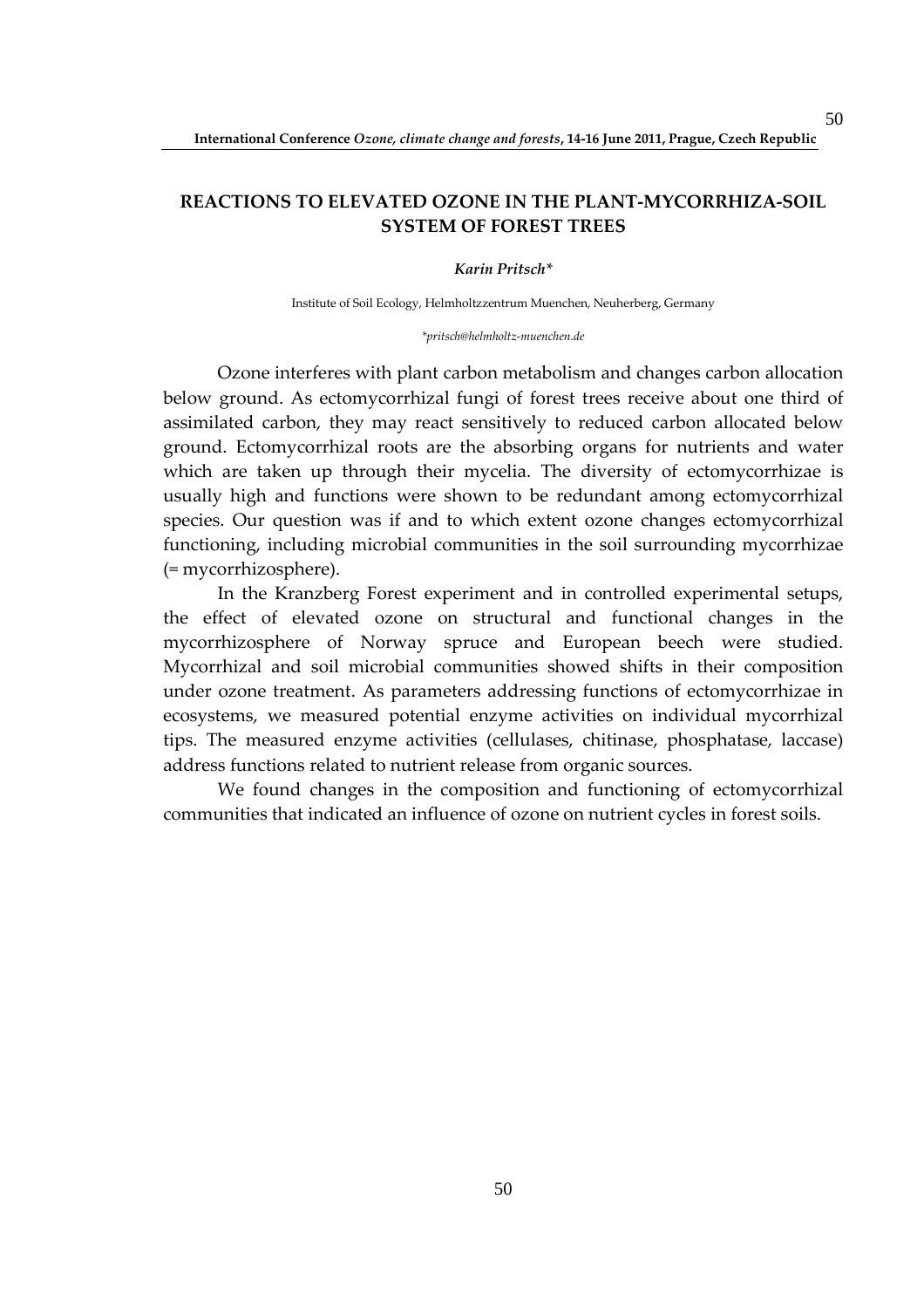# **A DAILY MODEL OF ACTUAL EVAPOTRANSPIRATION FOR SOYBEAN GROWING INSIDE OTC UNDER CONTRASTING CONDITIONS OF OZONE AIR CONCENTRATION AND PLANT WATER STRESS**

#### *G. Rana1\*, M. Mastrorilli<sup>1</sup> , N. Katerji<sup>2</sup>*

<sup>1</sup>CRA-SCA, Bari, Italy <sup>2</sup>INRA - UMREGC Thiverval–Grignon, France

*\*gianfranco.rana@entacra.it* 

The present study describes an analytical model, based on the Penman-Monteith equation, for estimating the daily evapotranspiration (ET) inside Open Top Chambers (OTCs). It includes two functions, making it possible to separately take into account the effects of water stress and of concentrations of air ozone. The input variables of the model are: (i) the diurnal values of global radiation and temperature, usually measured routinely in a standard agro-meteorological station; (ii) the daily values of the AOT40 index accumulated (accumulated ozone over a threshold of 40 ppb during daylight hours, when global radiation exceeds 50  $Wm^2$ ; and, (iii) the periodic measurements of the predawn leaf water potential. These latter two variables were determined inside the OTC. The validation of the model was carried out in Mediterranean region during three successive years on 10 crop growth cycles of soybean cultivated in contrasted conditions of ozone concentrations (filtered, high level and low level) and water stress at the plant level. Tests were carried out in several chambers for each year and take into account the intra- and inter- year variability of ET measured inside the OTCs. The presented model had good performances, as demonstrated by the comparison between measured by water balance and calculated ET. On the daily scale, the slope of the linear regression between the measured and calculated ET under different water conditions are 0.94 and 1.05 for the filtered and unfiltered or enriched (high and low level) OTCs. On the seasonal scale, the mean difference between measured and calculated ET is equal to +3% and +10 % for the filtered and unfiltered OTCs respectively. This study also permits to evaluate the modification of ET for crops grown inside OTCs, as compared to ones cultivated in the open field.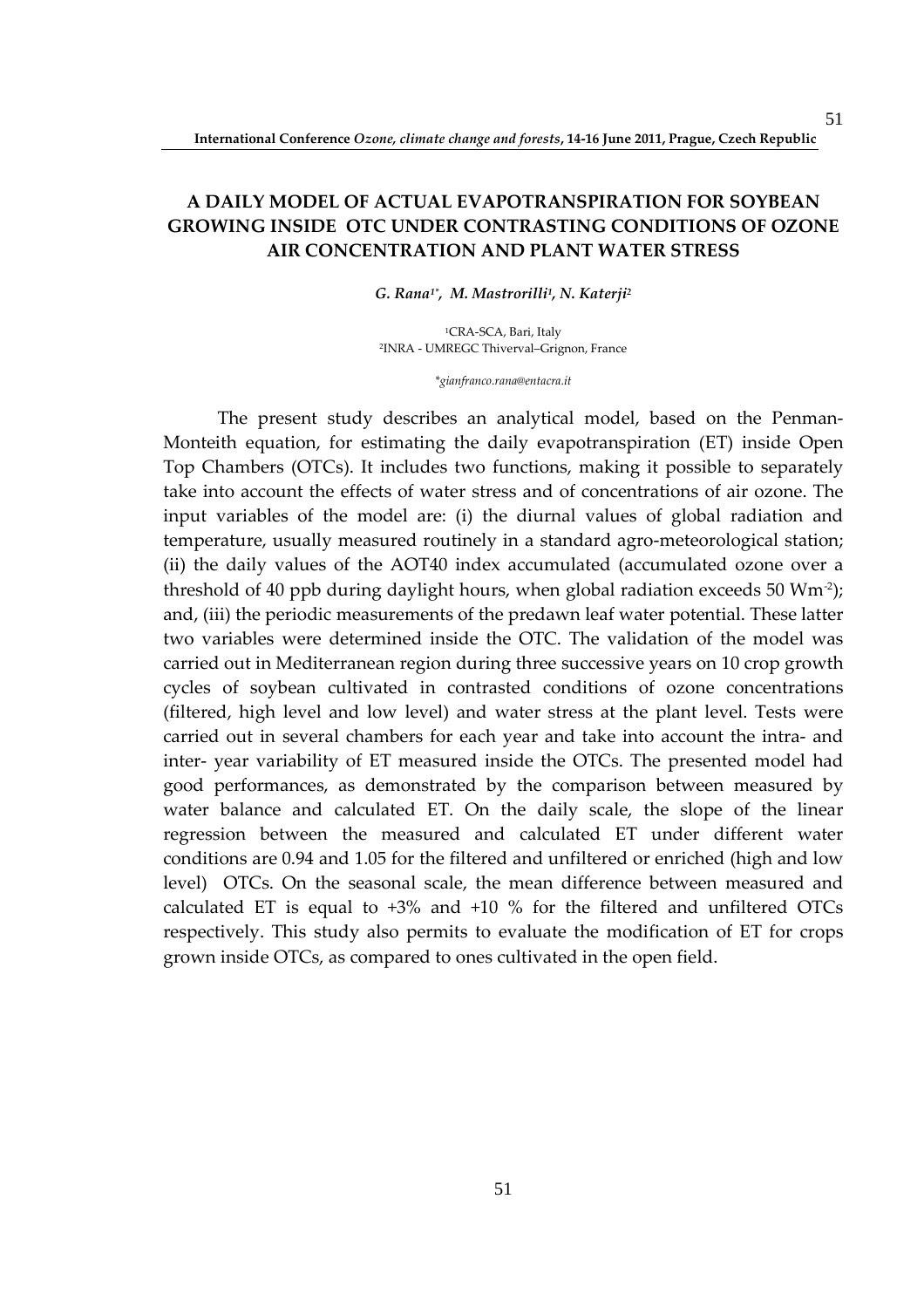# **TREND ANALYSIS OF GROUND-LEVEL OZONE EXPOSURE AND OZONE UPTAKE OF OAKS IN EASTERN AUSTRIA FOR THE PERIOD 1990-2010**

*G. Soja1\*, E. Scheicher<sup>2</sup> , S. Pietsch<sup>3</sup>*

<sup>1</sup>AIT Austrian Institute of Technology GmbH, Tulln, Austria <sup>2</sup>Amt der NÖ Landesregierung, Abt. Umwelttechnik, Pölten, Austria <sup>3</sup>University for Natural Resources and Life Sciences, Wien, Austria

*\*gerhard.soja@ait.ac.at* 

The north-eastern part of Austria is a largely agricultural region with about 15 % forests. *Quercus petraea* and *Qu. robur* are the dominant species for silvicultural use. These oak forests have experienced serious stress episodes in the previous decades, leading to dieback symptoms of mature trees. Therefore a further reduction of the low proportion of forest cover is at risk. This study analyses the question to which extent surface-level ozone might be a stress co-factor for these oak forests.

This study had the objective to find or disprove evidence for long-term trends in ozone concentrations and in meteorological conditions determining the uptake of ozone into oak leaves. Therefore the ozone and weather data of two monitoring stations in rural environments close to the forest area were recovered for the period 1990-2010, quality-checked, partly homogenised and analysed for statistical trends. The data from April to October of each year were analysed for the whole period or in monthly resolution for the existence of significant time trends by linear regression analyses. Ozone data were corrected for atmospheric conductance and measurement height. Ozone exposure was calculated as AOT40 or 7 h-mean value. Ozone uptake calculations used the multiplicative Emberson-model  $g_{sto} = g_{max} * f_{phen} * f_{light} * max$  ${f_{\text{fmin}}}, {f_{\text{temp}}}$  \*  $f_{\text{VPD}}$  \*  $f_{\text{SWP}}$ }] with parameters optimised for temperate oak species from published literature or the DO3SE-model by Büker and Emberson.

The evaluations did not confirm an increasing trend of ozone exposure for 7 h-means of ozone and for AOT40 from mid-April to mid-October. However, stomatal uptake by the oak leaves increased significantly over the 21 years (sun leaves:  $p=0,0002; +0,23$  mmol.m<sup>-2</sup> per year CUO<sub>1,6</sub>). There was no significant trend for precipitation (neither for the whole year nor for the summer months), wind speed or for vapour pressure deficit (April-October). However, temperature increased significantly ( $p=0.022$ ) as well as global radiation ( $p=0.00002$ ). Especially the decreased cloudiness has contributed to the long-term increase of ozone uptake.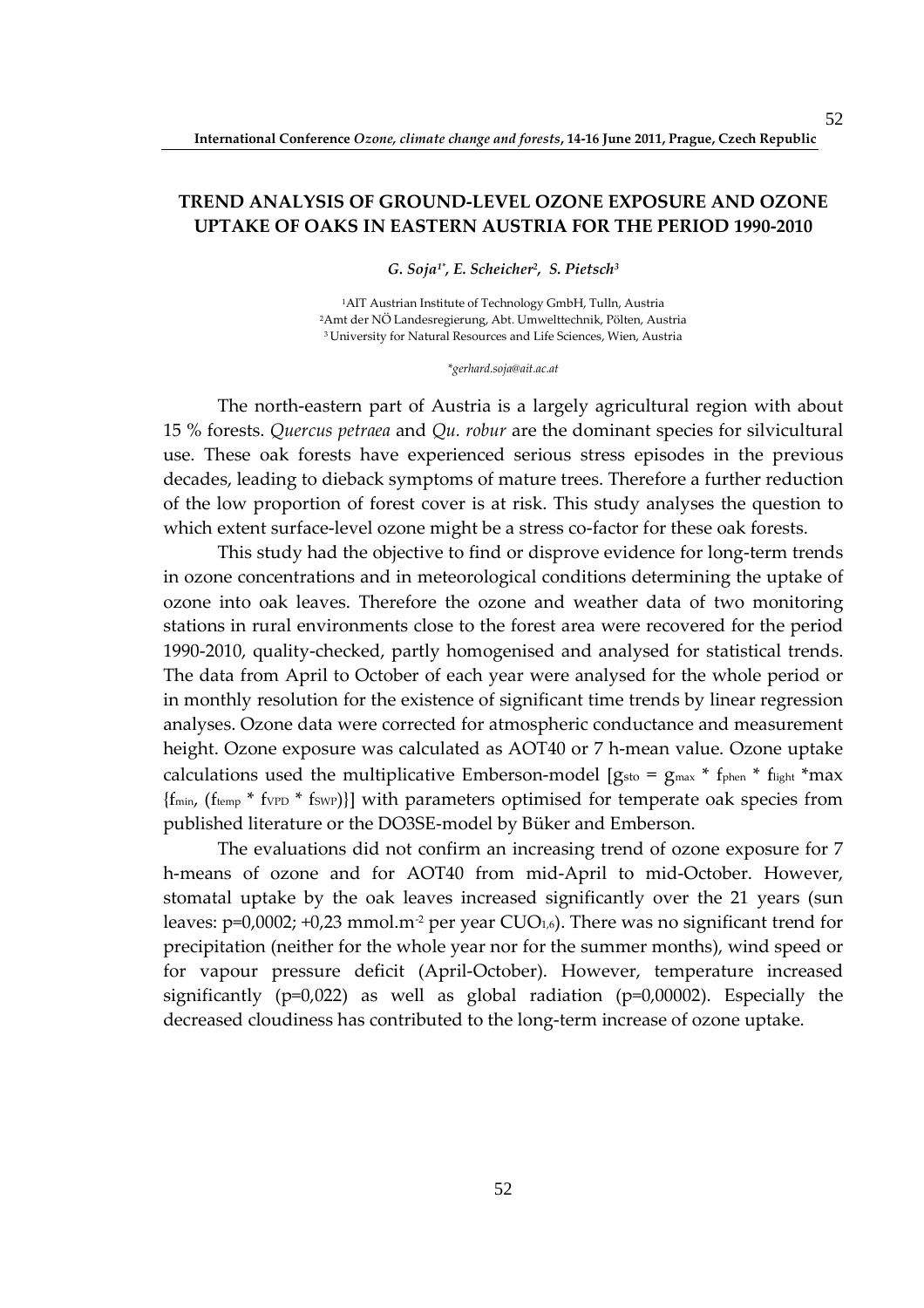### **MONITORING OF OZONE EFFECTS ON THE VITALITY AND INCREMENT OF NORWAY SPRUCE AND EUROPEAN BEECH IN THE CZECH REPUBLIC**

*V. Šrámek1\*, R. Novotný<sup>1</sup> , I. Hůnová<sup>2</sup> , E. Bednářová<sup>3</sup> , M. Vejpustková<sup>1</sup> , V. Fadrhonsová<sup>1</sup>*

1 Forestry and Game Management Research Institute, Jíloviště – Strnady, Czech Republic 2 Czech Hydrometeorological Institute, Praha, Czech Republic 3 Mendel University Brno, Brno, Czech Republic

#### *\*sramek@vulhm.cz*

Ozone is supposed to represent a significant risk for the health of forest ecosystems in Central Europe. So far, however, its real impact on forests growing under natural conditions has not been clearly assessed. The project focused on the monitoring of ozone effect on forest vitality and forest growth was conducted on 64 plots of Norway spruce and European beech stands in the Czech Republic during 2005 – 2008. Defoliation of forest stands, the malondialdehyde (MDA) concentration in the foliage, the amount of epicuticular waxes as well as the radial increment was assessed yearly and compared with the modeled and measured ozone concentration. Results show, that the ozone influence on the forest health is less pronounced than expected from the exceedance of the limit threshold based on the AOT40 index. Defoliation, which is broadly used as a general parameter of forest health, does not exhibit any enhancement according to the elevated ozone concentration. The visual symptoms of ozone damage, however, have been observed regularly with the increasing intensity in the higher altitudes. Also MDA concentration and amount of epicuticular waxes are related mainly to the altitude; the significant relation to the ozone concentration was proved only in individual years, their regional differences within the country were negligible. Statistical evaluation shows decrease of radial increment of European beech trees with the elevated ozone concentration – surprisingly only in lower and middle altitudes. It could be assumed, that the ozone concentration is also an important factor in mountain areas, where, however, its influence on European beech is covered by other dominant factors as summer temperatures or winter damages.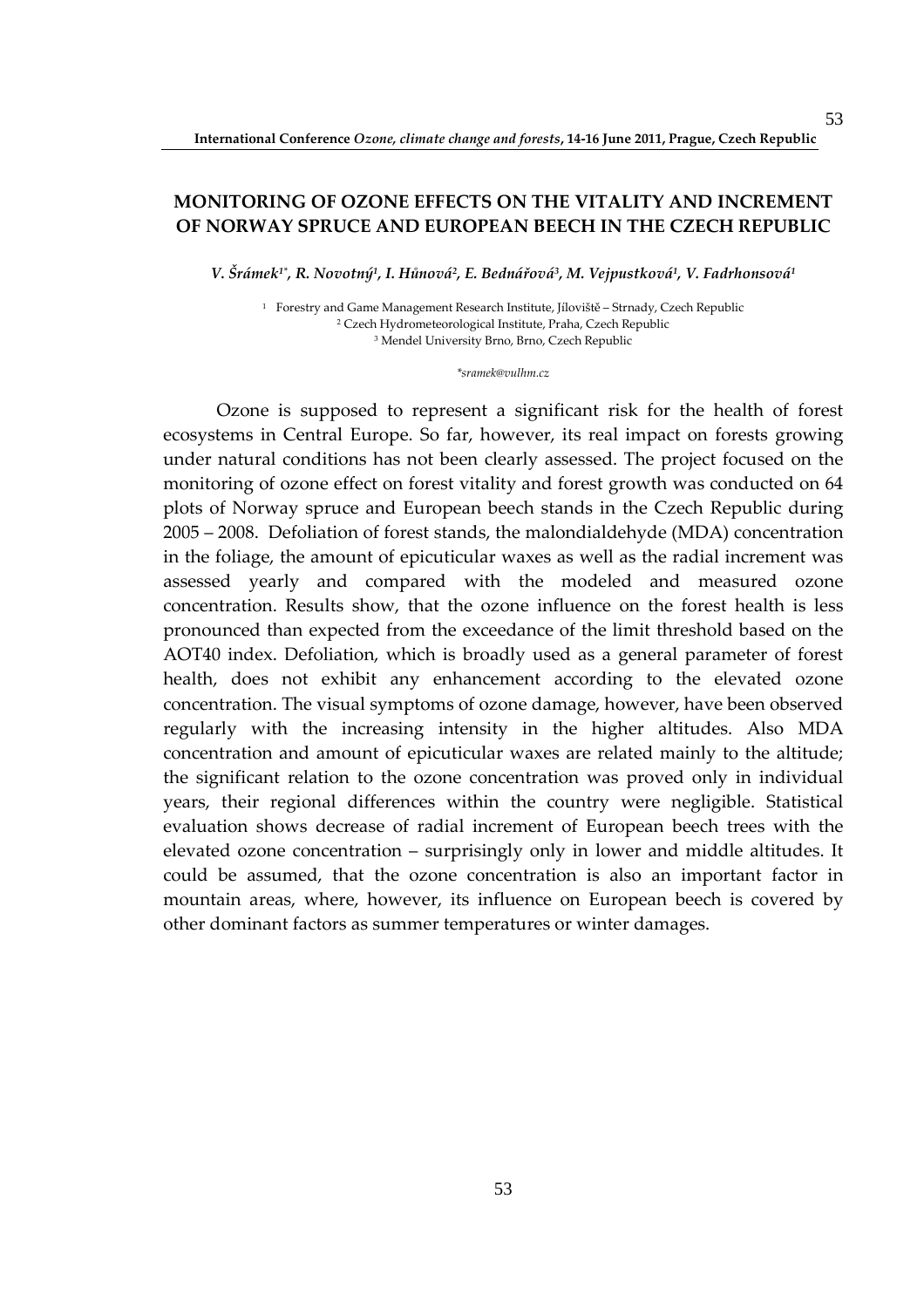#### **LONG-TERM EFFECTS OF OZONE ON CARBON FLUXES IN PEATLANDS**

S. Toet½, V. Oliver½, D. Sherlock½, S. McLoughlin½, T. Helgason², S. Peacock¾, J. Barnes¾, P. Ineson², *M. Ashmore<sup>1</sup>*

Environment Department, University of York, York, United Kingdom Department of Biology, University of York, United Kingdom School of Biology, Institute for Research on Environment and Sustainability (IRES), Newcastle University, Newcastle Upon Tyne, United Kingdom

*\*Sylvia.Toet@york.ac.uk* 

Tropospheric ozone poses a significant threat to crop yield and forest productivity of sensitive species, while northern hemisphere background ozone concentrations are expected to increase further during the next decades. Knowledge to date on the effects of ozone on peatlands, and ecosystem functioning in general is limited, while peatlands are a significant store of carbon and an important source of methane (CH<sub>4</sub>). The aims of this study are to assess effects of ozone on CH<sub>4</sub> and CO<sub>2</sub> fluxes in peatlands, and to identify the underlying plant, soil and microbial processes.

Mesocosms from a wet heath (Scotland) with vegetation dominated by the sedge *Schoenus nigricans* and the peat moss *Sphagnum papillosum* were exposed for 2.5 years to control and elevated ozone levels in open-top chambers. The control treatment received non-filtered air (NFA), whereas the elevated ozone treatments consisted of non-filtered air plus 10 (24h/day), 25 (24h/day) and 40/10 ppb (8h in daytime in summer/winter).

Methane emissions were reduced by elevated ozone from the end of the first growing season onwards. Methane oxidation potentials measured in the surface *Sphagnum* layer and CH4 production potentials deeper down the peat profile were affected by ozone, but could not fully elucidate the processes underlying the observed CH<sub>4</sub> emission response to ozone. Results of a <sup>13</sup>CO<sub>2</sub> labelling experiment assessing the effect of elevated ozone on the contribution of recent photosynthates to CH4 emission will also be presented. Ecosystem respiration was enhanced by elevated ozone from the second growing season. Gross photosynthesis was increased by elevated ozone from the onset of the experiment, which was largely caused by enhanced respiration of the sedges. Above and belowground sedge growth was not affected by ozone, while *Sphagnum* biomass production was higher at elevated ozone. Overall effects of ozone on the C budget of this peatland will be discussed.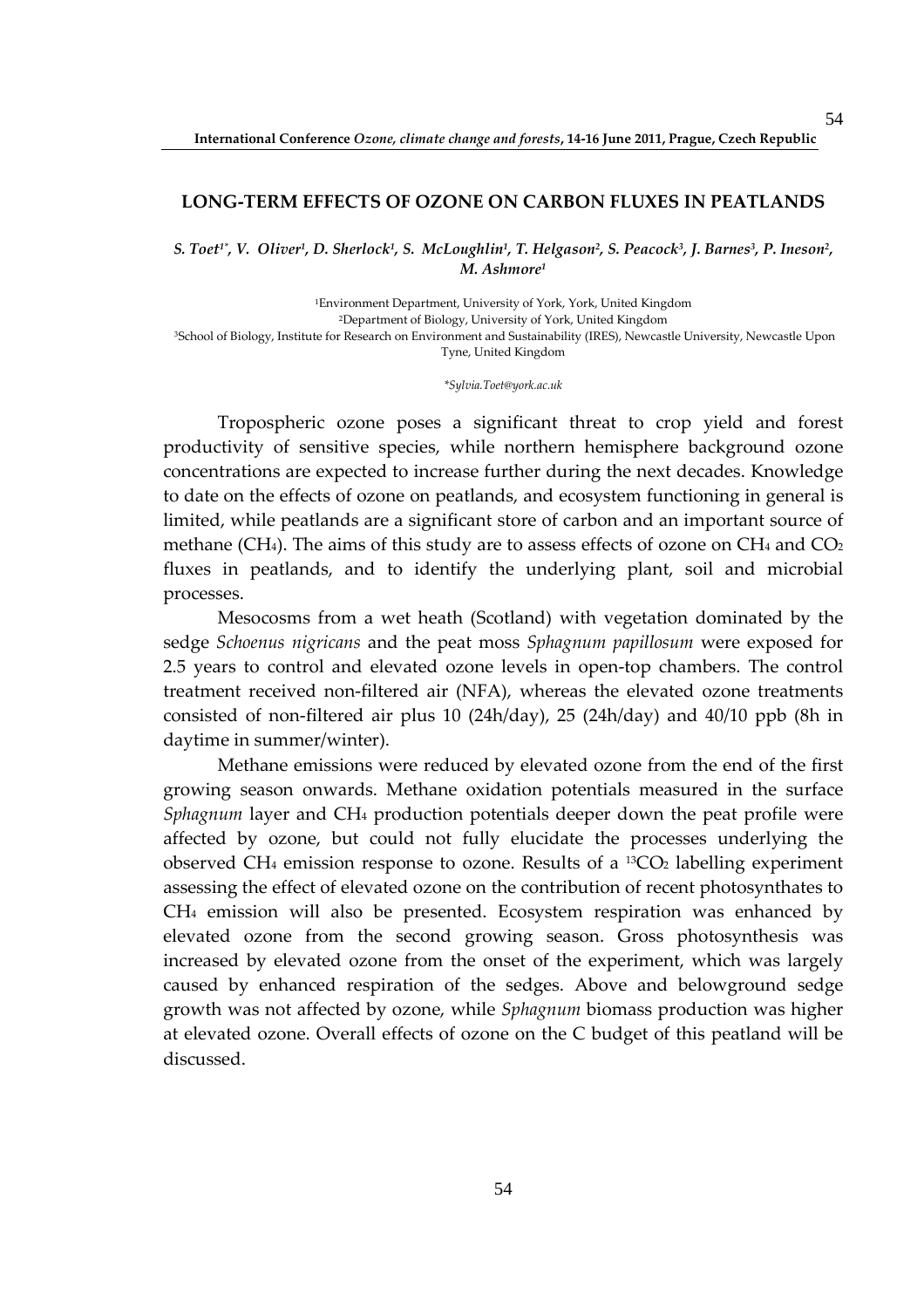### **OZONE AND NITROGEN DIOXIDE VERTICAL PROFILES IN FOREST CANOPIES MEASURED USING PASSIVE SAMPLERS**

*Z. Večeřa1\*, P. Mikuška<sup>1</sup> , K. Křůmal<sup>1</sup> , M. Zapletal<sup>2</sup> , P. Chroust<sup>2</sup> , P. Cudlín<sup>3</sup>*

<sup>1</sup>Department of Analytical Chemistry, AS CR v.v.i., Brno, Czech Republic <sup>2</sup>Centre for Environment and Land Assessment - Ekotoxa, Opava, Czech Republic <sup>3</sup>Global Change Research Centre AS, Brno, Czech Republic

#### *\*vecera@iach.cz*

 Ozone and nitrogen dioxide were measured at three heights at forested localities Bílý Kříž and Načetín (the Czech Republic). Cumulative measurements of ozone and nitrogen dioxide concentrations were performed in vegetation seasons of 2007-2010. Forests at Bílý Kříž and Načetín are characterized by the prevailing presence of Norway spruce. In addition, the vertical profiles of ozone and nitrogen dioxide in European beech forest in parallel to the measurement in spruce forest have been observed at Načetín.

 The passive samplers were calibrated under real ambient conditions on the base of 10-day measurements using a commercial UV ozone analyzer and a chemiluminescence nitrogen dioxide analyzer at Bílý Kříž during summer once every year.

 Daily average ozone and nitrogen dioxide concentrations were mostly higher at Načetín forested area in comparison to the data obtained at Bílý Kříž measurement station at the same period of appropriate year.

 The shape of vertical profiles at Načetín were similar without consideration if the profiles were measured at Norway spruce forest and/or at European beech forest, and moreover, it did not matter if ozone or nitrogen dioxide profiles were concerned. The vertical profiles of ozone and nitrogen dioxide observed at Bílý Kříž were substantially different from those found at Načetín.

The work was supported by Institute of Analytical Chemistry of ASCR v.v.i. under an Institutional research plan No. AV0Z40310501 and by Ministry of the Environment of the Czech Republic under grants No. SP/1a3/148/08, SP/1a3/55/08 and SP/1b7/189/07.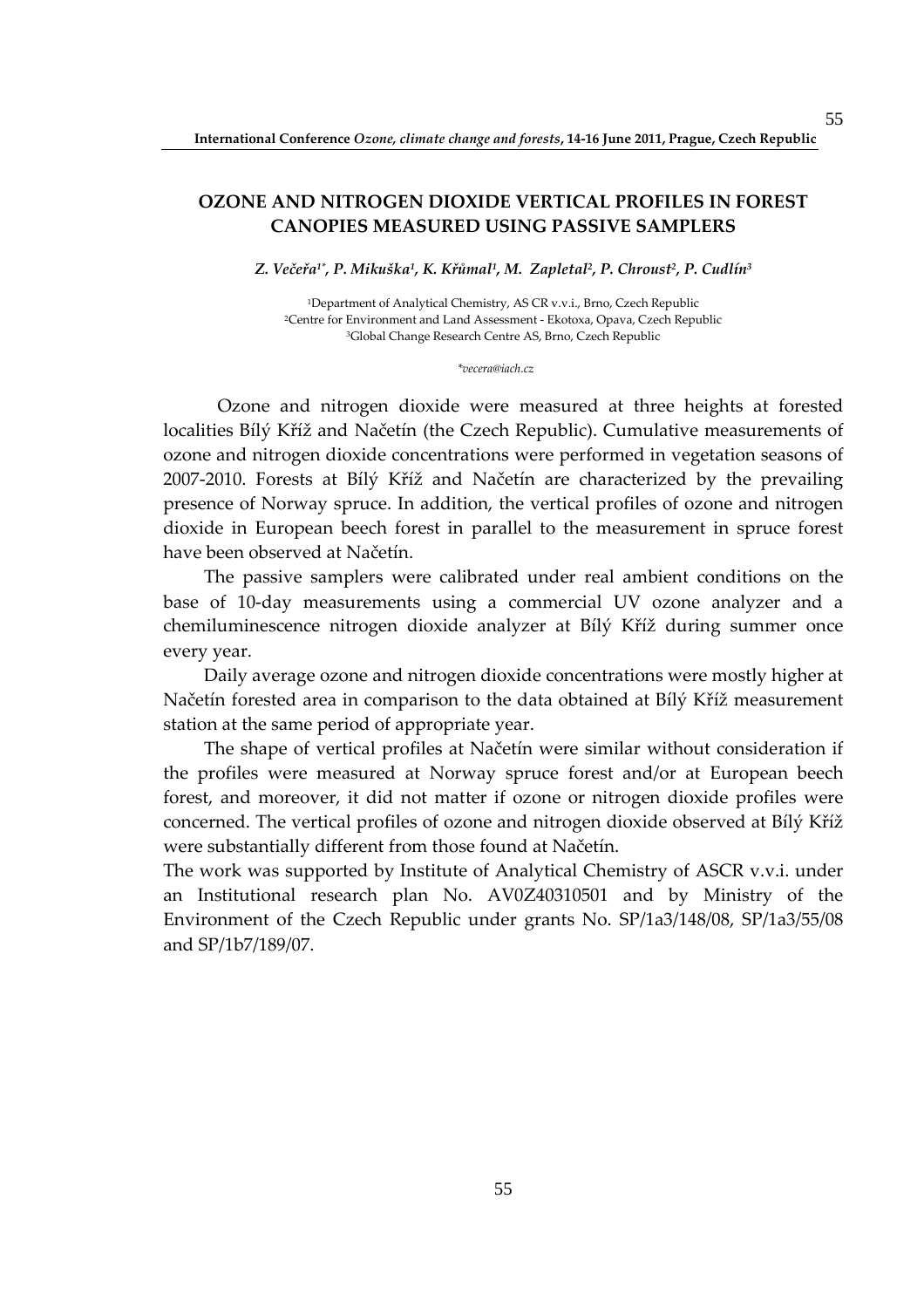### **NET ECOSYSTEM PRODUCTION OF MOUNTAIN SPRUCE FOREST UNDER INCREASED STOMATAL UPTAKE OF OZONE**

*M. Zapletal1,2, P. Cudlín3\*, P. Chroust<sup>2</sup> , O. Urban<sup>3</sup> , R. Pokorný<sup>3</sup> , M. Edwards-Jonášová<sup>3</sup> , R. Czerný<sup>3</sup> , D. Janouš<sup>3</sup> , K. Taufarová<sup>3</sup> , Z. Večeřa<sup>4</sup> , P. Mikuška<sup>4</sup>*

> Silesian University at Opava, Faculty of Philosophy and Science, Czech Republic Ekotoxa s.r.o. - Centre for Environment and Land Assessment, Czech Republic Global Change Research Centre AS, Brno, Czech Republic Institute of Analytical Chemistry of the AS, Czech Republic

> > *\* cudlin.p@czechglobe.cz*

Daily ozone deposition and stomatal ozone flux to mountain spruce (Picea abies) forest was measured using the gradient method and consequently modelled for the selected summer perion (2008) as well as whole growing season (2009). The experiments were done at Bílý Kříž experimental site (Beskydy Mts., Czech Republic). Ozone flux and deposition velocity peaked around noon, while ozone concentrations reached the highest values in the afternoon. The average deposition velocity estimated by the gradient method and by the deposition model was very similar during both growing seasons. Stomatal flux shared by 30 % in total deposition O3 flux during growing seasons (2009). The O3 exposition exceeded almost two-fold the critical level 5000 ppb h-1 in both growing seasons. Similarly, the stomatal ozone uptake exceeded the critical flux level of 8 mmol m-2, suggested by International Cooperative Programme on Effects of Air Pollution on Natural Vegetation and Crops (2010) for the protection of Norway spruce.

In addition, net ecosystem production (NEP) was measured by Eddy Covariance technique and correlated with O3 concentrations at 15 m a.g.l., total O3 deposition and stomatal  $O_3$  uptake. The highest percentage of explained variability in NEP data was obtained using the stomatal flux values, where the influence of radiation and stomatal flux on NEP was tested in the form of polynomial of the 2nd degree. A slightly lower percentage of variability was explained by the model based on O3 deposition calculated from the gradient method. However, the influence of ozone on NEP was statistically significant only under higher values of temperature ( $>$  20 °C) and radiation ( $>$  800 W m<sup>-2</sup>). Based on the obtained results, it is possible to hypothesize that NEP can be reduced by 10-15% due to stomatal ozone uptake during the growing season.

This study was funded by the project MZP VaV SP/1b7/189/07) and Project CzechGlobe CZ.1.05/1.1.00/02.0073. The paper was written with the support of the COST Action FP0903 and MSMT project OC10022.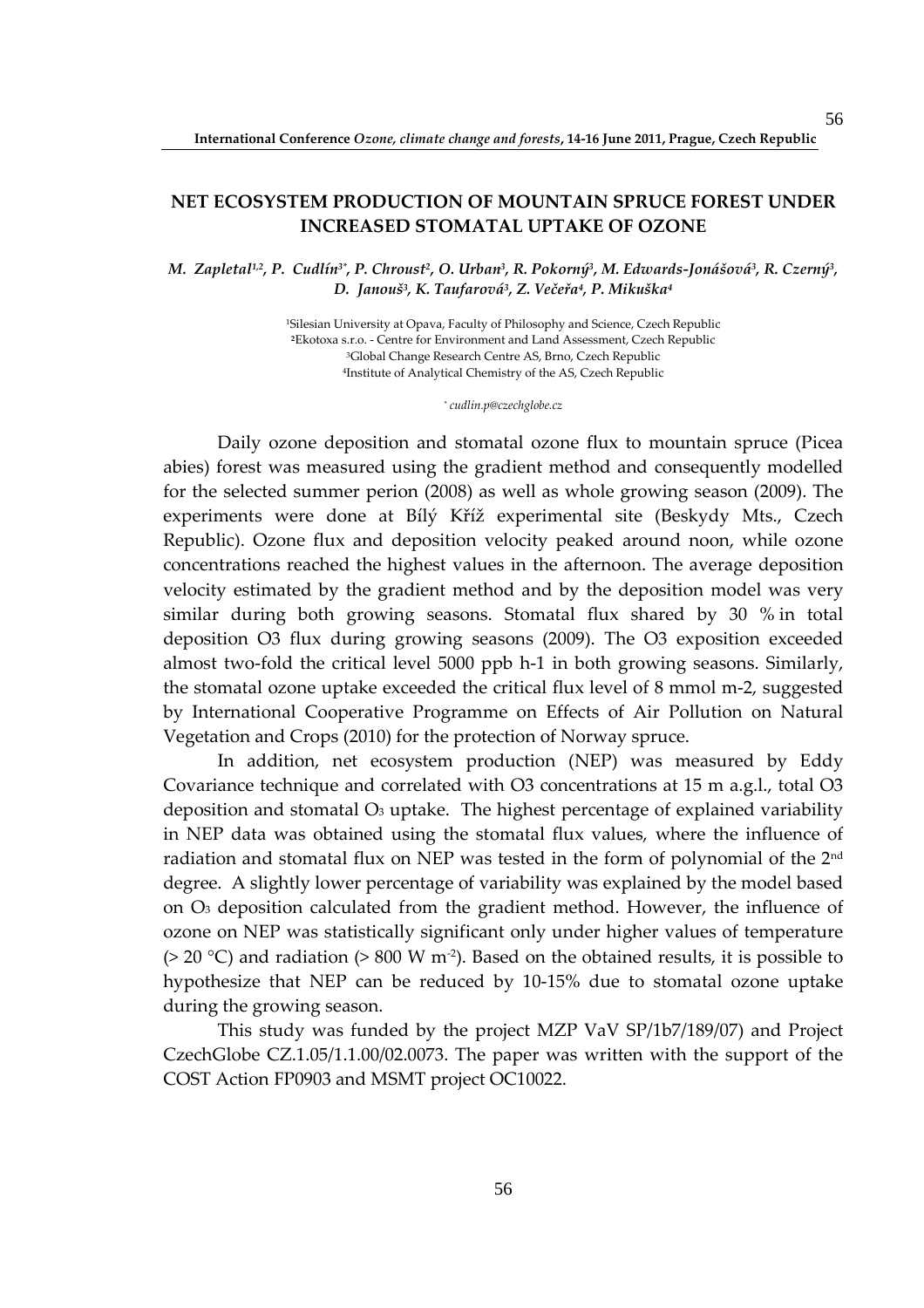# **POSTER PRESENTATIONS**

### **June 14**

#### *17:15-18:00 Poster session (5-min talk in front of each poster)* (Chair: Elena Paoletti)

- 1) **M. Díaz-de-Quijano, À. Ribas , J. Peñuelas: Increasing trends of ozone mixing ratios in the Catalan Pyrenees over the last 16 years**
- 2) **M. Díaz-de-Quijano, J. Peñuelas, T. Menard, P. Vollenweider: Visible and microscopical ozone injury in mountain pine (***Pinus mugo* **subsp.***uncinata***) foliage from the Catalan Pyrenees**
- 3) **P. Vollenweider, B. B. Moura, E. S. Alves: Validation of specific ozone symptoms in rain forest trees of southern Brazil**
- 4) **I. Hůnová, L. Matoušková: Ozone visible foliar injury and stomatal flux in native young trees of** *Fagus sylvatica* **L.: a field study from the Jizerske hory Mts., the Czech Republic**
- 5**) Z. Večeřa, P. Mikuška, K. Křůmal, M. Zapletal, P. Chroust**: **New chemiluminescence reagent detector for measurement of eddy covariance fluxes of ozone**
- 6) **R. Kerner, E. Delgado-Eckert, J.W. Dupuy, J.B. Winkler, M. Jürgensen, Ch. Lindermayr, D. Ernst, G. Müller-Starck: Responses of European beech saplings following four vegetation periods of ozone exposure: an integrative study**
- 7) **V. Calatayud, A. Palomares, J. Cerveró, E. Calvo: Measuring and estimating ozone levels an the Valencian Community**

#### **June 15**

#### *16:00-17:00 Poster session (5-min talk in front of each poster)* (Chair: Elena Paoletti)

- 8) **A. Augustaitis, I. Augustaitiene, E. Plausinyte, D. Mozgeris: Effect of surface ozone on Scots pine and Norway spruce health and productivity under changing climate and air pollution in Lithuania**
- 9) **A. Kasurinen, C. Biasi, T. Holopainen, E. Oksanen: Integrated effects of elevated ozone and temperature on growth and carbon partitioning in silver birch (***Betula pendula***)**
- 10) **M. Zapletal, J. Pretel, P. Chroust, I. Hůnová, P. Cudlín, O. Urban, R. Pokorný, R. Czerný, Z. Večeřa: The influence of climate change on stomatal ozone flux to forest ecosystems**
- 11) **G. Gerosa, A. Finco, S. Oliveri, J. Zueger, E. Gebetsroither, W. Winiwarter: MANFRED Project. Management strategies to adapt Alpine Space forests to climate change risks**
- 12) **I. Štraus, M. Bajc, P. Železnik, H. Kraigher: Temperature and elevated CO2 concentrations effects on fine root turnover and ectomycorrhiza of beech seedlings**
- 13) **B. Turk, K. Eler, F. Batič: Overview of the Slovenian bean experiment in the last years**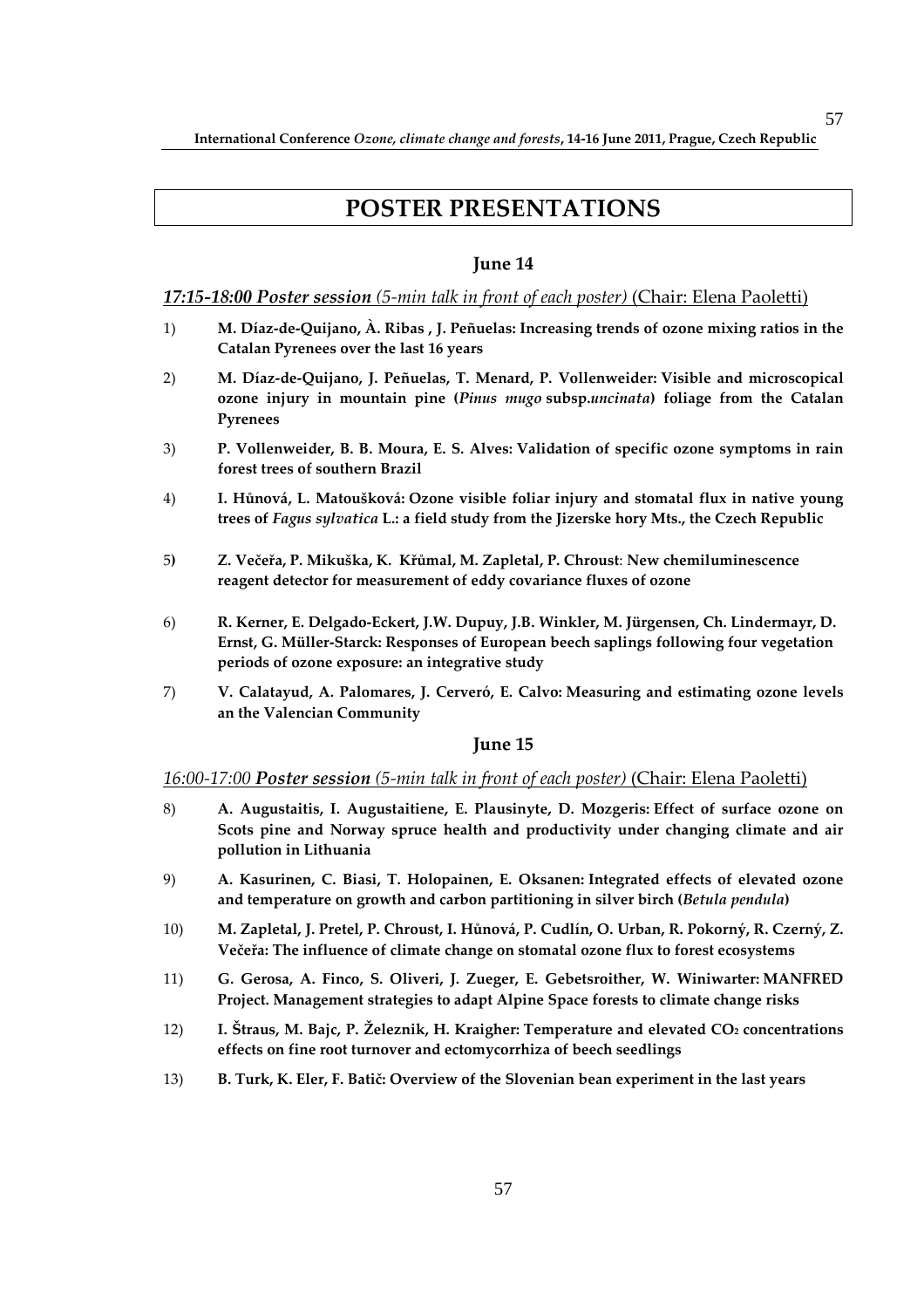# **EFFECT OF SURFACE OZONE ON SCOTS PINE AND NORWAY SPRUCE HEALTH AND PRODUCTIVITY UNDER CHANGING CLIMATE AND AIR POLLUTION IN LITHUANIA**

#### *A. Augustaitis\* , I. Augustaitiene, E. Plausinyte, D. Mozgeris*

Lithuanian University of Agriculture, Kaunas, Lithuania

*\* algirdas.augustaitis@lzuu.lt* 

The study aimed to explore if changes in crown defoliation and stem growth of Scots pines (*Pinus sylvestris* L.) and Norway spruce (*Picea abies* Karst.) could be related to changes in ambient ozone  $(O_3)$  concentration in the eastern part of Lithuania. To meet this objective the study was performed at Aukstaitija Integrated Monitoring Station from which data on meteorology and pollution (acidifying species and ozone) from 1994 to 2010 were provided. During this period crown defoliation and radial increment of pine trees changed synchronically. From 1994 to 2004 increment increased and defoliation decreased, afterwards from 2004 to 2010, adverse results were recorded – defoliation increased and increment decreased. Spruce increment demonstrated downwards trend over the entire considered period, meanwhile changes in defoliation were similar to those of pine. Contribution of peak O3 concentrations to the integrated impact of acidifying compounds and meteorological parameters on stem growth was found to be more significant than its contribution to the integrated impact of acidifying compounds and meteorological parameters on defoliation of the considered tree species.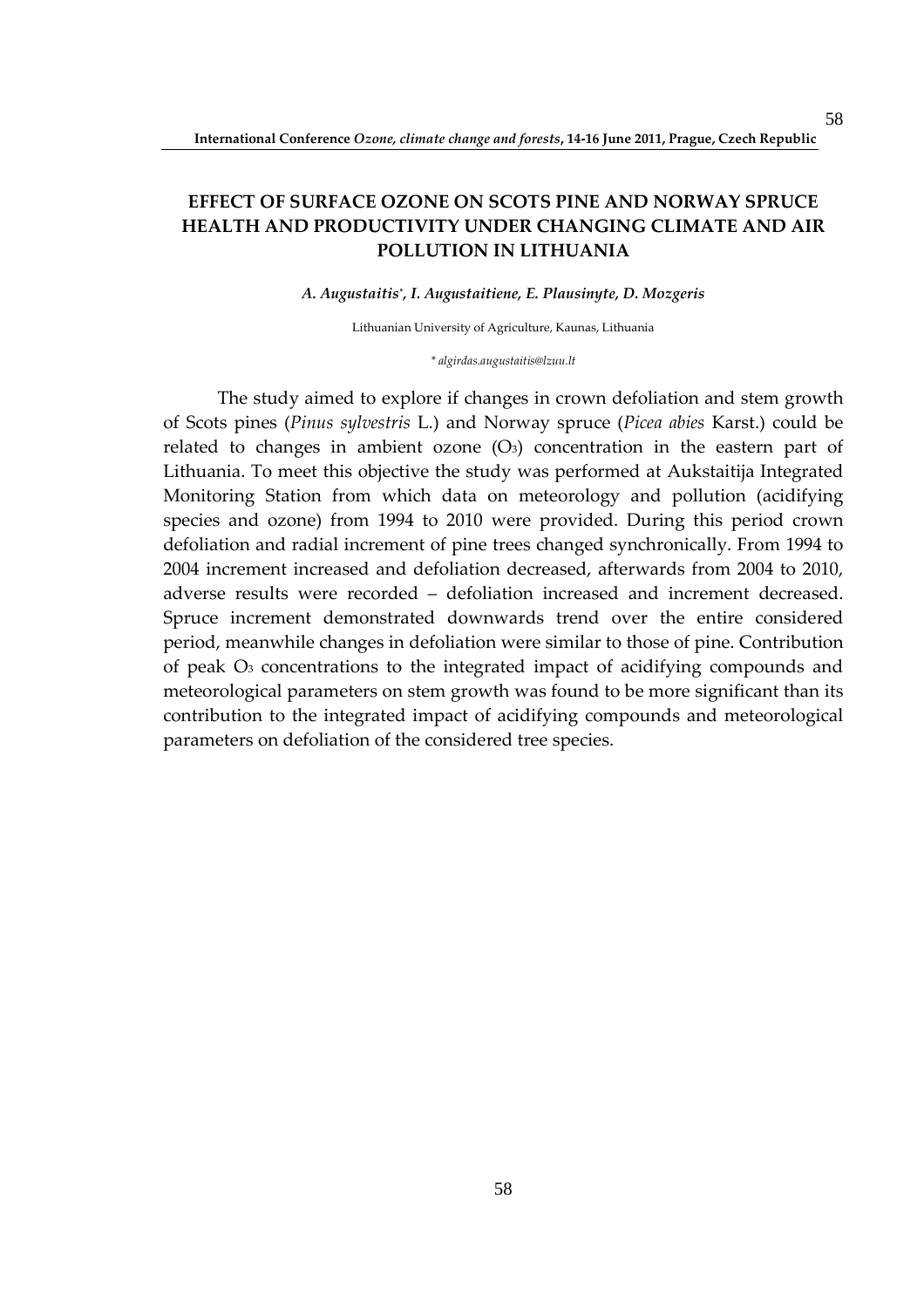### **MEASURING AND ESTIMATING OZONE LEVELS IN THE VALENCIAN COMMUNITY**

*V. Calatayud\*, A. Palomares, J. Cerveró, E. Calvo* 

Instituto Universitario CEAM-UMH, Paterna, Spain

*\*vicent@ceam.es* 

A combination of active and passive samplers was used to describe the temporal and spatial patterns of ozone in the Valencia Community (eastern Spain) for the period April-September 2007. Mean ozone concentrations showed a good correlation with altitude, increasing from the coast to inner mountain areas. A geostatistical approach was applied to represent the spatial patterns of this pollutant in all this territory.

Complementarily, the daily ozone curve for the period April-September has been modelled using the relative altitude of the plots, and AOT40 values were estimated from passive samplers. For many of these plots, the AOT40 value of 5000 ppb h was by far exceeded.

The feasibility of estimating ozone fluxes for these plots based on a combination of active and passive sampler measurements was also tested.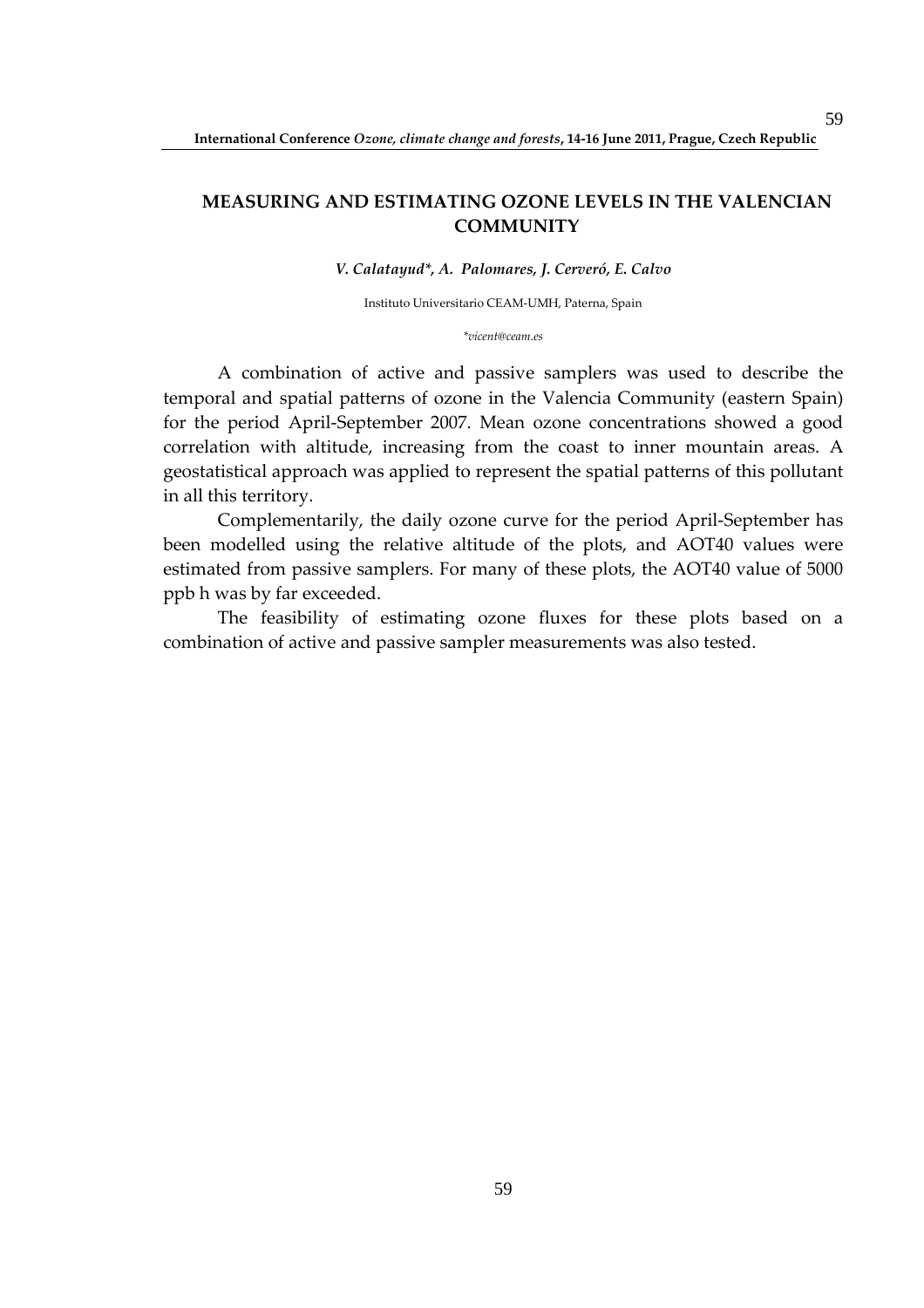### **INCREASING TRENDS OF OZONE MIXING RATIOS IN THE CATALAN PYRENEES OVER THE LAST 16 YEARS**

*M. Díaz de Quijano\* , À. Ribas, J. Peñuelas*

Global Ecology Unit CREAF-CEAB-CSIC, CREAF (Center for Ecological Research and Forestry Applications), Edifici C, Universitat Autònoma de Barcelona, Bellaterra, Catalonia, Spain

*\* m.diaz@creaf.uab.cat* 

Ozone mixing ratios were monitored at 1-hour intervals in the Western, Central and Eastern Catalan Pyrenees during the last 16 years. In the Central Catalan Pyrenees,  $NO<sub>x</sub>$  and meteorological variables were also monitored over a period of 5 years (2004–2008). In this part of the Pyrenees, ozone mixing ratios and  $NO<sub>x</sub>$  were measured with passive samplers along two altitudinal transects ranging from 1040 to 2300 m a.s.l. The AOT40 in the three stations along the Pyrenees greatly exceeded the critical level, the target value and the long-term objective for forest and semi-natural vegetation protection. Furthermore, the AOT40 also showed an increasing trend over time and with increasing altitude. At the highest site of the altitudinal gradient (2300m), annual means of ozone mixing ratios were 1.6 times higher than at the valley-bottom site  $(1040m)$ , ranged between 38 and 74 ppb<sub>v</sub> during the warm period and increased at a rate of 5.1 ppb<sub>v</sub> year<sup>1</sup>. The analysis of meteorological variables and NO<sub>x</sub> values suggests that the ozone mainly originated from urban areas and was transported to high-mountain sites, remaining aloft in absence of NO. These results indicate that plant life can be affected by ozone, especially at high altitude sites, where ozone mixing ratios are very high. They also suggest that long-term thresholds for ozone seem to be difficult to achieve in the forthcoming years. Nevertheless, more effort is warranted to determine the ozone uptake by vegetation in this mountainous range. An ozone flux-based index that takes into account the local-specific environmental conditions, plant phenology and possible ozone uptake during the night would provide a more accurate ozone risk assessment for the particular vegetation in each area.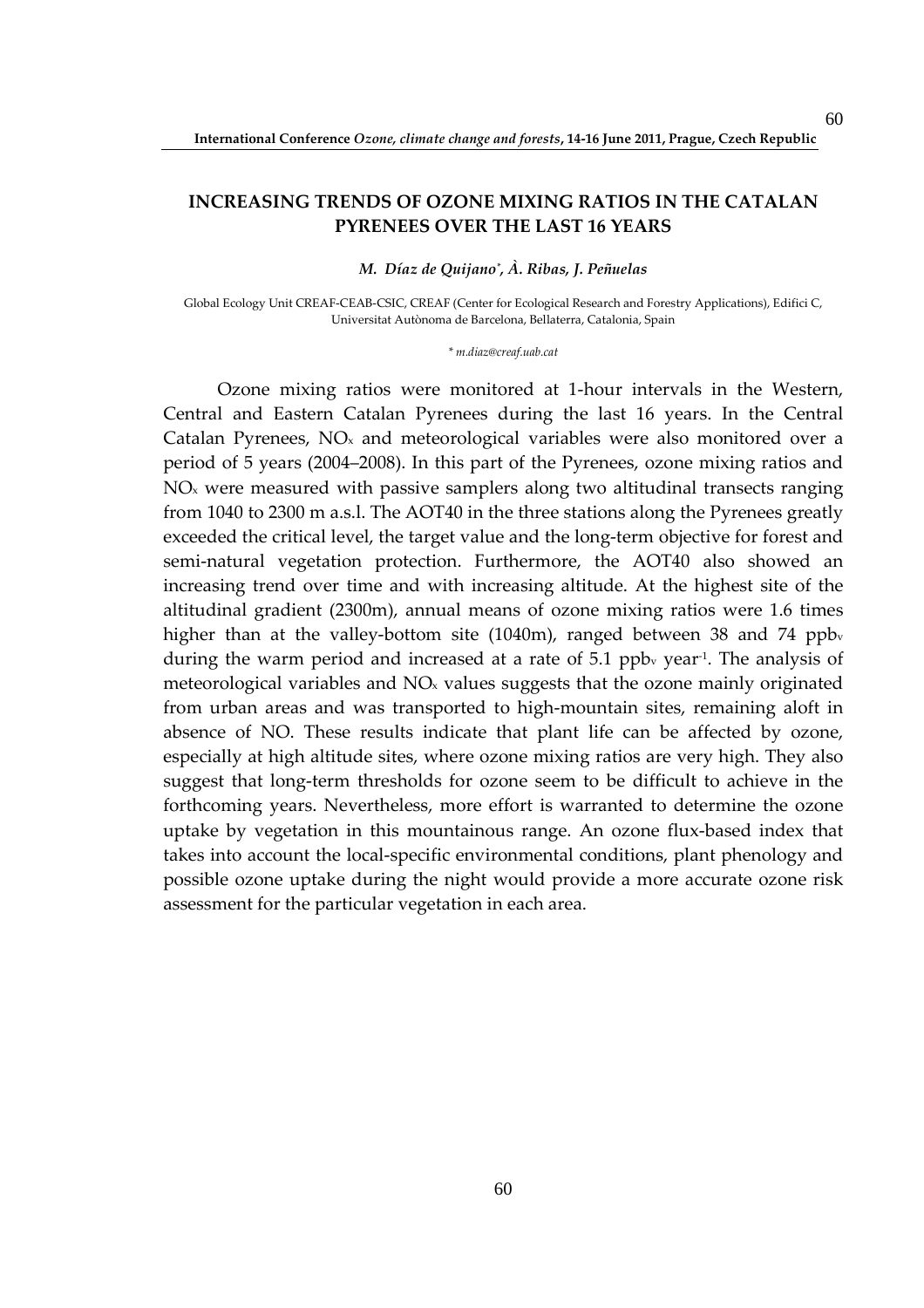# **VISIBLE AND MICROSCOPICAL OZONE INJURY IN MOUNTAIN PINE (***PINUS MUGO* **SUBSP.** *UNCINATA***) FOLIAGE FROM THE CATALAN PYRENEES**

*M. Díaz de Quijano<sup>1</sup> , J. Peñuelas<sup>1</sup> , T. Menard<sup>2</sup> , P. Vollenweider2\** 

<sup>1</sup>Global Ecology Unit CREAF-CEAB-CSIC, CREAF (Center for Ecological Research and Forestry Applications), Edifici C, Universitat Autònoma de Barcelona, Bellaterra, Catalonia, Spain <sup>2</sup>Swiss Federal Institute for Forest, Snow and Landscape Research WSL, Birmensdorf, Switzerland

\* *pierre.vollenweider@wsl.ch*

The Central Catalan Pyrenees have been experiencing high levels of troposheric ozone with AOT 40 (Apr-Sept) ranging from 9.6 to 23 ppm·h increasing by more than 0.5 ppm·h per year over the last two decades. At the same time, foresters have expressed concerns about the vitality of Mountain pine, a dominant tree species at high elevation in forests of this region and with a sensitivity to ozone so far unknown. Aims in this study were to survey mountain pine stands for visible injury and to validate the injury diagnosis with microscopy. Visible injury was recorded in 12 plots along two altitudinal and ozone monitoring transects in the spring of 2009. Using a representative plot subsample, needles from 4 trees were collected with a view to detailed morphological and structural observations. Microscopical analyses in light, fluorescence and electron microscopy were performed using serial sections centred on selected mottles identifying structural markers of the physiological responses elicited by ozone stress. Typical visible ozone injury - in the form of tiny and diffuse greenish mottles centred on stomata lines of the needle light-exposed side - were found in mountain pines. The symptoms were observed on 2 year or older needles and showed some frequency but few morphological differences between plots. They were similar to those induced by ozone in another experiment using a FACE facility. Structurally, mottles were underlined by numerous changes in the cell wall structure and cell content especially the chloroplast structure - peaking in the outer mesophyll layers and in cells below stomata. Overall, structural changes in mottles indicated increased oxidative stress and hypersensitive reactions, both typical of ozone stress effects. Hence besides Aleppo pine, Mountain pine is the second European pine species to be found with specific ozone injury as a reaction to ambient ozone.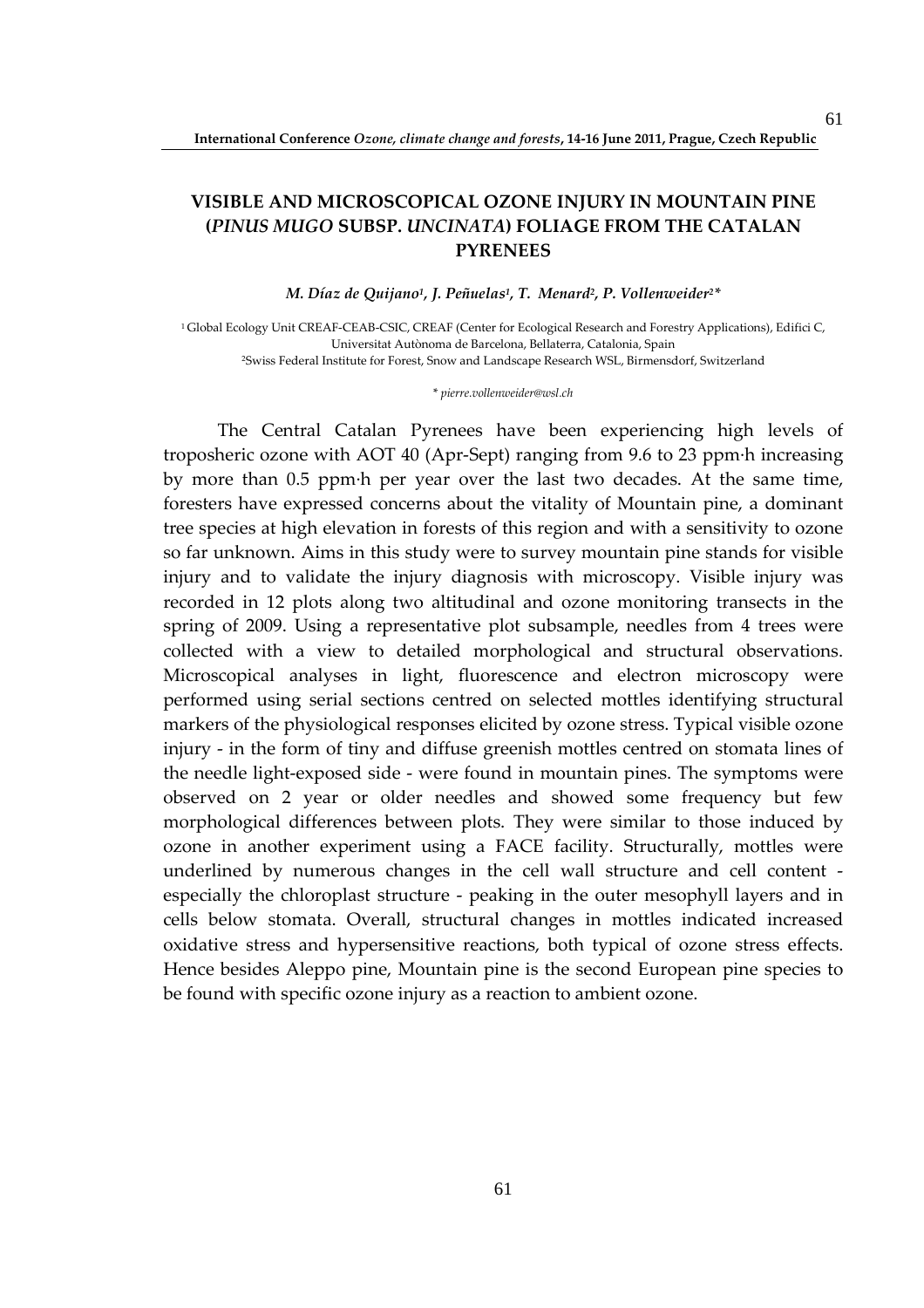### **MANFRED PROJECT. MANAGEMENT STRATEGIES TO ADAPT ALPINE SPACE FORESTS TO CLIMATE CHANGE RISKS**

*G. Gerosa1\*, A. Finco1,2, S. Oliveri<sup>2</sup> , J. Zueger<sup>3</sup> , E. Gebetsroither<sup>3</sup> , W. Winiwarter<sup>3</sup>*

1 Dept. of Mathematics & Physics, Università Cattolica del S.C., Brescia, Italy 2 Ecometrics - Environmental Monitoring & Assessment, Brescia, Italy <sup>3</sup>AIT – Austrian Institute of Technology, Vienna, Austria

*\* giacomo.gerosa@unicatt.it* 

With the expected Climate Change (CC), the ecological conditions for forests in the Alpine Space will be fundamentally changing – with unknown effects on the forests' essential protective, ecological, economical and social functions. Under different climate and land-use change scenarios only an adaptive management can provide the conservation of the natural heritage and the multiple functions.

MANFRED is an Interreg IIIb project evaluating the best management policies to adapt Alpine forest to climate change. Ozone exposure under an alternate climate regime is one hazard to be taken into account. MANFRED bridges the gap between research and practical forest management and seeks to a) collect knowledge with regard to CC effects on 4 main topics: forest growth and land use changes, hazards & stressors (among with ozone, drought, fires and windthrows), best practices to face extreme events, protection forests; b) identify hot spots with concrete need for action on the regional & local level; c) develop management strategies able to adapt to changing environmental conditions; d) contribute to the implementation of suggested adapted management strategies in cooperation with political decision makers in four transnational case study regions.

This poster illustrates the Project structure and the main results available at this midterm stage.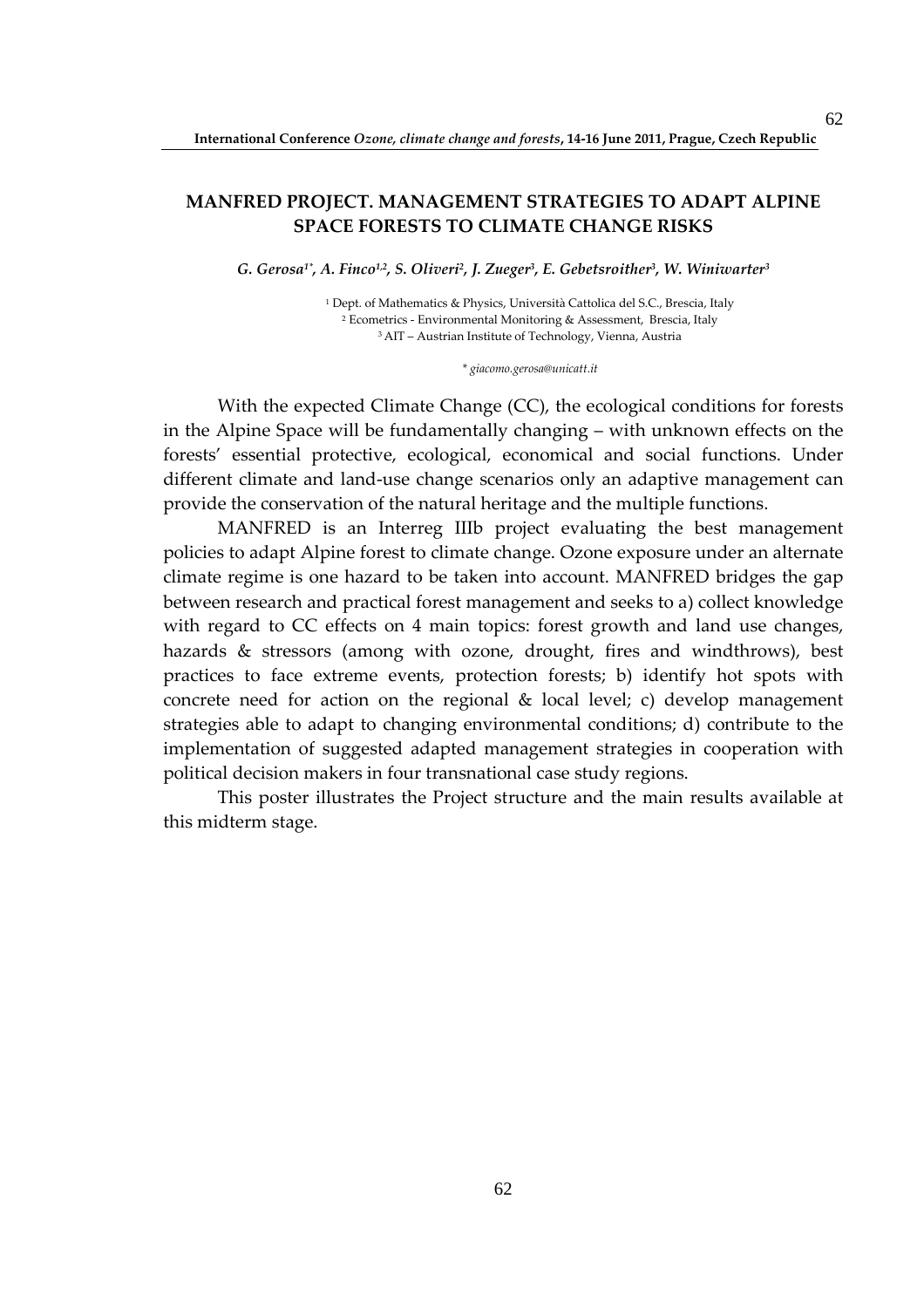# **OZONE VISIBLE FOLIAR INJURY AND STOMATAL FLUX IN NATIVE YOUNG TREES OF FAGUS SYLVATICA L.: A FIELD STUDY FROM THE JIZERSKE HORY MTS., THE CZECH REPUBLIC**

#### *I. Hůnová1\*, L. Matoušková<sup>2</sup>*

<sup>1</sup>Czech Hydrometeorological Institute, Prague, Czech Republic <sup>2</sup>Charles University in Prague, Faculty of Science, Institute for Environmental Studies, Prague, Czech Republic

#### \**hunova@chmi.cz*

The Jizerske hory Mts. are situated in the northern part of the CR. High  $O<sub>3</sub>$ levels monitored in this area represent the threat for recovering forest ecosystems damaged by acid rain in the past. Regarding the optimal species composition of the Czech forests, the assessment of  $O<sub>3</sub>$  impact on species essential for the ecological stability as common beech (*Fagus sylvatica* L.) is, should be considered a priority.

O3 visible symptoms on beech were assessed during three vegetation seasons (2006–2008).

In 2006 and 2007, symptoms on beech (brown stippling) were assessed at one site. The symptoms appeared both years in September. After the confirmation of  $O<sub>3</sub>$ influence

(a hypersensitive-like reaction) by the Ozone Validation Centre for Central Europe, the study has been extended. Symptoms and  $O<sub>3</sub>$  stomatal flux have been assessed according to the UNECE (2004a, 2004b)<sup>1</sup> at five sites in 2008.

Symptoms appeared at all sites during September again. The critical level (CL) of accumulated stomatal O<sub>3</sub> uptake  $(AF<sub>st >1.6</sub> O<sub>3</sub>)$  was exceeded at all sites. O<sub>3</sub> uptake values exceeded the CL of 4 mmol O3 m-2 from *ca* 10% to 180%. The first exceedance of CL of AF<sub>st >1.6</sub> O<sub>3</sub> was recorded on 23. June, the last exceedance was recorded in mid August. The dependence of the visible injury expressed as amount of symptomatic sample squares on uptake was significant ( $R^2$  = 0.87). No significant limitation of stomatal flux due to environmental conditions has been determined. Influence of ambient  $O_3$  on beech in the typical Czech mountain is evident regarding actual critical levels for accumulated O<sub>3</sub> stomatal uptake.

 $1$  UN/ECE (2004a). Manual on methods and criteria for harmonized sampling, assessment, monitoring and analysis of the effects of air pollution on forests. Part X/B. Assessment of O3 Injury.

<sup>2</sup>UN/ECE (2004b). Mapping Manual Revision, UNECE convention on long-range transboundary air pollution, Manual on the Methodologies and Criteria for Modelling and Mapping Critical Loads and Levels and Air Pollution Effects, Risks and Trends.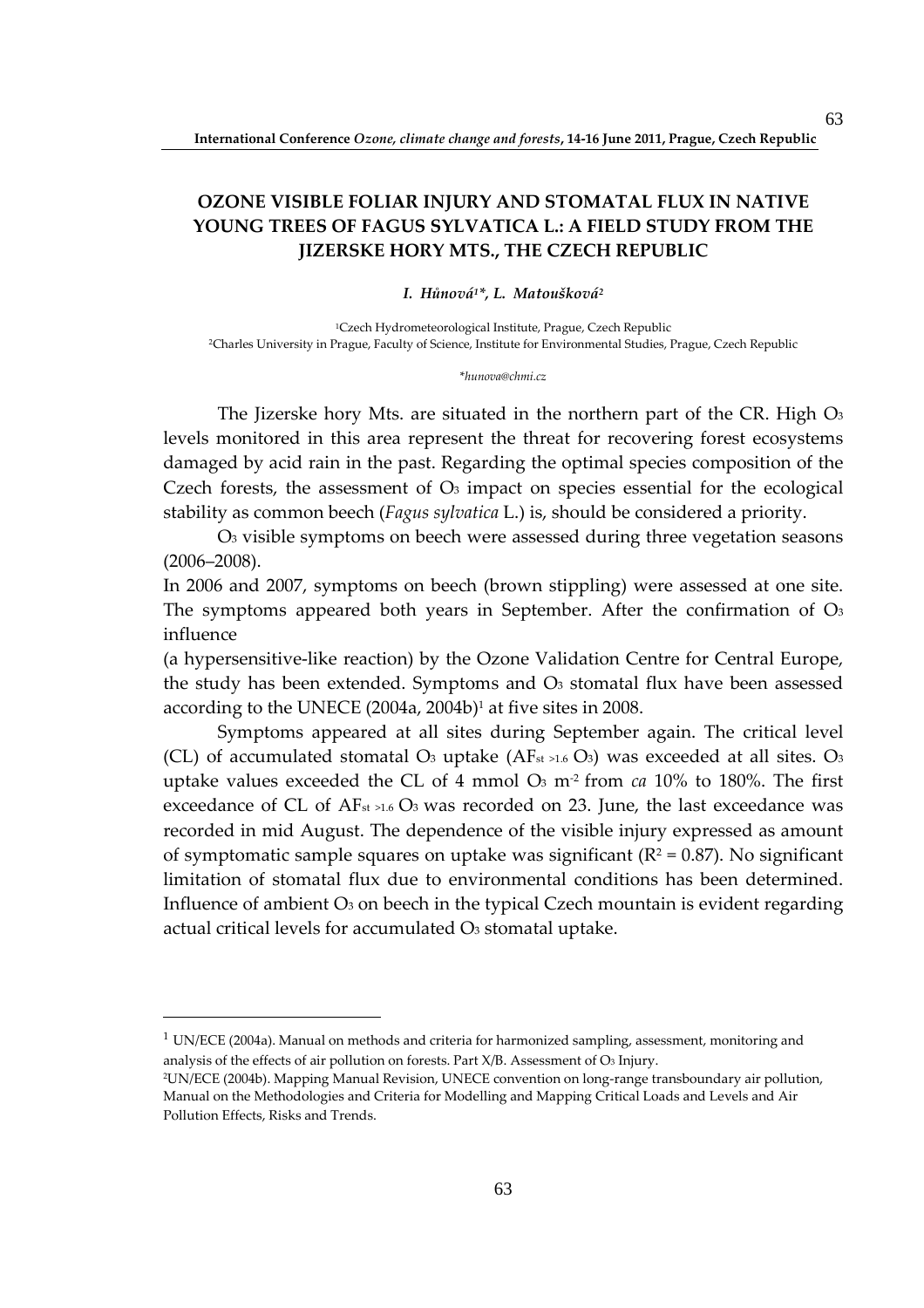# **INTEGRATED EFFECTS OF ELEVATED OZONE AND TEMPERATURE ON GROWTH AND CARBON PARTITIONING IN SILVER BIRCH (***BETULA PENDULA***)**

#### *A. Kasurinen1\*, Ch. Biasi<sup>1</sup> , T. Holopainen<sup>1</sup> , E. Oksanen<sup>2</sup>*

**<sup>1</sup>**Department of Environmental Science, University of Eastern Finland, Kuopio, Finland **<sup>2</sup>**Department of Biology, University of Eastern Finland, Joensuu, Finland

#### *\*Anne.Kasurinen@uef.fi*

There is substantial and growing evidence that northern ecosystems are already experiencing a climate change. In the near future, anthropogenic influence on climate and thereby on northern forests is expected to accelerate even further. According to the climate change scenarios, the mean global surface temperatures will continue to rise during this century, and simultaneously forests will be exposed to damaging ozone stress. Both increasing ozone and temperature alone exert multiple effects on forest trees, but the combined effects of these climate change factors cannot be predicted on the basis of single exposures.

In summer 2007 and 2008, four silver birch genotypes (gt12, gt14, gt15 and gt25) growing in submerged pots were exposed to elevated ozone and elevated temperature alone and in combination in an open-air exposure field in Kuopio, central Finland. After the second exposure season 2008, tree growth and soil respiration showed variable responses to the treatments. Trees grew taller and had a greater total biomass in elevated temperature treatments relative to those grown in ambient temperature, whereas ozone-caused reductions in growth were mainly observed in the shoot biomass of the fastest growing genotypes (gt14 and gt25). Elevated temperature increased soil respiration rates beneath the trees, but tree genotype and prevailing ozone level also modified these responses. Hence, gt14 showed a clear temperature-induced increase in soil respiration regardless of ozone levels, but in gt12 this increase in soil respiration was also partly reduced due to O3 in the combination treatment. In other genotypes significant temperature-induced increases in soil respiration were either observed only under ambient (gt25) or elevated  $O<sub>3</sub>$  (gt15). Carbon partitioning among the foliage and roots and return of recently fixed carbon to air via soil respiration was also studied in a labelling (13C-CO2) study with gt15. Results of this labelling experiment will be discussed in the presentation.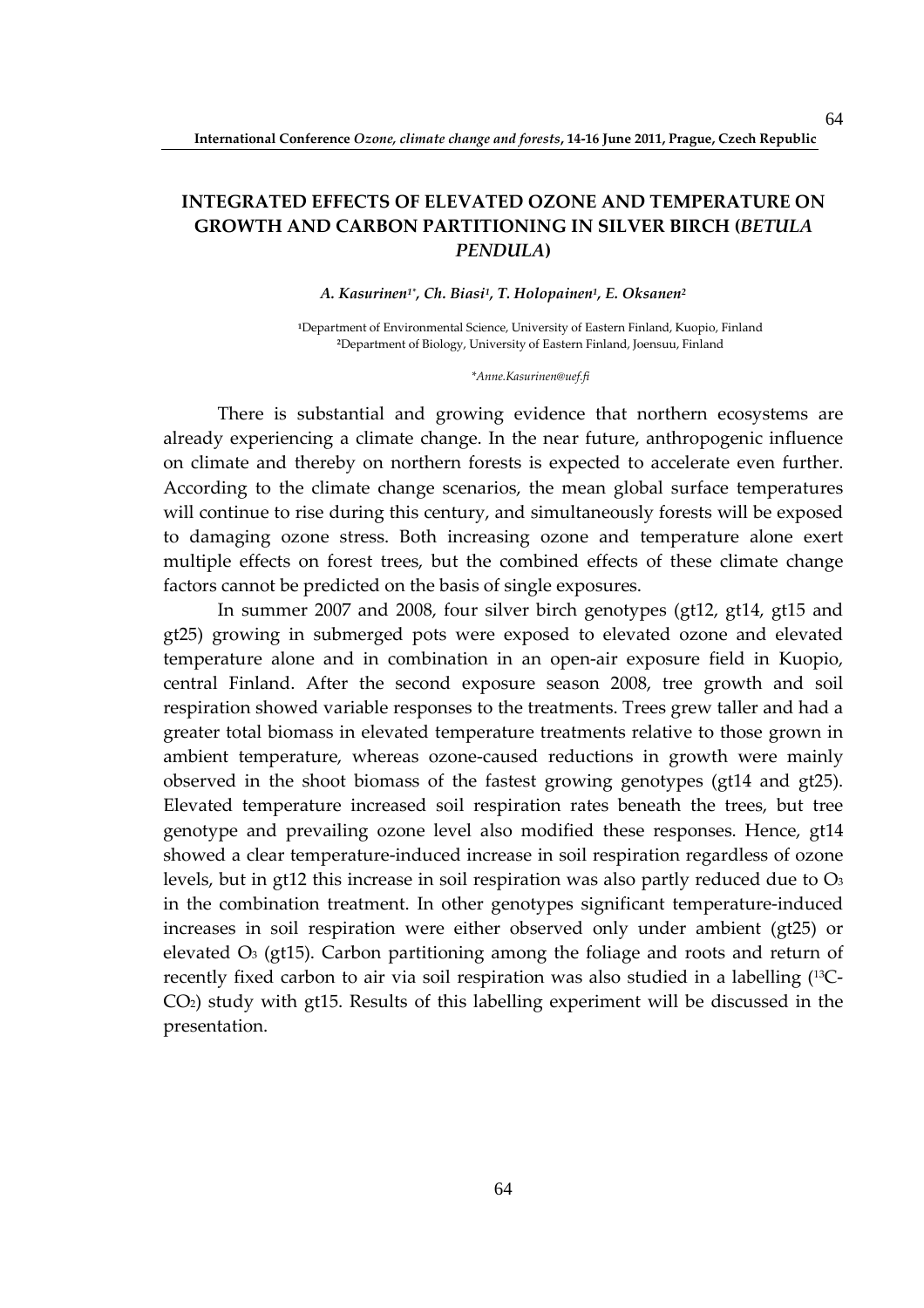### **RESPONSES OF EUROPEAN BEECH SAPLINGS FOLLOWING FOUR VEGETATION PERIODS OF OZONE EXPOSURE: AN INTEGRATIVE STUDY**

*R. Kerner1,2\*, E. Delgado-Eckert<sup>5</sup> , J.W. Dupuy<sup>3</sup> , J.B. Winkler<sup>4</sup> , M. Jürgensen<sup>2</sup> , Ch. Lindermayr<sup>2</sup> , D. Ernst<sup>2</sup> , G. Müller-Starck<sup>1</sup>*

Section of Forest Genetics, Technische Universität München, Freising, Germany Institute of Biochemical Plant Pathology, Helmholtz Zentrum München, Neuherberg, Germany Université de Bordeaux, Centre de Génomique Fonctionnelle Bordeaux, Bordeaux, France Department of Environmental Engineering, Institute of Biochemical Plant Pathology, Neuherberg, Germany Computational Biology Group, ETH Zurich, D-BSSE, Basel, Switzerland

*\* kerner@wzw.tum.de*

Tropospheric ozone, one of the most phytotoxic air pollutants, may specially impose in long-lived forest trees substantial reductions in productivity and biomass. Changes in the proteome of European beech saplings upon elevated ozone concentration were monitored following four vegetation periods of exposure. A proteome study based on highly sensitive two-dimensional fluorescence difference gel electrophoresis (2-D DIGE) was performed to identify protein changes in European beech, the most important deciduous tree species in Central Europe. Main emphasis was put on identifying differentially expressed proteins after long-time period of ozone exposure under natural conditions rather than short-term responses or reactions under controlled conditions. Our results clearly demonstrate a differential response of European beech saplings to long-term elevated ozone fumigation at the protein level. We indicate changes in the protein abundance of 237 protein spots showing absolute ratios of expression higher than 30% compared to the controls. From this spots, a total of 76 resembled the preparative silver stained spot pattern. These spots were subjected to mass spectrometry identification (LC-MS/MS) followed by a homology driven search. Some of the identified proteins have been previously described in the context of short-term ozone responses in plants. These findings indicate the congruence, at least for certain cellular functions, of plant reactions following short- and long-term ozone exposure. Differentially displayed proteins participate in key biological processes including 1) carbon assimilation; 2) photosynthetic electron transport chain; 3) catabolic/metabolic pathways; 4) detoxification mechanisms; 5) defense and stress related responses; 6) protein folding and degradation; and 7) senescing mechanisms. Furthermore the present proteomic time line analyses have been described with responses at the transcript, metabolite and morphological level previous reported for the same experimental setup. Our analyses highlight the importance of interdisciplinary studies to better understand plants responses to stress environments.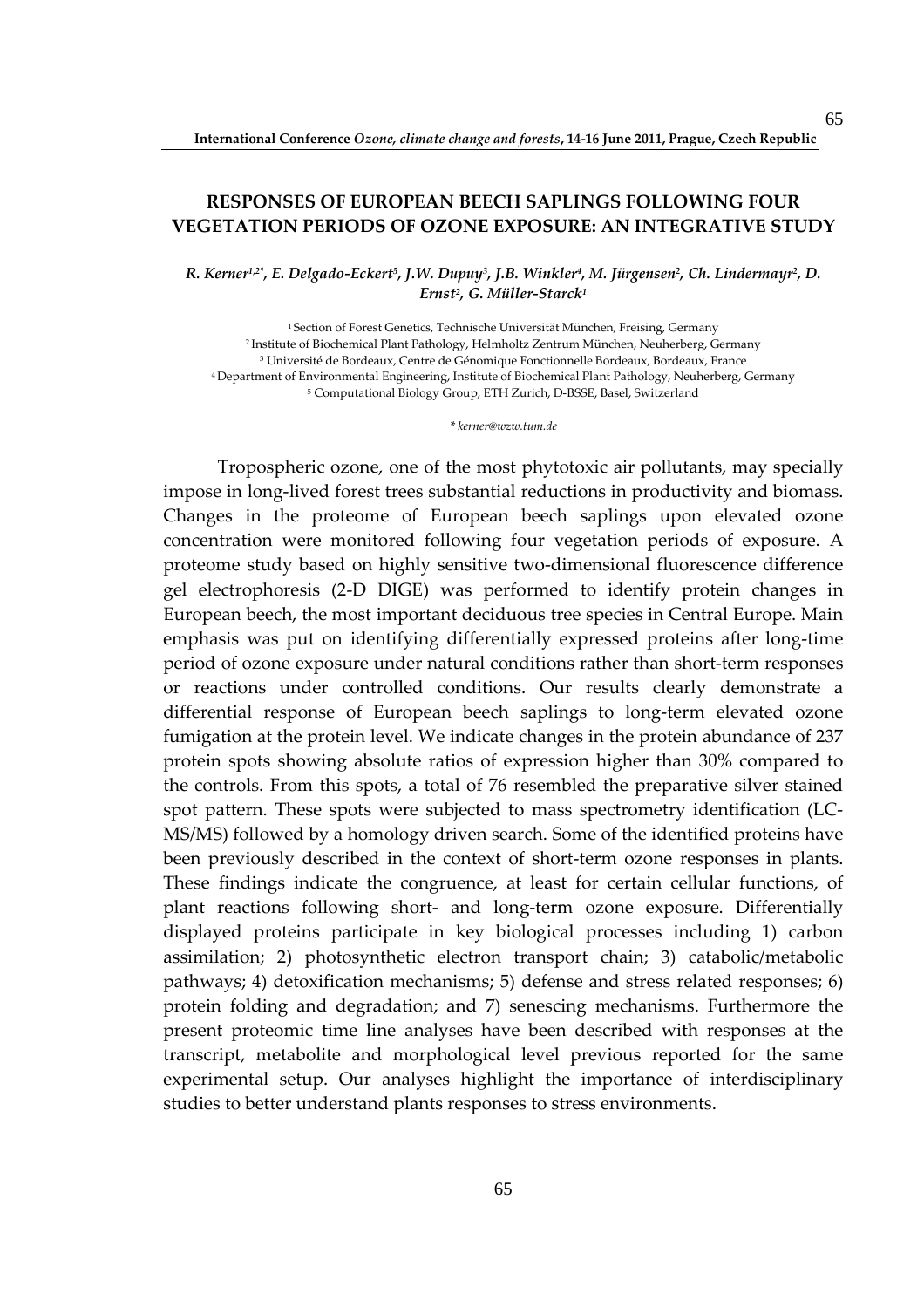### **VALIDATION OF SPECIFIC OZONE SYMPTOMS IN RAIN FOREST TREES OF SOUTHERN BRAZIL**

*B.B. Moura¹, P. Vollenweider2\*, E.S. Alves¹* 

<sup>1</sup>Botanical Institute SMA, São Paulo, Brazil <sup>2</sup>Swiss Federal Research Institute WSL, Birmensdorf, Switzerland

*\*pierre.vollenweider@wsl.ch* 

Toxic effects of current tropospheric ozone concentrations on the natural vegetation have been reported primarily for ecosystems in the northern hemisphere with a mediterranean, temperate or boreal climate. In the southern hemisphere and tropical ecosystems, the effects of ozone still remain little known whilst the air pollution is increasing as a consequence of the sustained growth within emerging economies. The city of Paulinia in the region of Sao Paulo, Brazil, experiences high levels of tropospheric ozone with monthly averages increasing during the onset of the rainy season from around 1000 ppb to more than 2000 ppb and peaking above 3000 ppb in October (2000-2009 averages). Aims in this ongoing study are to investigate the effects of current ozone concentrations in three pioneer tree species (*Astronium graveolens*, Anacardiaceae; *Croton floribundus*, Euphorbiaceae; *Piptadenia gonoacantha*, Fabaceae) from the Brazilian coastal rain forest and to compare macro and micro-morphological changes to findings in other continents and ecosystems. Eight month-old seedlings were exposed to O3-enriched air using indoor chambers with ozone concentrations from 70 to 250 ppb. After a week, the fumigated foliage showed stippling and bronzing symptoms, varying according to species. Injuries were underlain by apparent alteration in chlorophyll primary fluorescence, accumulation of vacuolar tannins and cell wall phenolics and cell death and collapse primarily in the upper palisade parenchyma layer. So far, similar visible and microscopical symptoms were also found in samples from *A. graveolens* collected in the field. Hence, these preliminary findings already show that some rain forest species in southern Brazil can be affected by ambient ozone concentrations and respond in a way similar to those found in other parts of the world. New fumigation experiments and field surveys are being performed with a view to further microscopical validation.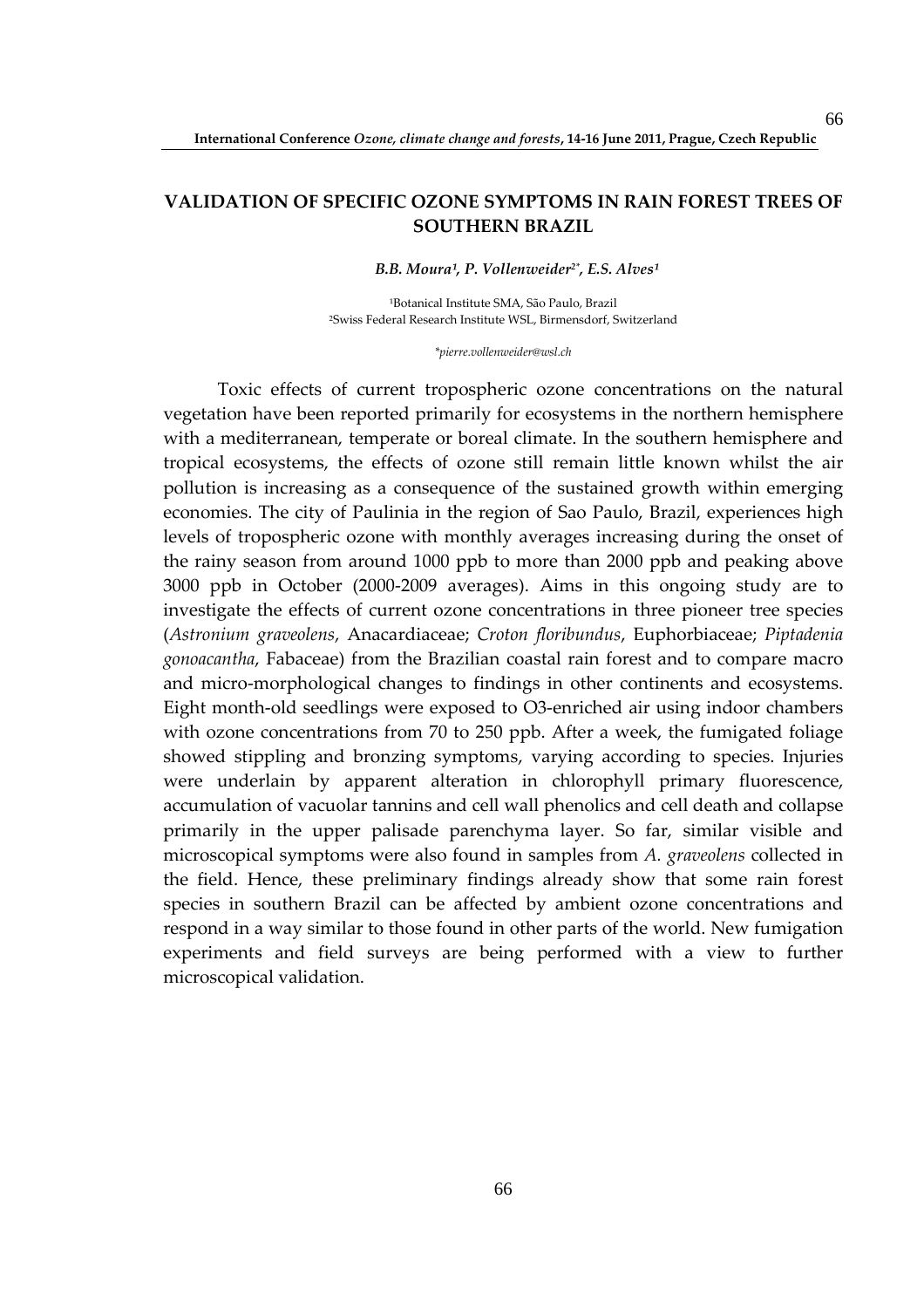### **TEMPERATURE AND ELEVATED CO2 CONCENTRATIONS EFFECTS ON FINE ROOT TURNOVER AND ECTOMYCORRHIZA OF BEECH SEEDLINGS**

*I. Štraus1\*, M. Bajc<sup>1</sup> , P. Železnik<sup>1</sup> , M. Ferlan<sup>1</sup> , H. Kraigher<sup>1</sup>*

<sup>1</sup>Forestry Institute of Slovenia, Ljubljana, Slovenia

*\*ines.straus@gozdis.si* 

Ectomycorrhizal fungi (ECMF) are the key biotic link between the sources of food and symbiotic tree partners in forest ecosystems. Changes in the environment caused by natural or human induced disturbances are reflected in ECM. Tracking changes in ECMF composition is essential for understanding of ecosystem and single tree functioning, providing the information on carbon allocation belowground and between different partners of the singal fungal symbiont. We have therefore monitored the occurrence of ECMF on beech seedlings growing in rhizotrons at four different temperature regimes (15-25° C, 15-25° C and cooling of roots, 30-50° C, outside air temperature in Ljubljana) and at an ambient and elevated CO<sup>2</sup> atmosphere. Fine root turnover was studied wising WinRhizoTronMF, types of ectomycorrhiza were identified by anatomy, sequencing of the ITS1-5.8S rDNK-ITS2 ribosomal region and construction of phylogenetic trees, and substrate respiration was measured using a construction of chambers and LiCOR system. Temperature was found to influence fine root growth and respiration, and also a different ectomycorrhizal community was identified on roots of seedlings grown in different conditions. However, the correlations including elevated  $CO<sub>2</sub>$  regime and substrate respiration yet need to be analysed.

The study was financed by the Slovenian Research Agency through the Research Programme P4-0107, the young researchers' project (IŠ) and cofinanced by the Ministry for Agriculture, Forestry and Food for the project L4-2265.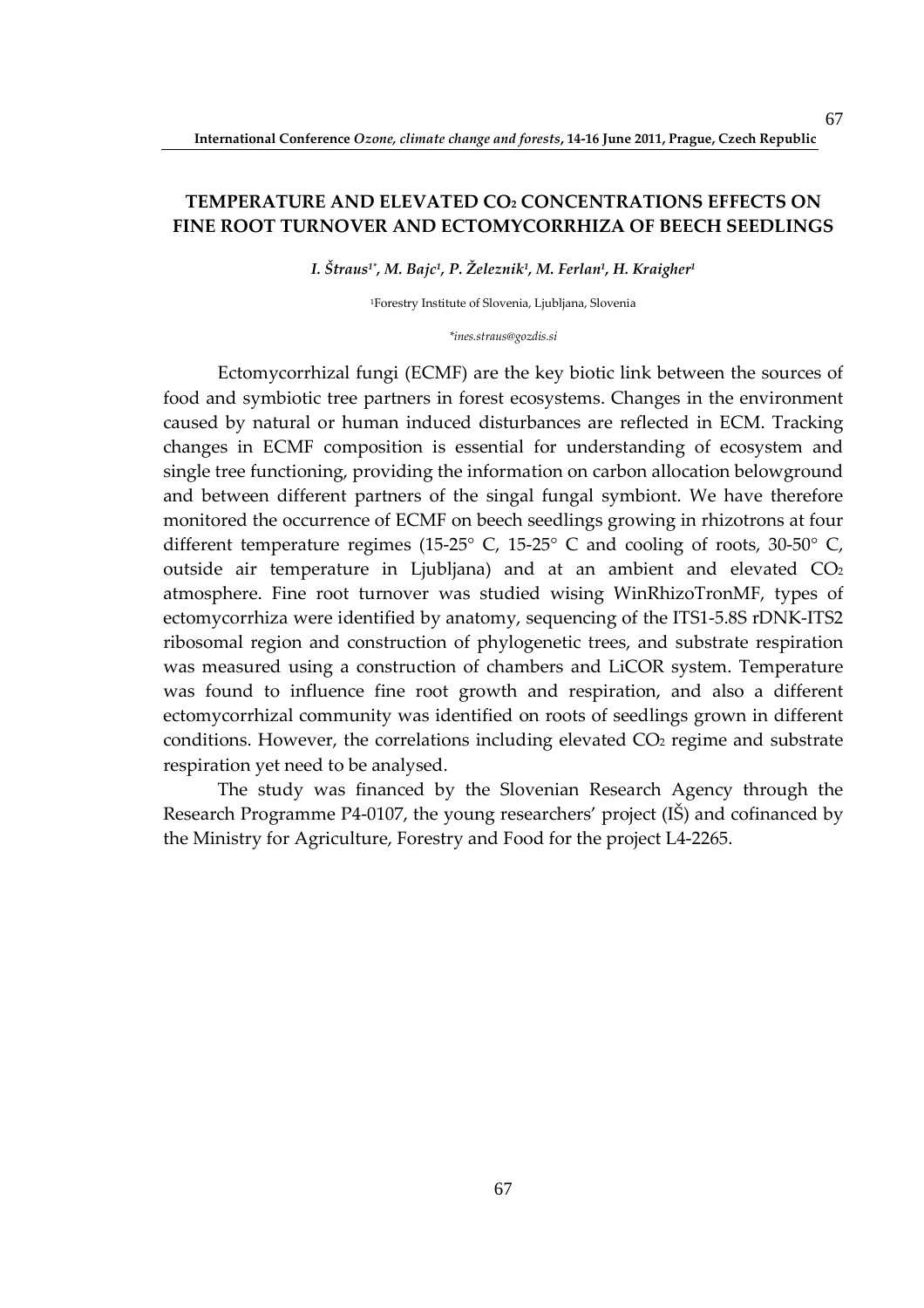#### **OVERVIEW OF THE SLOVENIAN BEAN EXPERIMENT IN THE LAST YEARS**

#### *B. Turk\*, K. Ele, F. Batič*

University of Ljubljana, Biotechnical Faculty, Agronomy Dept., Ljubljana, Slovenia

#### *boris.turk@bf.uni-lj.si*

The ICP-Vegetation programme study "Yield response and ozone injury on *Phaseolus vulgaris*" has been running for three subsequent years in Ljubljana, Slovenia. In the study we are using ozone resistant (R123) and ozone sensitive (S156) genotypes of bush bean selected in North Carolina, USA. Each year 10 plants of R type and 10 plants of S type were potted alternately in two rows of self watered pots. The setup of experiment, assessment of ozone injuries and final harvest procedure were performed according to ICP-Vegetation protocol.

Some comparison between measurements and observations of ozone concentration and impact on bean plants in the years 2008, 2009 and 2010 are presented. The plants were exposed on  $3<sup>rd</sup>$  of July 2008, 15<sup>th</sup> of June 2009 and on  $16<sup>th</sup>$ of June 2010. AOT40 values were relatively low in all three years, exceeding 250 ppbh only on few occasions each year. The AOT40 values were higher in the first half of the exposure period, especially so in year 2010.

Higher weekly cumulative AOT40 values were gathered in the first 5 weeks in 2008 and 2010 and between the  $4<sup>th</sup>$  and  $6<sup>th</sup>$  week in 2009, with highest values around 1200 ppbh. The "Injury index", calculated as a function of the number of leaves in each injury class, showed some inconsistency between years. In 2008 the indices of both genotypes were highest in the  $8<sup>th</sup>$  week. The differences between genotypes were small. In 2009 the injuries started to show later in the experiment (in accordance with maximal AOT40 values) and were almost twice as high in the sensitive genotype, compared to the resistant one. In 2010 the senescence of sensitive genotype was obvious, and in the  $8<sup>th</sup>$  week plants were completely leafless. The results suggest difficult direct comparison of the injuries between years and complex relations between visible condition of plants and ozone concentrations.

Very variable results were found counting the seedless pods and pods with seeds. In 2008 the average number of all pods on resistant plants was 38 (32 with seeds, 6 without) and on sensitive plants 26 (20 with seeds, 6 without). In 2009 the average total number of pods was much higher in sensitive plants with 56 (29 with seeds, 27 without) than in resistant with 35 (29 with seeds, 6 without). In 2010 average total number of pods in resistant type was 26 (12 with seeds, 14 without) and in sensitive clone 28 (13 with seeds, 15 without). As one can see from the mentioned numbers, the ratio between fertile and sterile pods can vary greatly.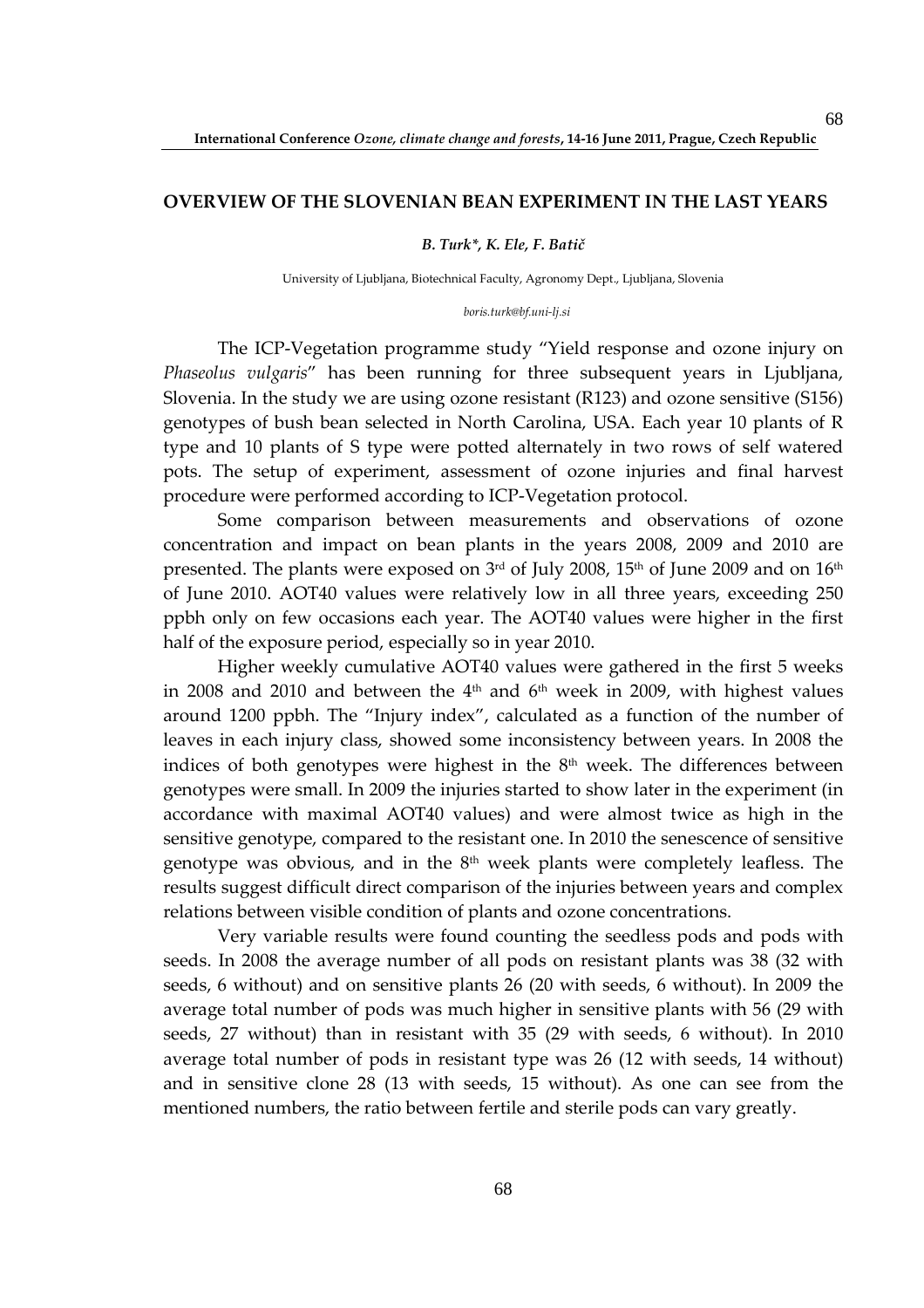More consistent were the results on the number and weight of seeds. In all three years the average number and average mass were approximately twice as high in resistant plants as in sensitive ones. Due to some unresolved reason, the number of seeds in 6 resistant plants in year 2010 was extremely low (0, 6, 9, 9, 9 and 19 seeds).

The quick conclusions of this three year overview would be that the visual condition of plants, number and weight of seeds, number of fertile and sterile pods and their ratio, and the senescence of plants can vary greatly, between the years and between the individuals, so the ozone effects can remain hidden in the bias.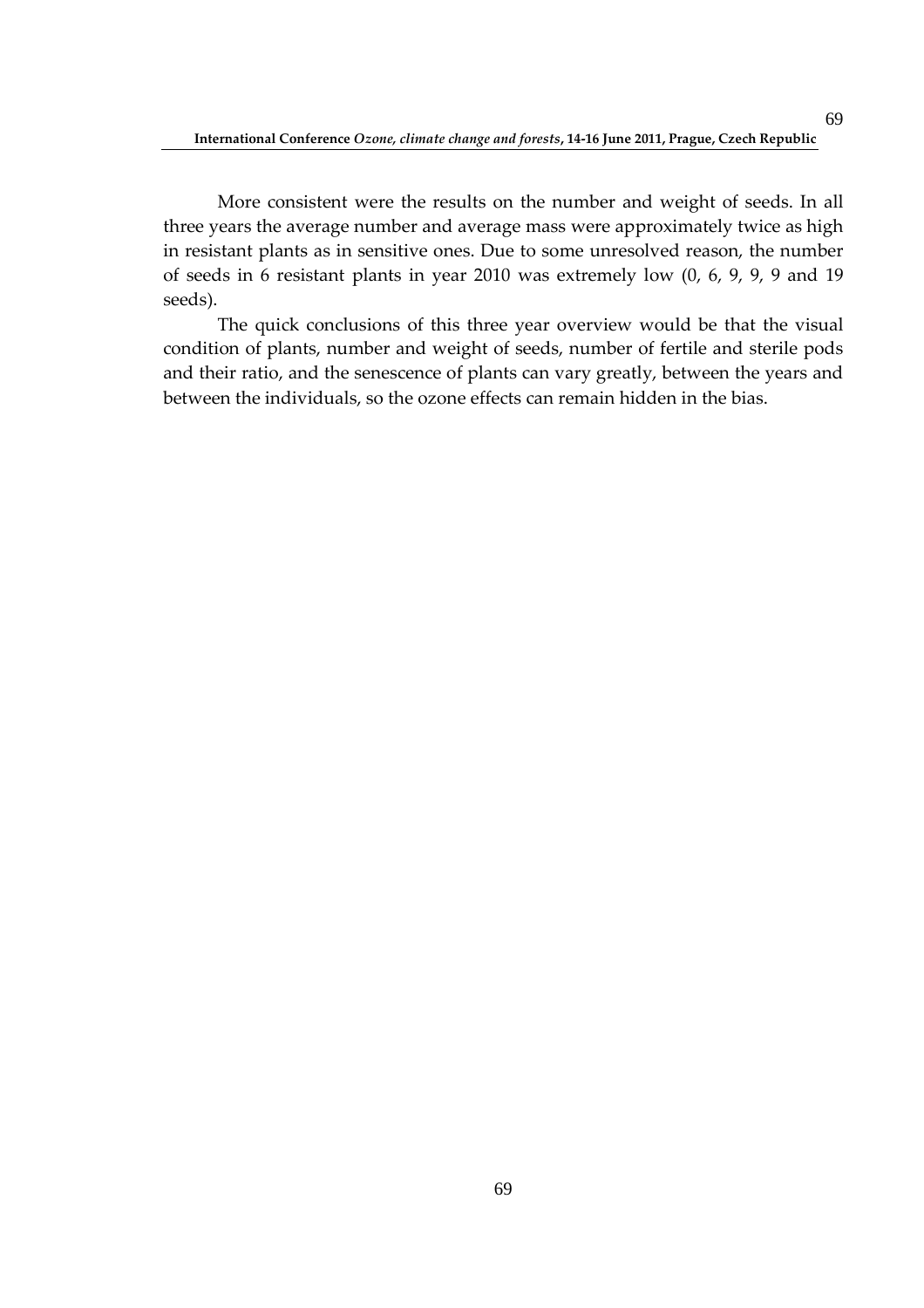### **NEW CHEMILUMINESCENCE REAGENT DETECTOR FOR MEASUREMENT OF EDDY COVARIANCE FLUXES OF OZONE**

*Z. Večeřa1\*, P. Mikuška<sup>1</sup> , M. Vojtěšek<sup>1</sup> , M. Zapletal<sup>2</sup> , P. Chroust<sup>2</sup>*

<sup>1</sup>Department of Analytical Chemistry, AS CR v.v.i., Brno, Czech Republic <sup>2</sup>Centre for Environment and Land Assessment - Ekotoxa, Opava, Czech Republic

*\*vecera@iach.cz* 

 A new chemiluminescence (CL) analyzer for the continuous monitoring of ambient ozone has been developed in the course of project "Decreasing of forest ecosystem services due to influence of ground ozone under conditions of climatic change".

 The ozone is continuously detected on the base of the chemiluminescent reaction performed during passing of gaseous ozone (at the air flow rate of 1 l/min) over liquid chemiluminescence reagent in front of a photomultiplier tube. The optimized chemiluminescence reagent is composed of alkaline solution of eosine Y, gallic acid, Na2SO3, diethylene glycol and ethanol. The re-circulating CL reagent (at the flow rate of 400  $\mu$ l/min) and sufficient robustness of the analyzer allows its 1 month unattended operation. To avoid unreliability of results, the analyzer was calibrated every 6 hours by means of UV ozone calibrator. The detection limit of ozone is 0.7 ppb  $(v/v)$  for criterion 3S/N>1. Calibration curve is linear over two orders up to 196 ppb  $(v/v)$  of ozone.

The CL analyzer provides a good alternative to commercial UV analyzers that under certain conditions suffer from incorrect results. In addition, the CL analyzer is proper for the measurement of eddy covariance fluxes of ozone.

 The work was supported by Institute of Analytical Chemistry of ASCR v.v.i. under an Institutional research plan No. AV0Z40310501 and by Ministry of the Environment of the Czech Republic under grants No. SP/1a3/148/08, SP/1a3/55/08 and SP/1b7/189/07.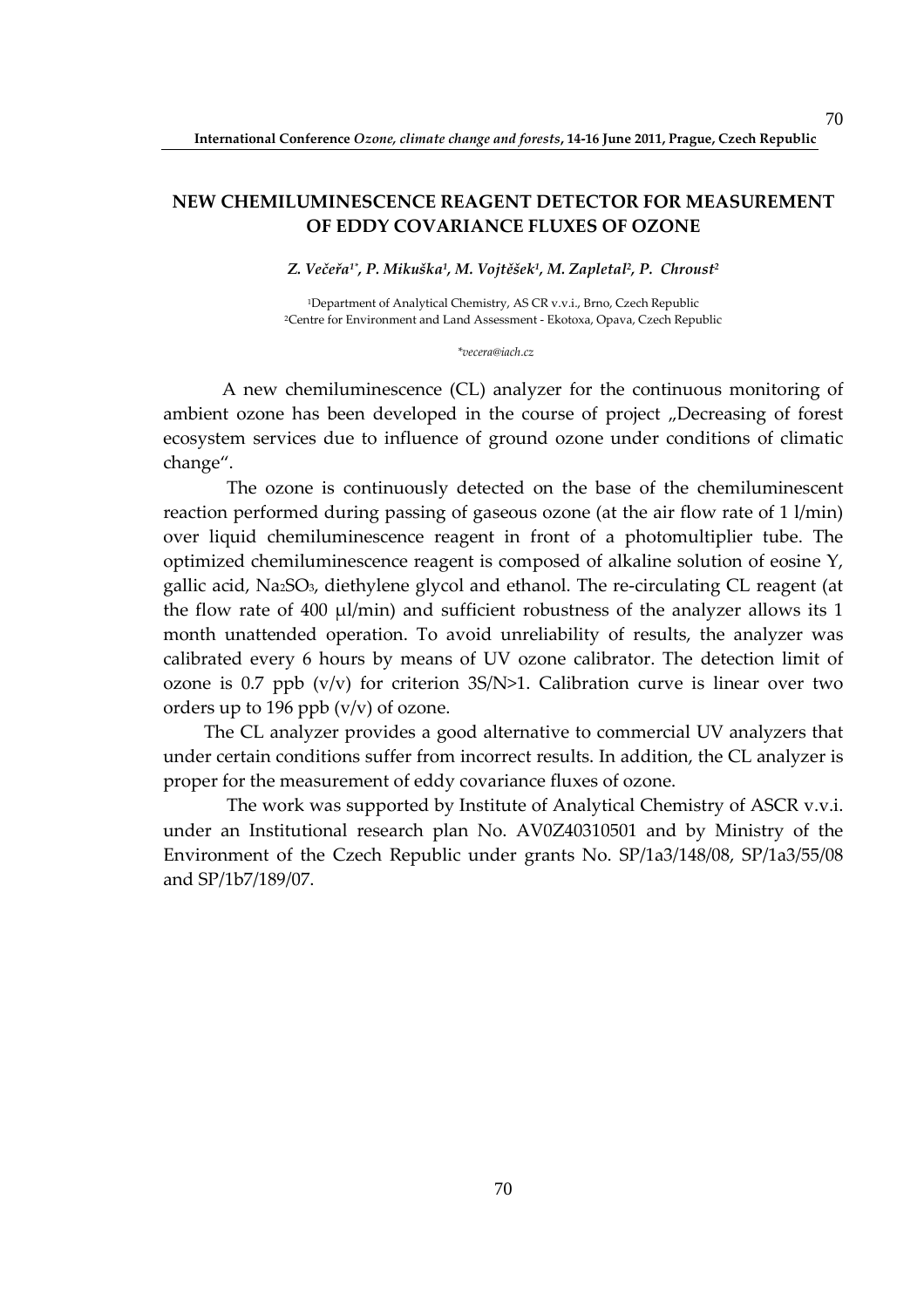### **THE INFLUENCE OF CLIMATE CHANGE ON STOMATAL OZONE FLUX TO FOREST ECOSYSTEMS**

M. Zapletal12\*, J. Pretel<sup>3</sup>, P. Chroust<sup>2</sup>, I. Hůnová<sup>3</sup>, P. Cudlín<sup>4</sup>, O. Urban<sup>4</sup>, R. Pokorný<sup>4</sup>, R. Czerný<sup>4</sup>, Z. *Večeřa<sup>5</sup>*

> Silesian University at Opava, Faculty of Philosophy and Science, Czech Republic Ekotoxa s.r.o. - Centre for Environment and Land Assessment, Czech Republic Czech Hydrometeorological Institute, Prague, Czech Republic Institute of Systems Biology and Ecology of the AS CR, Czech Republic Institute of Analytical Chemistry of the AS CR, Czech Republic

> > *\*milos.zapletal@ekotoxa.cz*

Results of study for Norway spruce indicate that in a future climate (around 2030) the exceedance of the flux-based critical level (Phytotoxic Ozone Dose for Norway spruce) of O3 might be lower in the Bílý Kříž locality, even when taking into account an increase in tropospheric background  $O<sub>3</sub>$  concentration. In contrast, the exceedance of the concentration-based critical level (AOT40) of O3 will increase with the projected increase in tropospheric background  $O_3$  concentration. The influence of climate change should be considered when predicting the future effects of  $O<sub>3</sub>$  on conifer forest.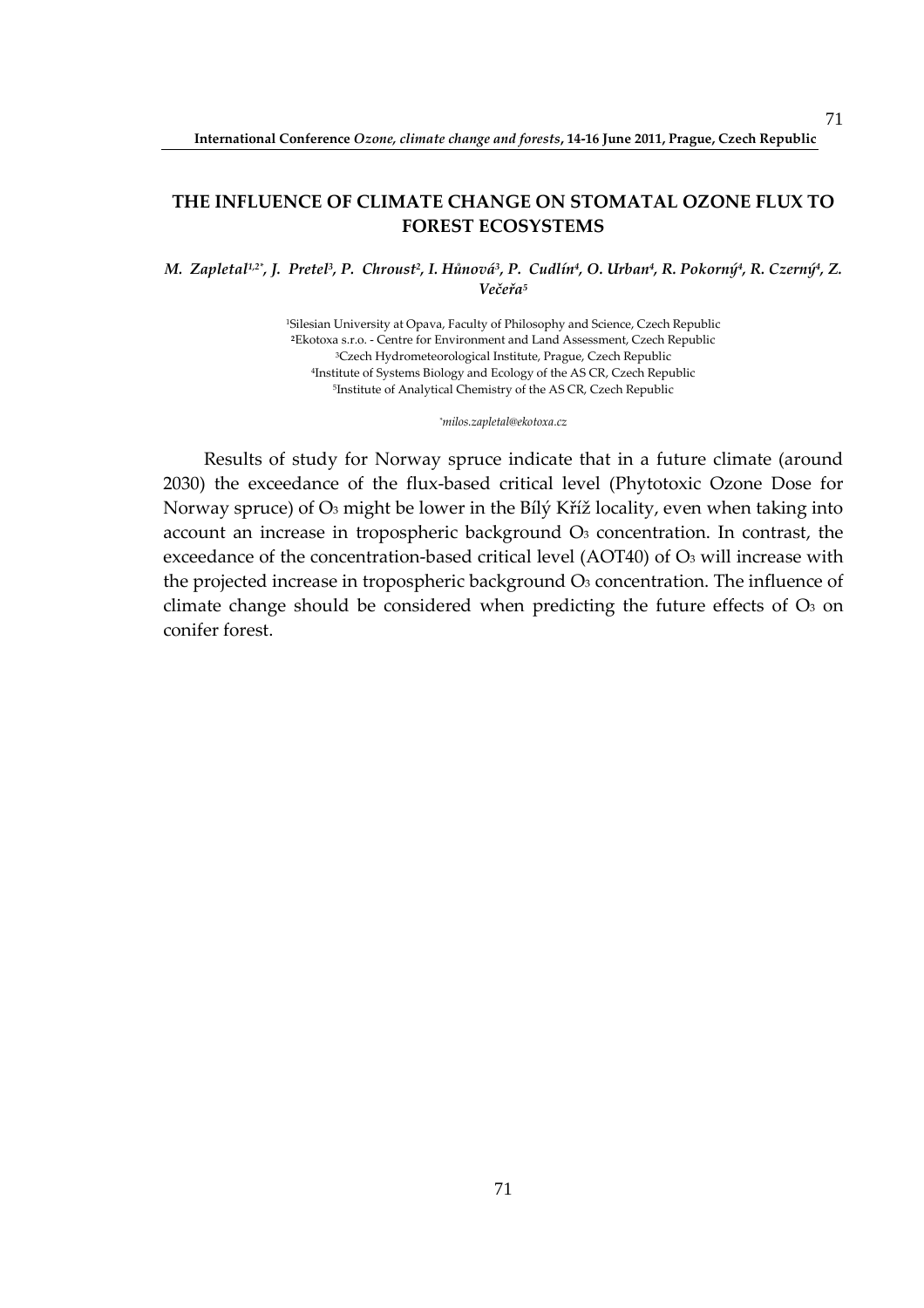|                       |                | INDEA                  |                |
|-----------------------|----------------|------------------------|----------------|
| Aaltonen H.           | 41             | de Vries W.            | 27             |
| Ahonen V.             | 38             | Delgado M.             | 24             |
| Albertine J.M.        | 9              | Delgado-Eckert E.      | 65             |
| Alonso R.             | 15             | Dghim A.A.             | 37             |
| Alves E.S.            | 66             | Di Traglia M.          | 25             |
| Anaya-Romero M.       | 16             | Dieler J.              | 30             |
| Andreae H.            | 17             | Dietrich H.P.          | 39             |
| Angelini P.           | 18             | Dizengremel P.         | 37             |
| Ashmore M.            | 54             | Doney E.               | 49             |
| Attorre F.            | 25             | Dumont J.              | 37             |
| Augustaitiene I.      | 58             | Dupuy J.W.             | 65             |
| Augustaitis A.        | 19,58          | Edwards-Jonášová M.    | 56             |
| Badea O.              | 20             | Ele K.                 | 71             |
| Bajc M.               | 67             | Elvira S.              | 15             |
| Ballarin-Denti A.     | 18             | Emberson L.D.          | 23, 28         |
| Barnes J.             | 54             | Ernst D.               | 65             |
| Barth S.              | 21             | Fadrhonsová V.         | 53             |
| Batič F.              | 68             | Fares S.               | 29             |
| Baumgarten M.         | 13, 39         | Ferlan M.              | 67             |
| Bednářová E.          | 53             | Ferretti M.            | 31             |
| Beevers S.            | 28             | Fikova R.              | 49             |
| Beniusis E.           | 19             | Finco A.               | 30, 31, 62     |
| Biasi Ch.             | 64             | Fusaro L.              | 15             |
| Bonten L.             | 27             | Gebetsroither E.       | 30, 62         |
| Bratanova-Doncheva S. | 49             | Gentner D.             | 29             |
| Braun S.              | 22             | Gerosa G.              | 15, 30, 31, 62 |
| Bussotti F.           | 15             | Gielen B.              | 44             |
| Büker P.              | 22, 23, 28     | Girgzdiene R.          | 19             |
| Calatayud V.          | 15, 59         | Goldstein A. H.        | 29             |
| Calvo E.              | 15, 59         | González-Fernández I.  | 15             |
| Cambridge H.          | 28             | Gottardini E.          | 31             |
| Cerveró J.            | 59             | Grimmeisen W.          | 30             |
| Cetara L.             | 18             | Grünhage L.            | 13, 32         |
| Ceulemans R.          | 44             | Häberle K. H.          | 32             |
| Chipev N.             | 49             | Hansen M.C.            | 45             |
| Chroust P.            | 55, 56, 70, 71 | Harmens H.             | 43, 34         |
| Cieslik S.            | 10             | Harris T.B.            | 9              |
| Cinderby S.           | 28             | Hasenfratz-Sauder M.P. | 37             |
| Coňková M.            | 36             | Hayes F.               | 34, 43         |
| Cruz C.               | 24             | Helgason T.            | 54             |
| Cudlín P.             | 55, 56, 71     | Holopainen T.          | 38, 64         |
| Czerný R.             | 56,73          | Hoshika Y.             | 35             |
| De la Rosa D.         | 16             | Hůnová                 | 36, 53, 63, 71 |
| De Marco A.           | 25, 48         | Ineson P.              | 54             |
| De Quijano M. D.      | 15, 26, 60, 61 | Janouš D.              | 56             |

## **INDEX**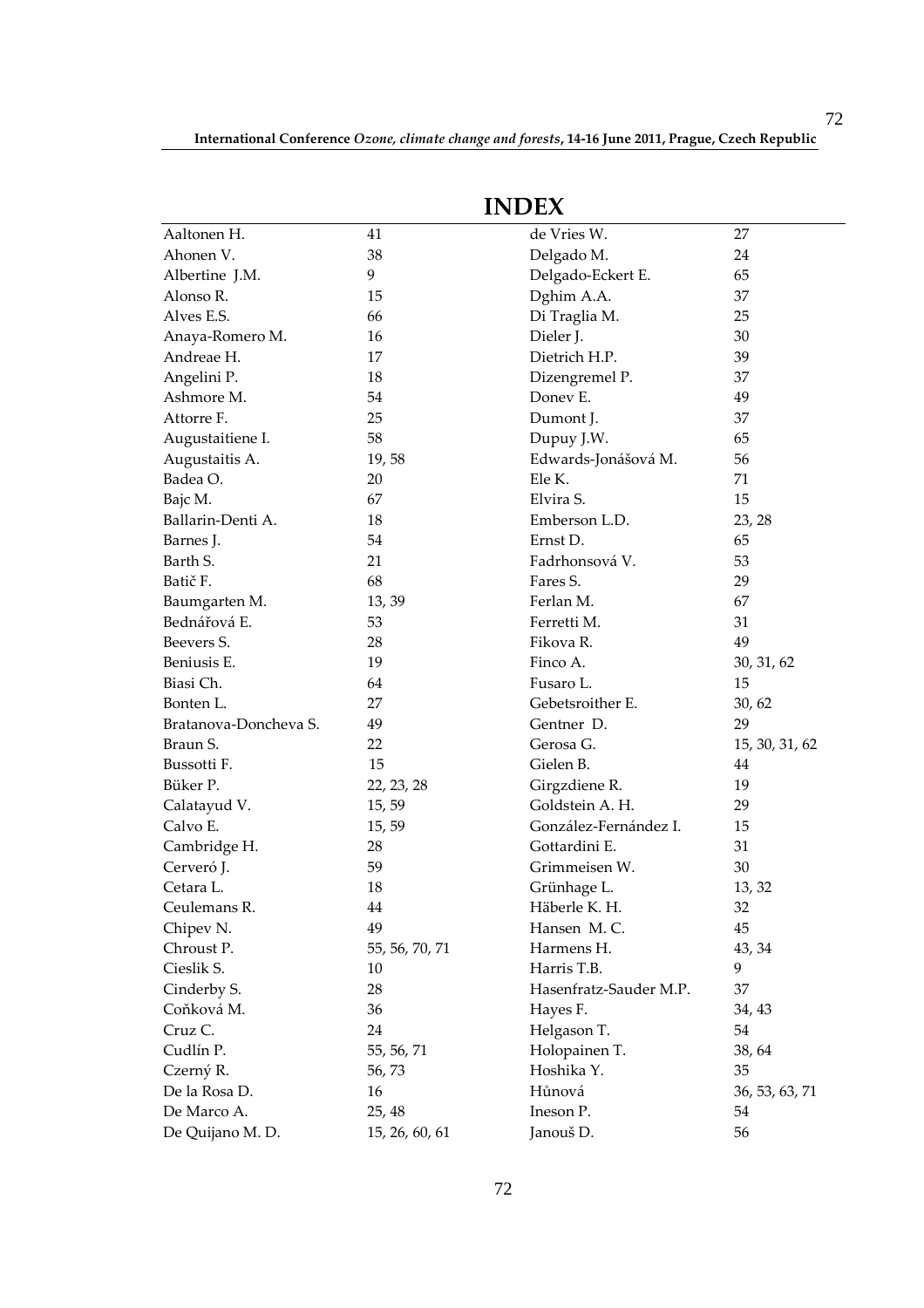73

|                              | 44         |                          | 44             |
|------------------------------|------------|--------------------------|----------------|
| Janssens I. A.<br>Jolivet Y. | 37         | Neirynck J.<br>Norris D. | 43             |
|                              |            | Nosal E. M.              | 45             |
| Jürgensen M.                 | 65         | Nosal M.                 | 45             |
| Kanerva T.                   | 41         |                          |                |
| Karlik J.                    | 29         | Novotný R.               | 53             |
| Kasurinen A.                 | 64         | Nyiri A.                 | 27             |
| Katerji N.                   | 51         | Ogaya R.                 | 26             |
| Kerner R.                    | 65         | Oksanen E.               | 37, 47, 64     |
| Keski-Saari S.               | 47         | Oliver V.                | 54             |
| King J.S.                    | 11, 21     | Oliveri S.               | 30, 62         |
| Kitwiroon N.                 | 26         | Omasa K.                 | 35             |
| Kivimäenpää M.               | 38         | Oszlányi J.              | 40             |
| Kliucius A.                  | 19         | Palojärvi A.             | 41             |
| Kontunen-Soppela S.          | 47         | Palomares A.             | 59             |
| Kraigher H.                  | 24, 67     | Pandey V.                | 47             |
| Křůmal K.                    | 55         | Paoletti E.              | 35, 48         |
| Kubiske M.E.                 | 21         | Park J.H.                | 29             |
| Kühn A.                      | 39         | Parvanova P.             | 49             |
| Le Thiec D.                  | 37         | Peacock S.               | 54             |
| Legge A. H.                  | 45         | Peñuelas J.              | 15, 26, 60, 61 |
| Leuchner M.                  | 32         | Pietsch S.               | 52             |
| Lindermayr Ch.               | 65         | Pilegaard K.             | 42             |
| Loreto F.                    | 12         | Pilkauskas M.            | 19             |
| Maňkovská B.                 | 40         | Plausinyte E.            | 58             |
| Manninen S.                  | 41         | Pleijel H.               | 21             |
| Manning W.J.                 | 9          | Pokorný R.               | 56,73          |
| Marozas V.                   | 19         | Pollastrini M.           | 15             |
| Marzuoli R.                  | 15, 30     | Posch M.                 | 27             |
| Mastrorilli M.               | 51         | Pretel J.                | 71             |
| Matoušková L.                | 63         | Pretzsch H.              | 32             |
| Matyssek R.                  | 13, 32, 39 | Pritsch K.               | 50             |
| McLoughlin S.                | 54         | Proietti C.              | 25             |
| Menard T.                    | 61         | Rana G.                  | 51             |
| Menzel A.                    | 32         | Raspe S.                 | 32             |
| Mereu S.                     | 15         | Reinds G.J.              | 27             |
| Metzger U.                   | 32         | Reinhold D.              | 17             |
| Mikkelsen T.N.               | 42         | Rhea L.                  | 21             |
| Mikuška P.                   | 55, 56, 70 | Ribas Á.                 | 15,60          |
| Mills G.                     | 34, 43     | Riikonen J.              | 38             |
| Morrissey T.                 | 23         | Ro-Poulsen H.            | 42             |
| Moura B.B.                   | 66         | Scheicher E.             | 52             |
| Mozgeris D.                  | 58         | Schindler C.             | 22             |
| Müller-Starck G.             | 65         | Screpanti A.             | 25             |
| Muñoz-Rojas M.               | 16         | Sherlock D.              | 54             |
|                              | 21         | Silaghi D.               | 20             |
| Nagy J.                      |            |                          |                |
| Neagu S.                     | 20         | Simpson D.               | 23, 27, 43     |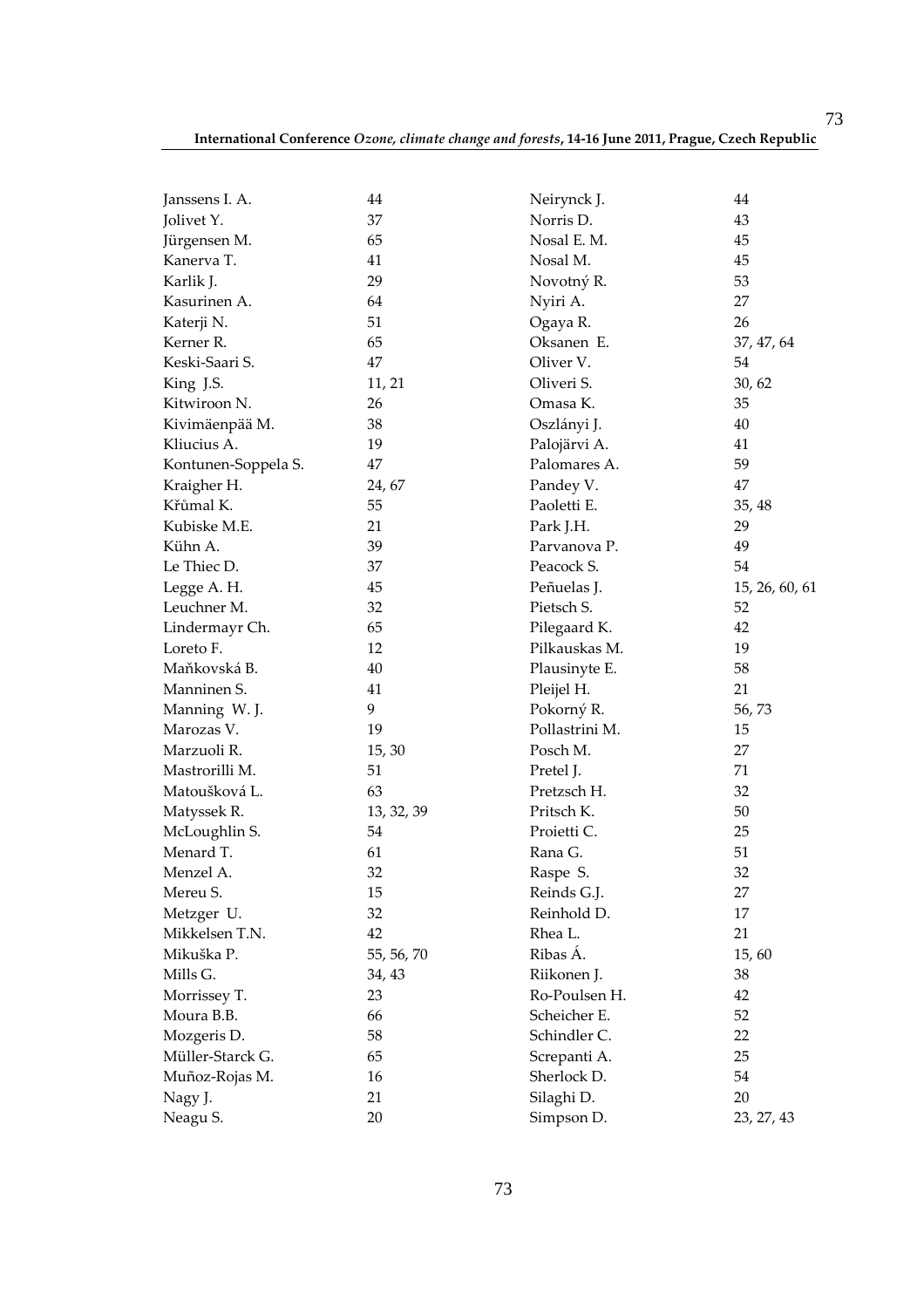| Soja G.         | 52             |
|-----------------|----------------|
| Spicher F.      | 37             |
| Šrámek V.       | 53             |
| Štraus I.       | 67             |
| Tamas S.        | 20             |
| Taufarová K.    | 56             |
| Tervahauta A.   | 38             |
| Toet S.         | 54             |
| Tuovinen J.P.   | 23             |
| Turk B.         | 68             |
| Tzvetkova N.    | 49             |
| Uddling J.      | 21             |
| Urban O.        | 56, 71         |
| Vaultier M.N.   | 37             |
| Večeřa Z.       | 55, 56, 70, 71 |
| Vejpustková M.  | 53             |
| Vitale M.       | 23             |
| Vojtěšek M.     | 70             |
| Vollenweider P. | 26, 61, 66     |

| Weber R.      | 29             |
|---------------|----------------|
| Wieser G.     | 13             |
| Williamson J. | 34             |
| Winiwarter W. | 30, 62         |
| Winkler J.B.  | 65             |
| Zapletal M.   | 55, 56, 70, 71 |
| Zueger J.     | 30, 62         |
| Železnik P.   |                |

74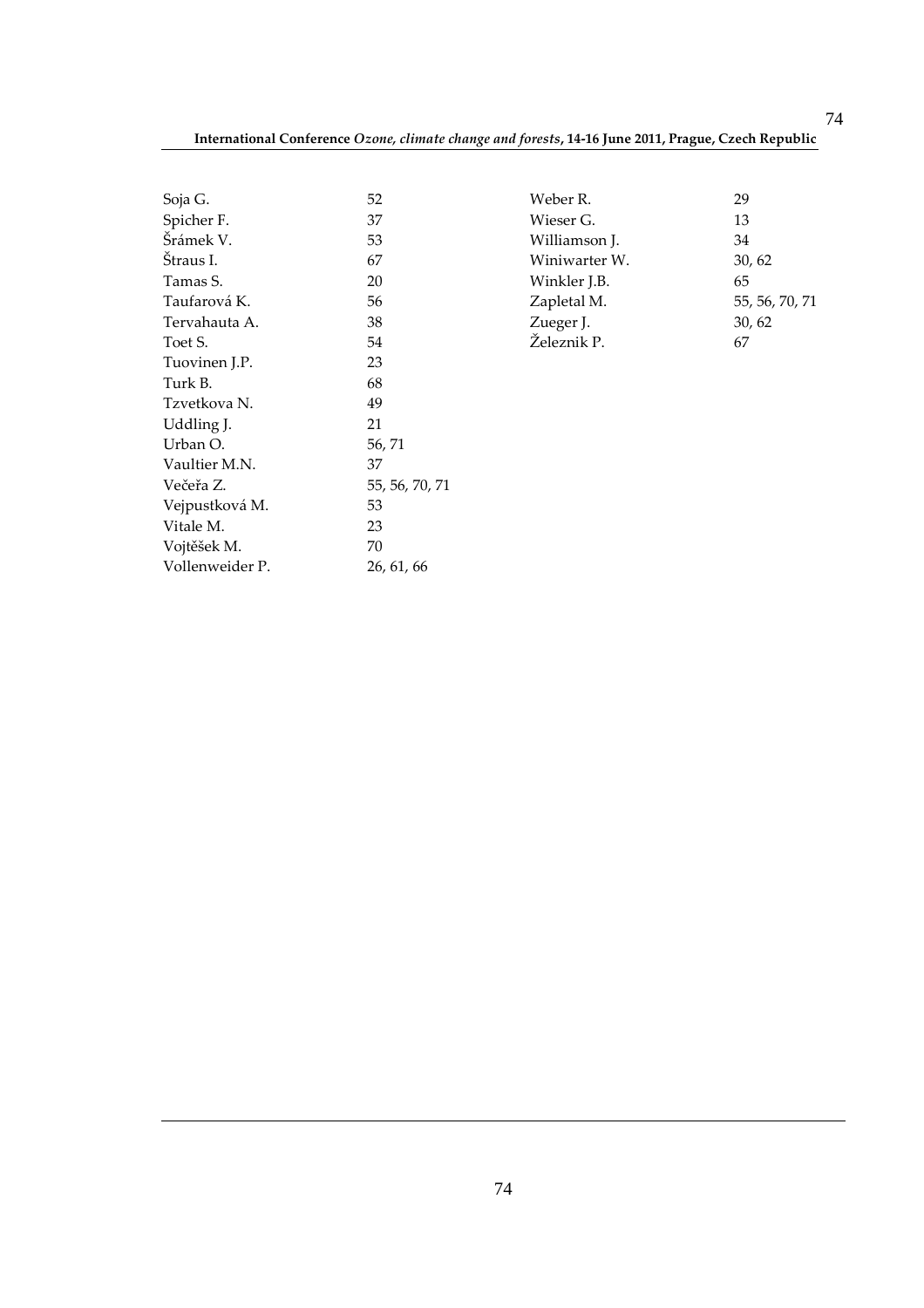## **NOTES**